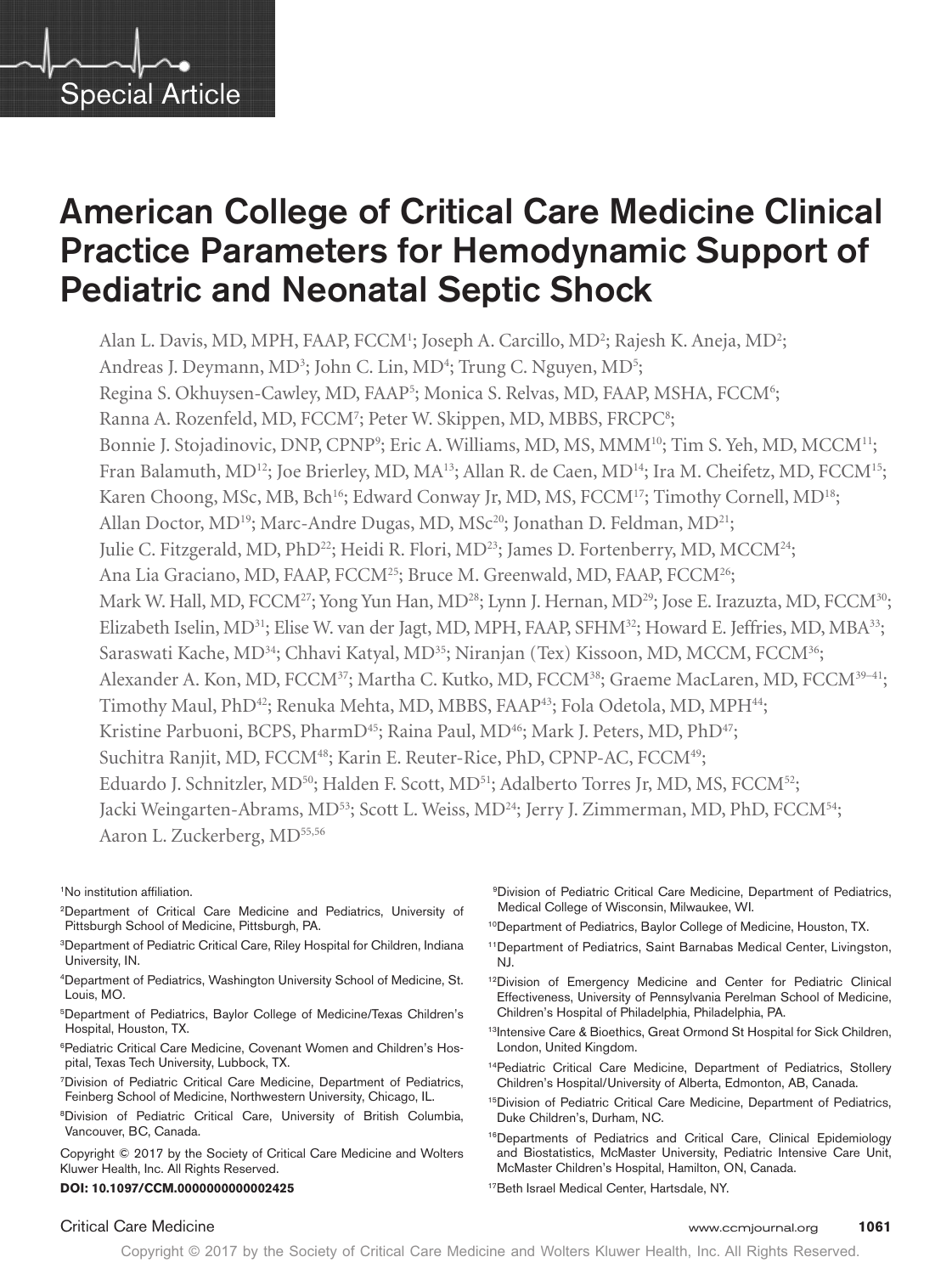- 18Department of Pediatrics and Communicable Diseases, University of Michigan, Ann Arbor, MI.
- 19Departments of Pediatrics and Biochemistry, Washington University in Saint Louis School of Medicine, Saint Louis, MO.
- <sup>20</sup>Department of Pediatrics, Centre mère-enfant Soleil du CHU de Québec-Université Laval, Québec City, QC, Canada.
- 21Department of Inpatient Pediatrics, Kaiser Santa Clara Medical Center, Santa Clara, CA.
- <sup>22</sup>Department of Anesthesiology and Critical Care Medicine, University of Pennsylvania Perelman School of Medicine, Children's Hospital of Philadelphia, Philadelphia, PA.
- <sup>23</sup>Division of Pediatric Critical Care Medicine, Department of Pediatrics, University of Mott C.S. Children's Hospital, Ann Arbor, MI.
- <sup>24</sup>Division of Critical Care, Department of Pediatrics, Emory University School of Medicine, Atlanta, GA.
- <sup>25</sup>Department of Pediatrics-Critical Care Medicine, University of Maryland School of Medicine, Baltimore, MD.
- 26Division of Pediatric Critical Care Medicine, Weill Cornell Medical College, New York, NY.
- <sup>27</sup>Division of Critical Care Medicine, Department of Pediatrics, Nationwide Children's Hospital, Columbus, OH.
- <sup>28</sup>Department of Critical Care Medicine, Children's Mercy Hospital, Kansas City, MO.
- <sup>29</sup>Department of Pediatrics, Texas Tech University Health Sciences Center, El Paso, TX.
- 30 Division of Pediatric Critical Care, University of Florida, Jacksonville, FL.
- 31Bon Secours St. Mary's Hospital, Glen Allen, VA.
- 32 Division of Pediatric Critical Care, Department of Pediatrics, University of Rochester School of Medicine and Dentistry, Rochester, NY.
- 33Department of Pediatrics, University of Washington School of Medicine, Seattle, WA.
- 34 Division of Critical Care, Department of Pediatrics, Stanford University School of Medicine, Palo Alto, CA.
- <sup>35</sup>Pediatric Critical Care Medicine, The Children's Hospital at Montefiore, The Pediatric Hospital for Albert Einstein College of Medicine, Bronx, NY.
- 36Department of Pediatrics, University of British Columbia, UBC & BC Children's Hospital Professor in Critical Care—Global Child Health, Vancouver, BC, Canada.
- <sup>37</sup>Department of Pediatrics, Naval Medical Center San Diego and University of California San Diego School of Medicine, San Diego, CA.
- <sup>38</sup>Department of Pediatrics and Pediatric Critical Care Medicine, The Valley Hospital, Ridgewood, NJ.
- 39 Cardiothoracic ICU, National University Hospital, Singapore.
- 40Paediatric ICU, The Royal Children's Hospital, Melbourne, Australia.
- 41Department of Paediatrics, University of Melbourne, Melbourne, Australia.
- 42Children's Hospital of Pittsburgh, Pittsburgh, PA.
- 43Department of Pediatrics, Medical College of Georgia at Augusta University, Augusta, GA.
- 44Division of Critical Care Medicine, Department of Pediatrics, University of Michigan, Ann Arbor, MI.
- 45Department of Pharmacy Practice, Loma Linda University School of Pharmacy, Loma Linda, CA.
- 46Division of Emergency Medicine, Ann and Robert Lurie Children's Hospital of Chicago, Feinberg School of Medicine at Northwestern University, Chicago, IL.
- 47UCL Great Ormond Street Institute of Child Health and Paediatric Intensive Care Unit, Great Ormond Street Hospital for Children, NHS Trust, London, United Kingdom.
- 48Pediatric Intensive Care and Emergency Services, Apollo Children's Hospital, Chennai, India.
- 49Division of Pediatric Critical Care, Department of Pediatrics, Duke University School of Nursing and School of Medicine, Durham, NC.
- 50Pediatrics School of Medicine, Austral University, Pcia de Buenos Aires, Argentina.
- 51Departments of Pediatrics and Emergency Medicine, University of Colorado School of Medicine, Aurora, CO.
- <sup>52</sup>Critical Care and Transport, Nemours Children's Hospital, Orlando, FL.
- 53 Department of Pediatrics, Critical Care Medicine, Albert Einstein College of Medicine, Bronx, NY.
- <sup>54</sup>Division of Pediatric Critical Care Medicine, Department of Pediatrics, University of Washington School of Medicine, Seattle, WA.
- 55Departments of Pediatrics & Anesthesiology, Sinai Hospital/NAPA, Baltimore, MD.
- 56Department of Pediatrics, University of Maryland Medical School, Baltimore, MD.

Group leaders and subgroups are identified in **Appendix 1**.

Supplemental digital content is available for this article. Direct URL citations appear in the printed text and are provided in the HTML and PDF versions of this article on the journal's website [\(http://journals.lww.com/ccmjournal\)](http://journals.lww.com/ccmjournal).

The American College of Critical Care Medicine (ACCM), which honors individuals for their achievements and contributions to multidisciplinary critical care medicine, is the consultative body of the Society of Critical Care Medicine (SCCM) that possesses recognized expertise in the practice of critical care. The College has developed administrative guidelines and clinical practice parameters for the critical care practitioner. New guidelines and practice parameters are continually developed, and current ones are systematically reviewed and revised.

Dr. Davis served as an expert witness regarding a patient who herniated post operatively. Dr. Aneja received funding from UpToDate royalties. Dr. Relvas participates in AAP PrepICU (editorial board member). Dr. Williams participates in American Academy of Pediatrics (guidelines committee work). Dr. Yeh participates in American Academy of Pediatrics (guidelines committee work). Dr. Brierley received funding from Astellas Pharmaceuticals Speakers Bureau (regarding anti-fungals in the ICU). He participates as a member in the American Academy of Pediatrics, Academic Pediatric Association, and Society for Academic Emergency Medicine. Dr. de Caen participates in the Royal College of Physicians and Surgeons of Canada and the American Heart Association. Dr. Cheifetz received funding from Philips (medical advisor) and Ikaria (medical advisor). He participates in various volunteer activities for AARC and ATS, and he has served as an expert witness for testimony for medical malpractice cases. Dr. Choong participates as an Executive Member of the Canadian Critical Care Trials Group, and is an employee of the Hamilton Health Sciences. Dr. Conway participates as Chair of Section on Pediatric CCM for the AAP. He has served as an expert witness for pediatric CCM/ED defense cases. Dr. Cornwell received grant funding from the Coulter Foundation. He participates in the Society of Pediatric Research. Dr. Doctor received funding from consulting for Novartis, Galera Pharmaceuticals, and Terumo BCT. Dr. Fortenberry participates in American Academy of Pediatrics, Extracorporeal Life Support Organization. He served as an expert witness for review of PICU cases and testimony in support of physicians providing PICU care. Dr. Greenwald served as an expert witness for testimony regarding course of illness and risk of mortality. Dr. Hall serves as the Editor for the ATS Online Journal Club. Dr. Irazuzta participates in the National Institutes of Health. Dr. van der Jagt received grant funding from University of Rochester (employee/ faculty). She participates in NYS Emergency Medical Services for Children Advisory Committee (Vice-Chair); University of Rochester School of Medicine (faculty); AHA Pediatric Advanced Life Support Advanced Life Support Writing Group (member); IPSO National Expert Advisory Committee (member); FAAP, Sr. Fellow Society of Hospital Medicine; and Fellow College of Pediatricians. Dr. Jeffries participates in AAP, Ped Cardiac Intensive Care Society, and ACC. Dr. Kache participates on the Global health Educators Committee in Association of Pediatric Program Directors, and on the Global Health Education Sub-Comittee in Consortium of Universities for Global Health. Dr. Kon participates as the President-elect for the American Society for Bioethics and Humanities. He disclosed he is a government employee. He has served as an expert witness for peds critical care and bioethics. Dr. MacLaren received funding from UpToDate (royalties). He participates in the Asia-pacific Chapter of ELSO (Chair) and the Pediatric Cardiac Intensive Care Society (Vice President). Dr. Maul received funding from consulting for Mallinkrodt, Thoratec, and Alung. He received grant funding. He participates in ASAIO (editor) and ELSO (committee member). Dr. Odetola participates as a member of the Sub-Board of Critical Care Medicine, American Board of Pediatrics. Dr. Parbuoni participates in the American Society of Health-System Pharmacists and California Society of Health-System Pharmacists. Dr. Reuter-Rice received funding from J & B Learning (textbook royalties). She received grant funding from RWJK. She participates in PNCB-IPN, AAN, and ISONG. Dr. Schnitzler participates in Sociedad Argentina de Terapia Intensiva, Sociedad Argentina de Calidad en Asistencia Sanitaria, and Instituto Técnico de Acreditación de Establecimientos Sanitarios. Dr. Torres received funding from Abbott Point of Care (speaker).

## **1062** www.ccmjournal.org **June 2017 • Volume 45 • Number 6**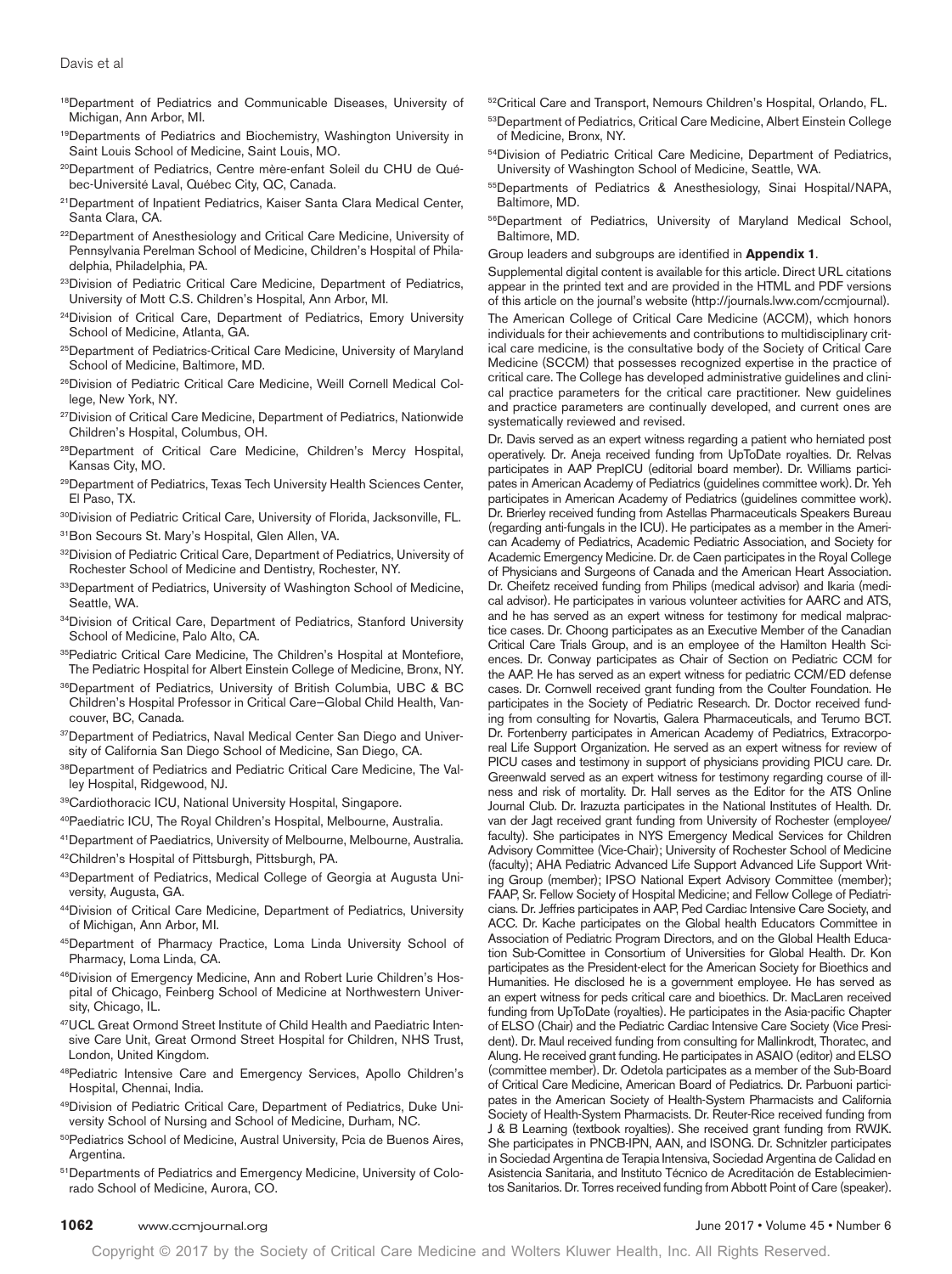He served as an expert witness for the defense paid for his time. Dr. Weiss received funding from honoraria to grand rounds lectures from ThermoFisher Scientific (but content of lecture was solely his own responsibility). He participates in AAP and Shock Society. The remaining authors have disclosed that they do not have any potential conflicts of interest.

For information regarding this article, E-mail: carcilloja@ccm.upmc.edu

**Objectives:** The American College of Critical Care Medicine provided 2002 and 2007 guidelines for hemodynamic support of newborn and pediatric septic shock. Provide the 2014 update of the 2007 American College of Critical Care Medicine "Clinical Guidelines for Hemodynamic Support of Neonates and Children with Septic Shock."

**Design:** Society of Critical Care Medicine members were identified from general solicitation at Society of Critical Care Medicine Educational and Scientific Symposia (2006–2014). The PubMed/ Medline/Embase literature (2006–14) was searched by the Society of Critical Care Medicine librarian using the keywords: sepsis, septicemia, septic shock, endotoxemia, persistent pulmonary hypertension, nitric oxide, extracorporeal membrane oxygenation, and American College of Critical Care Medicine guidelines in the newborn and pediatric age groups.

Measurements and Main Results: The 2002 and 2007 guidelines were widely disseminated, translated into Spanish and Portuguese, and incorporated into Society of Critical Care Medicine and American Heart Association/Pediatric Advanced Life Support sanctioned recommendations. The review of new literature highlights two tertiary pediatric centers that implemented quality improvement initiatives to improve early septic shock recognition and first-hour compliance to these guidelines. Improved compliance reduced hospital mortality from 4% to 2%. Analysis of Global Sepsis Initiative data in resource rich developed and developing nations further showed improved hospital mortality with compliance to first-hour and stabilization guideline recommendations.

**Conclusions:** The major new recommendation in the 2014 update is consideration of institution—specific use of 1) a "recognition bundle" containing a trigger tool for rapid identification of patients with septic shock, 2) a "resuscitation and stabilization bundle" to help adherence to best practice principles, and 3) a "performance bundle" to identify and overcome perceived barriers to the pursuit of best practice principles. (*Crit Care Med* 2017; 45:1061–1093) Key Words: hemodynamics; newborn; pediatric; septic shock

In 1998, the Institute of Medicine called for establishment of best practice guidelines across medicine. In 2002 and 2007, the American College of Critical Care Medicine (ACCM) Clinical Practice Parameters for Hemodynamic n 1998, the Institute of Medicine called for establishment of best practice guidelines across medicine. In 2002 and 2007, the American College of Critical Care Medicine (ACCM) Pediatric and Neonatal Shock (1, 2) were published in part to replicate the reported outcomes associated with implementation of "best clinical practices" (mortality rates of 0–5% in previously healthy [3–5] and 10% in chronically ill children with septic shock [5]). Of note, neonatal and pediatric severe sepsis outcomes were already improving prior to 2002 with the advent of neonatal and pediatric intensive care (reduction in mortality from 97% to 9%) (6–9) and were markedly better than in adults (9% compared with 28% mortality) (8). There are two purposes

served by this 2014 update of these 2002/2007 Clinical Practice Parameters. First, this 2014 update examines and grades new studies performed to test the utility and efficacy of the 2007 recommendations. Second, this 2014 update examines and grades relevant new treatment and outcome studies to determine to what degree, if any, the 2007 guidelines should be modified.

### **METHODS**

Clinical investigators and clinicians affiliated with the Society of Critical Care Medicine (SCCM) who had special interest in hemodynamic support of pediatric patients with sepsis volunteered to be members of the update task force. Subcommittees were formed to review the literature and make recommendations using Grading of Recommendations Assessment, Development and Evaluation methodology. A strong recommendation received the "number" grade 1 and a weak recommendation received the number grade 2. The strength of the literature used to support these number recommendations was given "letter" grades with A equals to multiple randomized controlled trials and at least one meta-analysis, B equals to one randomized controlled trial, C equals to cohort, case control studies, and D equals to expert opinion and case reports. There is common discordance between strength of recommendation and strength of literature providing impetus to study most all recommendations made. The recommendations are largely based on opinion regarding the systematic review by a number of subcommittees, with editorial decision regarding content done initially by group leaders, and ultimately by the chairperson.

The PubMed/Medline/Embase literature (2006–2014) was searched by the SCCM librarian using the keywords: sepsis, septicemia, septic shock, endotoxemia, persistent pulmonary hypertension, nitric oxide, extracorporeal membrane oxygenation (ECMO), and ACCM guidelines in the newborn and pediatric age groups who identified 3,382 potential references. The search was refined by each of the subgroup leaders to identify studies specifically relevant to children and newborns (*n* = 143; see **supplement for CONSORT**, Supplemental Digital Content 1, [http://](http://links.lww.com/CCM/C598) [links.lww.com/CCM/C598\)](http://links.lww.com/CCM/C598). The group members were asked to change the recommendations from 2007 in the new 2014 update only if there was new pediatric evidence since 2007 that warranted such change. The committee members graded all old and new recommendations (see above) because different systems had been used in the prior 2002 or 2007 documents. Due to the diverse, multidisciplinary, international composition of the SCCM membership, and the document's task force committee members, this update continues to follow the lead of the previous guidelines making recommendations on hemodynamic support medications which may or may not be approved by the U.S. Food and Drug Administration, but which are approved and used in other nations, such as levosimendan, terlipressin, and enoximone.

## **RESULTS**

### **Evolution of the 2002, 2007, and 2014 Guidelines**

Many studies have tested the observations and recommendations of the 2002 and 2007 guidelines (1, 2). Studies in the resource rich

### Critical Care Medicine www.ccmjournal.org **1063**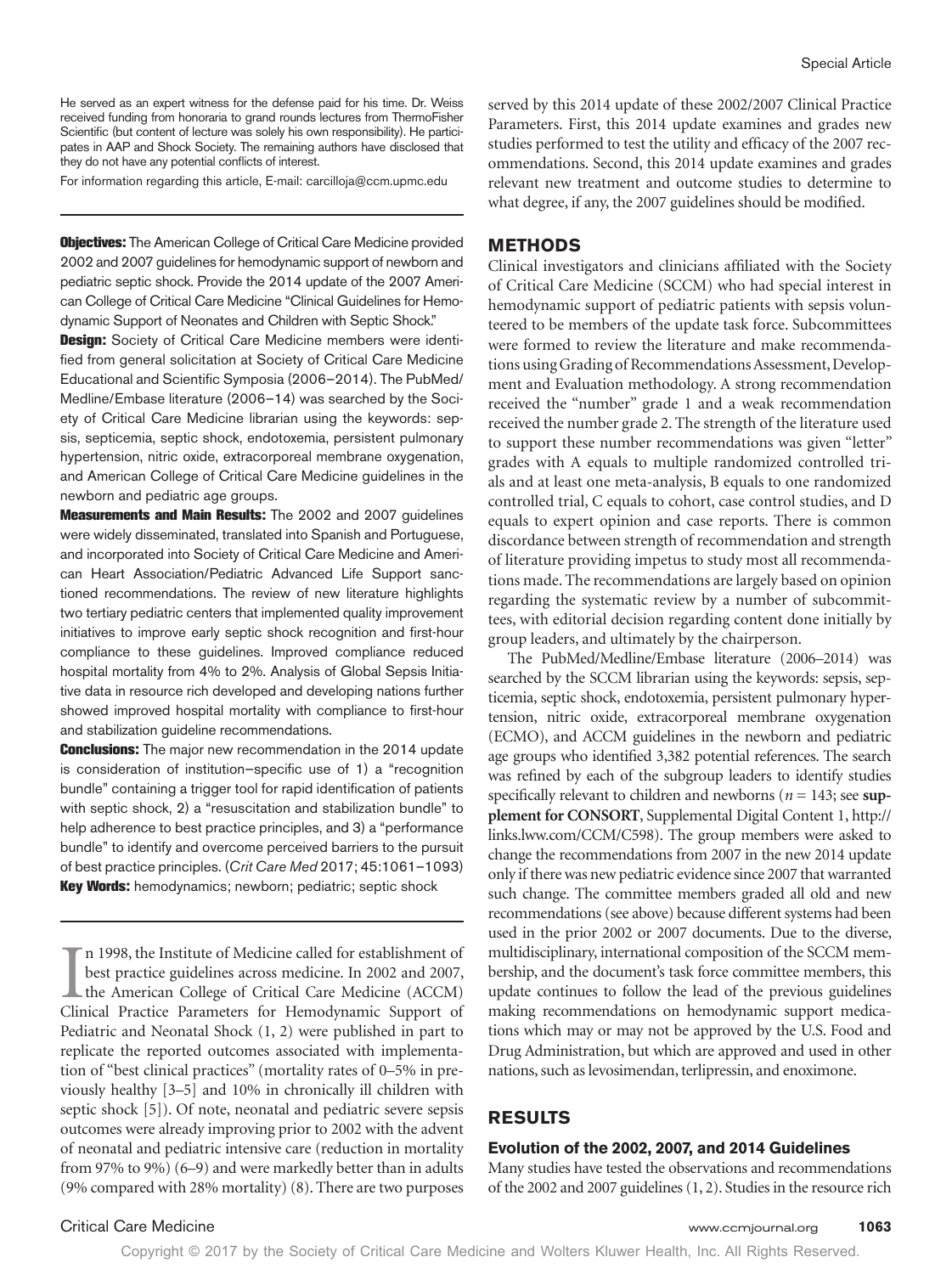setting, where mechanical ventilators, IV infusion pumps, inotrope medications, and intensive care monitoring are available, have uniformly favored use of the ACCM/Pediatric Advanced Life Support (PALS) guidelines. Han et al (10) showed an association between early use of practice consistent with the 2002 guidelines in the community hospital and improved outcomes in newborns and children (mortality rate 8% vs 38%; number needed to treat  $= 3.3$ ). Every hour that went by without restoration of normal blood pressure for age and capillary refill less than 3 seconds was associated with a two-fold increase in adjusted mortality odds ratio (10). Ninis et al (11) similarly reported an association between delay in inotrope resuscitation and a 22.6-fold increased adjusted mortality odds ratio in meningococcal septic shock which led to the new guideline recommendation in 2007 that inotropes be started through peripheral infusion in children with fluid-refractory septic shock until central access is attained. Ventura et al (12) tested this 2007 recommendation in a randomized trial and found that use of peripheral adrenaline infusion reduced mortality to 7% compared with 20% with use of peripheral dopamine infusion until central access was attained. de Oliveira et al (13) reported in a randomized trial that use of the 2002 guidelines with continuous central venous oxygen saturation  $(Scvo<sub>2</sub>)$  monitoring and therapy directed to maintenance of  $\rm Scvo_{2}$  greater than 70%, reduced mortality from 39% to 12% (NNT=3.6) compared with therapy directed only to blood pressure and capillary refill. Sankar et al (14) corroborated this finding in a cohort study in a population of Indian children showing that directing therapy to  $\text{Scvo}_2$  was associated with improved outcome with a number needed to treat equals to five. In a before and after study, Karapinar et al (15) reported that implementation of the 2002 guidelines in a U.S. tertiary center achieved best practice outcome with a fluid-refractory shock 28-day mortality of 3% and hospital mortality of 6% (3% in previously healthy children; 9% in chronically ill children). This outcome matched the "best practice outcomes" targeted by the 2002 guidelines (3–5). Similar to the experience of St. Mary's Hospital before 2002 (4), Sophia Children's Hospital in Rotterdam also reported a reduction in mortality rate from purpura and severe sepsis from 20% to 1% after implementation of 2002 guideline-based therapy in the referral center, transport system, and tertiary care settings (16). Both of these centers also used high flux continuous renal replacement therapy (CRRT) and fresh frozen plasma infusion directed to the goal of normal international normalized ratio (prothrombin time [PT]).

In contrast, the findings have been mixed in the "resource poor setting" where there is not access to mechanical ventilators, IV infusion pumps, inotrope medications, and intensive care monitoring. Wills et al (17) demonstrated near 100% survival when fluid resuscitation was provided to children with dengue shock in the first hour. In contrast, Maitland et al (18) (NEJM, 2011) found fluid boluses were harmful compared with maintenance IV fluid infusion and blood transfusion in severe malaria endemic sub-Saharan Africa. The Maitland study included a large population of children with severe malaria and anemia, and excluded cases with gastroenteritis or hypovolemia, whereas the Wills study only included a population of children with dengue shock, with capillary leak, hemoconcentration, and

dehydration with gastroenteritis and hypovolemia. Importantly, neither of these studies formally tested fluid bolus use as recommended in the 2002 and 2007 ACCM guidelines because boluses were given without attention to the presence of rales and hepatomegaly in the patients, and without attention to electrolyte balance, or subsequent fluid removal as needed.

The 2002 and 2007 ACCM guidelines specifically recommend against fluid boluses when rales or hepatomegaly are present, instead recommend inotropic support for these patients (1, 2). The basic tenet of fluid resuscitation proposed in the ACCM guidelines is that "some do" and "some do not" require fluid resuscitation. Hypovolemic shock patients require fluid boluses, whereas euvolemic and hypervolemic patients do not. Severely anemic patients require blood transfusion, severely malnourished children require slow feeding, and patients with congestive heart failure or fluid overload require inotropes and diuretics, not fluid boluses.

There is general consensus among the committee members that these studies indirectly and directly support the utility and efficacy of implementation of the time-sensitive, goal-directed recommendations of the 2002 and 2007 ACCM/PALS guidelines in the "resource rich" setting. In this regard, since 2007 there has been a major effort in the United States to test the first-hour recommendations in pediatric academic centers in the American Academy of Pediatrics collaborative Septic Shock consortium which is dedicated to quality improvement in septic shock recognition and treatment. There have been four studies conducted in tertiary pediatric emergency departments that have examined adherence to ACCM/PALS guidelines for sepsis resuscitation in the first hour (19–22). Together, these studies demonstrated incomplete adherence to recommended goals for administration of IV fluids, antibiotics, and vasoactive agents. Subsequent quality-directed efforts from these studies showed improvement in both process metrics (e.g., decreased time to administration of IV fluids, antibiotics, and peripheral vasoactive agents) (19–22) and outcome metrics, including hospital and PICU length of stay and mortality (20–22). Importantly, all quality improvement studies were predicated on rapid identification of patients with suspected septic shock to trigger rapid clinician evaluation and implementation of appropriate resuscitation efforts. Multiple elements have been incorporated into trigger tools with success by several institutions (23, 24); however, there has been notable variation in the algorithms used at each institution, and none have sufficient evidence to fully endorse as a specific tool. Given the complexity of resource allocation and implementation, it seems reasonable that each institution could locally develop their trigger tool, whereas further studies refine the derivation and validation of an optimally sensitive and specific sepsis trigger tool (24).

From the best practice model standpoint, Paul et al (22) implemented a hospital-wide quality improvement initiative to improve compliance with all five elements of the ACCM/PALS guidelines first-hour recommendations: 1) recognition, 2) establishing IV access, 3) starting IV fluids and resuscitation as needed, 4) administering antibiotics, and 5) starting vasoactive agents if needed. Achievement of 100% compliance required a number of human interaction interventions including use of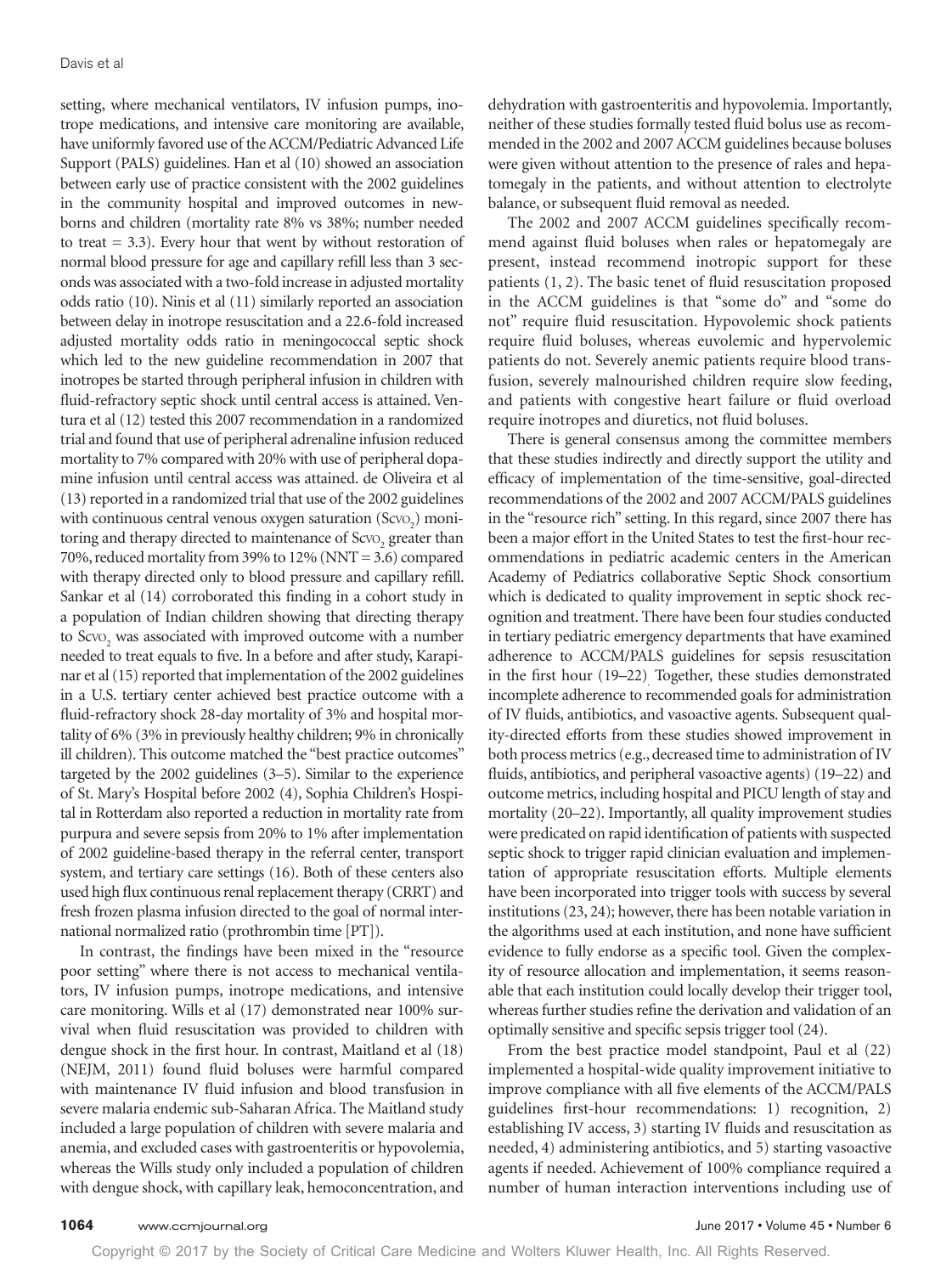time clocks set to have time going from 0 to 60 minutes rather than from 60 to 0 minutes that resulted in an increase in number of cases between death occurrences (*p* < 0.05) with an overall reduction in hospital mortality from 4.0% to 1.7%.

Han et al (25) analyzed the international Global Sepsis Initiative database which included children from resource rich settings in Europe, North America, and South America in order to derive "three-element" bundles associated with improved outcomes. The first-hour/emergency department three-element bundle included 1) reversal of shock defined by normal blood pressure and capillary refill less than 3 seconds, 2) provision of antibiotics, and 3) provision of D10 and sodium containing IV fluid infusion. The stabilization/PICU three-element bundle included 1) reversal of shock defined by maintaining normal mean arterial pressure (MAP)-central venous pressure (CVP) for age and  $Scvo_2$  greater than 70%, 2) timely provision of the appropriate sensitive antibiotic and source control, and 3) maintenance of effective tidal volumes between 6 and 8mL/kg in children mechanically ventilated with acute respiratory distress syndrome (ARDS). Reversal of shock was associated with use of the 2007 ACCM/PALS guidelines in both the resuscitation and stabilization bundles (2).

### **Major New Recommendations in the 2014 Update**

Due to the success of the 2002 and 2007 guidelines (1, 2), the 2014 update compilation and discussion of the new literature were directed to the question of what changes, if any, should be implemented in the update. The members of the committee were asked whether there are clinical practices which the "best outcome practices" are using in 2014 that are not recommended in the 2002 and 2007 guidelines and should be recommended in the 2014 guidelines? "The changes recommended were few. Most importantly, there was no change in emphasis between the 2002 guidelines and the 2014 update. The continued emphasis is directed to 1) first-hour fluid resuscitation and inotrope therapy directed to goals of threshold heart rates, normal blood pressure, and capillary refill less than or equal to 2 seconds with specific evaluation after each bolus for signs of fluid overload, as well as first-hour antibiotic administration and 2) subsequent ICU hemodynamic support directed to goals of  $\rm Scov_2$  greater than 70% and cardiac index (CI) 3.3–6.0 L/min/ m2 with appropriate antibiotic coverage and source control."

The major new recommendation in the 2014 update is that hemodynamic support of septic shock now be addressed at the institutional level rather than only at the practitioner level with well-planned coordination between the family, community, prehospital, emergency department, hospital, and ICU settings. The new guidelines recommend that each institution implements their own adopted or home-grown bundles that include the following:

- 1) Recognition bundle containing a trigger tool for rapid identification of patients with suspected septic shock at that institution,
- 2) Resuscitation and stabilization bundle to drive adherence to consensus best practice at that institution, and
- 3) Performance bundle to monitor, improve, and sustain adherence to that best practice.

The new 2014 guidelines provide examples of each bundle (**Fig. 1**) for consideration and review by each hospital's expert committee.

## **LITERATURE AND BEST PRACTICE REVIEW**

## **Developmental Differences in the Hemodynamic Response to Sepsis in Newborns, Children, and Adults**

The predominant cause of mortality in adult septic shock is vasomotor paralysis (26). Adults have myocardial dysfunction manifested as a decreased ejection fraction; however, cardiac output (CO) is usually maintained or increased by two mechanisms: tachycardia and ventricular dilation. Adults who do not develop this adaptive process to maintain CO have a poor prognosis (27, 28). "Pediatric septic shock" is typically associated with severe hypovolemia, and children frequently respond well to aggressive volume resuscitation; however, the hemodynamic response of fluid resuscitated children seems diverse compared with adults. Contrary to the adult experience, low CO, not low systemic vascular resistance (SVR), is associated with mortality in pediatric septic shock (29–40). Attainment of the therapeutic goal of CI 3.3–6.0L/min/m2 may result in improved survival (30, 38). Also contrary to adults, a reduction in oxygen delivery rather than a defect in oxygen extraction is the major determinant of oxygen consumption  $(\mathrm{Vo}_2)$  in children (31). Attainment of the therapeutic goal of  $\mathrm{Vo}_2$  greater



Stabilization Bundle (see Algorithm Figure 3 and 4)

- Use multimodal monitoring to optimize fluid, hormonal, and
- cardiovascular therapies to attain hemodynamic goals. Confirm administration of appropriate antimicrobial therapy and source control.

### Performance Bundle

- Measure adherence to Trigger, Resuscitation, and Stabilization Bundles.
- Perform root cause analysis to identify barriers to adherence.
- Provide an action plan to address identified barriers.

**Figure 1.** Examples of recognition, resuscitation, stabilization, and performance bundles.

### Critical Care Medicine www.ccmjournal.org **1065**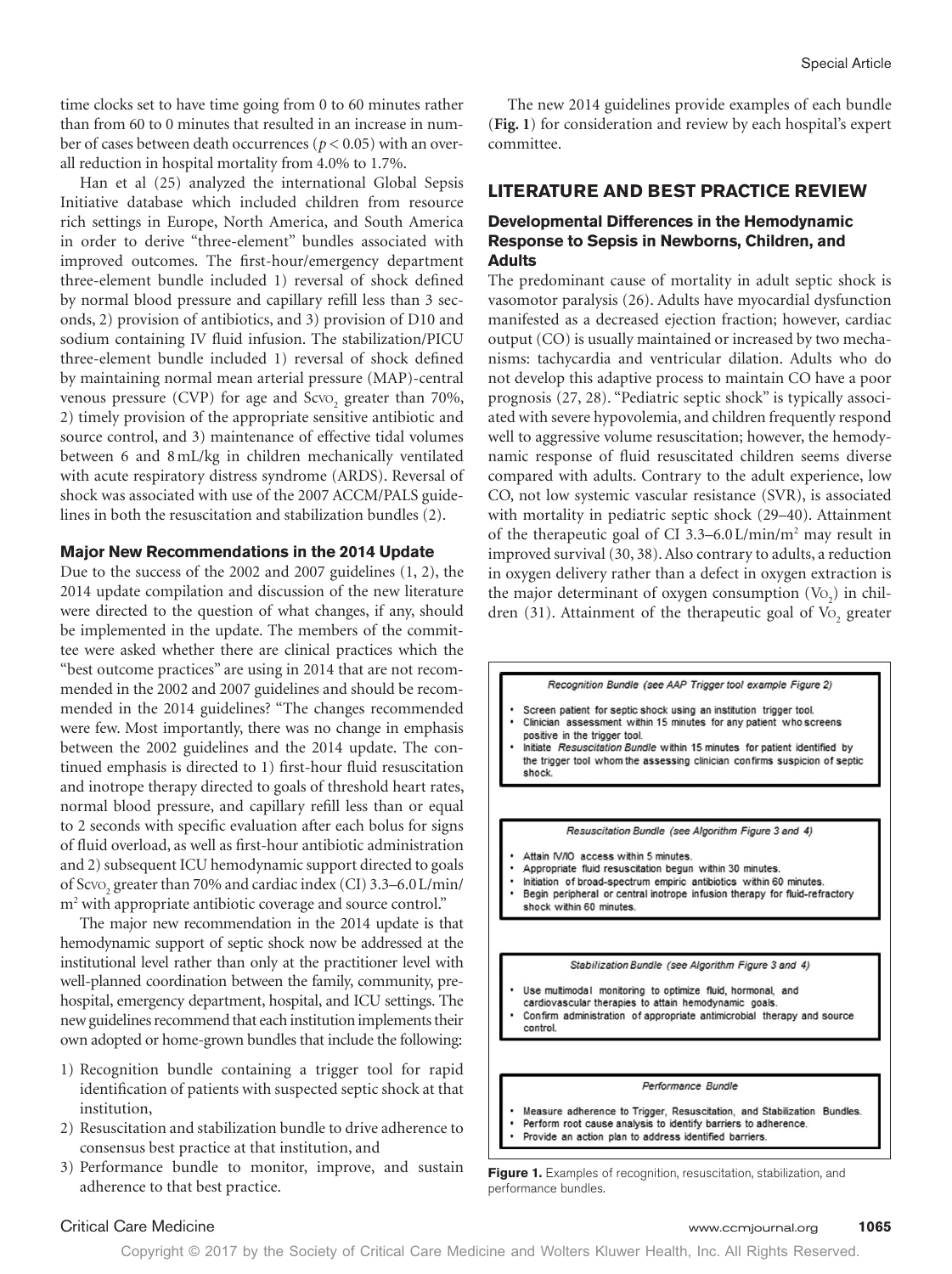than 200mL/min/m2 may also be associated with improved outcome (30).

It was not until 1998 that investigators reported patient outcome when aggressive volume resuscitation (60mL/kg fluid in the first hour) and goal-directed therapies (goal  $= CI, 3.3–$ 6.0L/min/m2 and normal pulmonary artery occlusion pressure [PAOP]) were applied to children with septic shock (38). Ceneviva et al (38) reported 50 children with fluid-refractory  $(\geq 60 \text{ mL/kg}$  in the first hour), dopamine-resistant shock. The majority (58%) showed a low CO/high SVR state, and 22% had low CO and low vascular resistance. Hemodynamic states frequently progressed and changed over the first 48 hours. Persistent shock occurred in 33% of the patients. There was a significant decrease in cardiac function over time, requiring addition of inotropes and vasodilators. Although decreasing cardiac function accounted for the majority of patients with persistent shock, some showed a complete change from a low output state to a high output/low SVR state (41–44). Inotropes, vasopressors, and vasodilators were directed to maintain normal CI and SVR in the patients. Mortality from fluid-refractory, dopamine-resistant septic shock in this study (18%) was markedly reduced compared with mortality in the 1985 study (58%) (30), in which aggressive fluid resuscitation could not be accomplished in part because intraosseous vascular access was not yet commonly used and attainment of intravascular access in the resuscitation bay was difficult. More recently investigators in the United Kingdom confirmed these observations using Doppler ultrasound to measure CO (39, 40). They found that previously healthy children with community-acquired sepsis often had a low CO with a higher mortality rate, whereas CO was high and mortality rate was low in septic shock related to catheter-associated blood stream infections (39).

"Neonatal septic shock" can be complicated by the physiologic transition from fetal to neonatal circulation. In utero, 85% of fetal circulation bypasses the lungs through the patent ductus arteriosus (PDA) and foramen ovale. This flow pattern is maintained by supra systemic pulmonary vascular resistance in the prenatal period. At birth, inhalation of oxygen triggers a cascade of biochemical events that ultimately result in reduction in pulmonary vascular resistance and artery pressure and transition from fetal to neonatal circulation with blood flow now being directed through the pulmonary circulation. Closure of the PDA and foramen ovale (that can occur much later) complete this transition. Pulmonary vascular resistance and artery pressures can remain elevated and the ductus arteriosus can remain open for the first 6 weeks of life, whereas the foramen ovale may remain probe patent for years. Sepsisinduced acidosis and hypoxia can increase pulmonary vascular resistance and artery pressure and maintain patency of the ductus arteriosus, resulting in persistent pulmonary hypertension of the newborn (PPHN) and persistent fetal circulation. Neonatal septic shock with PPHN is associated with increased right ventricle work. Despite in utero conditioning, the thickened right ventricle may fail in the presence of systemic pulmonary artery pressures. Decompensated right ventricular failure can be clinically manifested by tricuspid regurgitation

and hepatomegaly. Newborn animal models of Group B streptococcal and endotoxin shock have also documented reduced CO, and increased pulmonary, mesenteric, and SVR (45–48). Therapies directed at reversal of right ventricle failure, through reduction of pulmonary artery pressures, are commonly needed in neonates with fluid-refractory shock and PPHN.

The hemodynamic response in premature, very low birth weight (VLBW) infants with septic shock (< 32-wk gestation, < 1,000 gm) is least understood. Most hemodynamic information is derived only from echocardiographic evaluation, and there are few septic shock studies in this population. Neonatology investigators often fold septic shock patients into "respiratory distress syndrome" and "shock" studies rather than conduct septic shock studies alone. Hence, the available clinical evidence on the hemodynamic response in premature infants for the most part is in babies with respiratory distress syndrome or shock of undescribed etiology. In the first 24 hours after birth during the "transitional phase," the neonatal heart must rapidly adjust to a high vascular resistance state compared with the low resistance placenta. CO and blood pressure may decrease when vascular resistance is increased (49). However, the literature indicates that premature infants with shock can respond to volume and inotropic therapies with improvements in stroke volume (SV), contractility, and blood pressure (50–63).

Several other developmental considerations influence shock therapy in the premature infant. Relative initial deficiencies in the thyroid and parathyroid hormone axes have been reported and can result in the need for thyroid hormone and/or calcium replacement (64, 65). Hydrocortisone has been examined in this population as well. Since 2002, randomized controlled trials showed that prophylactic use of hydrocortisone on day 1 of life reduced the proportion of patients with hypotension in this population (66), and a 7-day course of hydrocortisone reduced the need for inotropes in VLBW infants with septic shock (67– 69). Immature mechanisms of thermogenesis require attention to external warming. Reduced glycogen stores and muscle mass for gluconeogenesis require attention to maintenance of serum glucose concentration. Standard practices in resuscitation of preterm infants in septic shock employ a more graded approach to volume resuscitation and vasopressor therapy compared with resuscitation of term neonates and children. This more cautious approach is a response to anecdotal reports that preterm infants at risk for intraventricular hemorrhage (< 30-wk gestation) can develop hemorrhage after rapid shifts in blood pressure; however, some now question whether longterm neurologic outcomes are related to periventricular leukomalacia (a result of prolonged under perfusion) more than to intraventricular hemorrhage. Another complicating factor in VLBW infants is the persistence of the PDA. This can occur because immature muscle is less able to constrict. The majority of infants with this condition are treated medically with indomethacin, or in some circumstances with surgical ligation. Rapid administration of fluid may further increase left to right shunting through the ductus with resultant pulmonary edema.

One single-center, randomized control trial reported improved outcome with use of daily 6-hour pentoxyfilline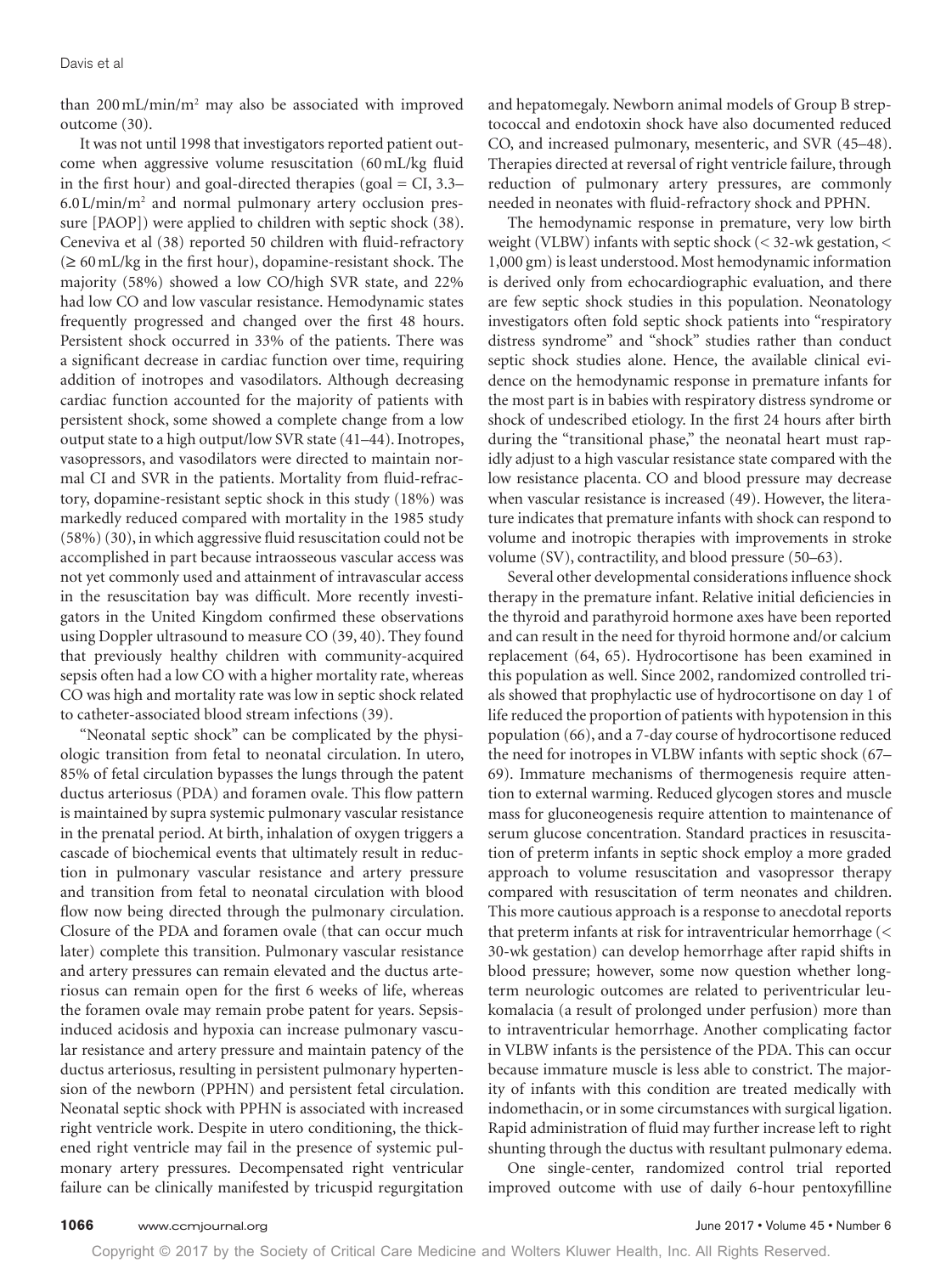infusions in very premature infants with sepsis (70, 71). This compound is both a vasodilator and an anti-inflammatory agent. A Cochrane analysis agrees that this promising therapy deserves evaluation in the multicenter trial setting (72).

## **What Clinical Signs and Hemodynamic Variables Can Be Used to Direct Treatment of Newborn and Pediatric Shock?**

Shock can be defined by clinical variables, hemodynamic variables, oxygen utilization variables, and/or cellular variables. However, after review of the literature, the committee continues to choose to define septic shock by clinical, hemodynamic, and oxygen utilization variables only.

Ideally, septic shock should be diagnosed by clinical signs, which include hypothermia or hyperthermia, altered mental status, and peripheral vasodilation (warm shock) or vasoconstriction with capillary refill greater than 2 seconds (cold shock) before hypotension occurs. Threshold heart rates (HRs) associated with increased mortality in critically ill (not necessarily septic) infants are a HR less than 90 or greater than 160 beats/min, and in children are a HR less than 70 or greater than 150 beats/min (73). Emergency department therapies should be directed toward restoring normal mental status, threshold HRs, peripheral perfusion (capillary refill < 3 s), palpable distal pulses, and blood pressure for age (10). Carcillo et al (74) reported that specific hemodynamic abnormalities in the emergency department were associated with progressive increase in mortality (%): eucardia (1%) less than tachycardia/ bradycardia (3%) less than hypotension with capillary refill less than 3 seconds (5%) less than normotension with capillary refill longer than 3 seconds (7%) less than hypotension with capillary refill longer than 3 seconds (33%). Reversal of these hemodynamic abnormalities using ACCM/PALS recommended therapy was associated with a 40% reduction in mortality odds ratio regardless of the stage of hemodynamic abnormality at the time of presentation (74).

In both neonates and children, shock should be further evaluated and resuscitation treatment guided by hemodynamic variables including perfusion pressure (MAP – CVP) and CO. Invasive blood pressure monitoring provides more accurate reflection of vasomotor state. Shock has historically been divided into warm and cold based on clinical examination, inferring vasodilation or vasoconstriction based on warm and cold phenotypes, respectively. This categorization has been demonstrated to be fraught with errors. Indeed, as many as 66% of children judged by experienced clinicians to be in "cold shock" were noted to be vasodilated on invasive monitoring (75). Blood flow (*Q*) varies directly with perfusion pressure  $(\Delta P)$  and inversely with resistance  $(R)$ . This is mathematically represented by  $Q = \Delta P/R$ . For the systemic circulation, this is represented by  $CO = MAP - CVP/SVR$ . This relationship is important for organ perfusion. In the kidney, for example, renal blood flow = mean renal arterial pressure (mRAP) – mean renal venous pressure/renal vascular resistance. Some organs (including the kidney and brain) have vasomotor autoregulation, which maintains blood flow in low blood pressure

(MAP or RAP) states; however, at some critical point, perfusion pressure is reduced below the ability of the organ to maintain blood flow.

Therefore, the goal of shock treatment is to maintain perfusion pressure above the critical point below which blood flow cannot be effectively maintained in individual organs. Kumar et al (76) demonstrated in children with severe CNS infections and sepsis that therapies targeted to preservation of a minimum cerebral perfusion pressure (CPP) rather than to intracranial pressure (ICP) reduced mortality from 38.2% in the ICP control group to 18.2% in the CPP preservation group. The mean blood pressure in the CPP targeted group was the 90th percentile for age supporting targeting a mean blood pressure greater than 50th percentile for age (76). The kidney receives the second highest blood flow relative to its mass of any organ in the body, and measurement of urine output (with the exception of patients with hyperosmolar states such as hyperglycemia which leads to osmotic diuresis) and creatinine clearance can be used as an indicator of adequate perfusion pressure. Maintenance of MAP with norepinephrine has been shown to improve urine output and creatinine clearance in hyperdynamic sepsis (77, 78). Producing a supranormal MAP above this point is likely not of benefit (78) and may actually decrease CO by increasing afterload above the capacity of the myocardium to compensate.

In addition, reduction in perfusion pressure below the critical point necessary for adequate splanchnic organ perfusion can also occur in disease states with increased intra-abdominal pressure (IAP) such as bowel wall edema, ascites, or abdominal compartment syndrome. If this increased IAP is not compensated for by an increase in MAP, then splanchnic perfusion pressure is decreased. Therapeutic reduction of IAP (measured by intrabladder pressure) using diuretics and/or peritoneal drainage for IAP greater than 12mm Hg, and surgical decompression for greater than 30mm Hg, results in restoration of perfusion pressure and has been shown to improve renal function in children with burn shock (79).

Normative blood pressure values in the VLBW newborn have been reassessed. A MAP less than 30mm Hg is associated with poor neurologic outcome and survival and is considered the absolute minimum tolerable blood pressure in the extremely premature infant (51). Since blood pressure does not necessarily reflect CO, it is recommended that normal CO and/or superior vena cava (SVC) flow, measured by Doppler echocardiography, be a primary goal as well (80–90).

Although perfusion pressure is used as a surrogate marker of adequate flow, the previous equation shows that organ blood flow (*Q*) correlates directly with perfusion pressure but indirectly with vascular resistance. If the ventricle is healthy, an elevation of SVR results in hypertension with maintenance of CO. Conversely, if ventricular function is reduced, the presence of normal blood pressure with high vascular resistance means that CO is reduced. If the elevation in vascular resistance is marked, the reduction in blood flow results in shock. A CI between 3.3 and 6.0L/min/m2 is associated with best outcomes in septic shock patients (29, 39, 40) compared to patients without septic shock for whom a CI above

## Critical Care Medicine www.ccmjournal.org **1067**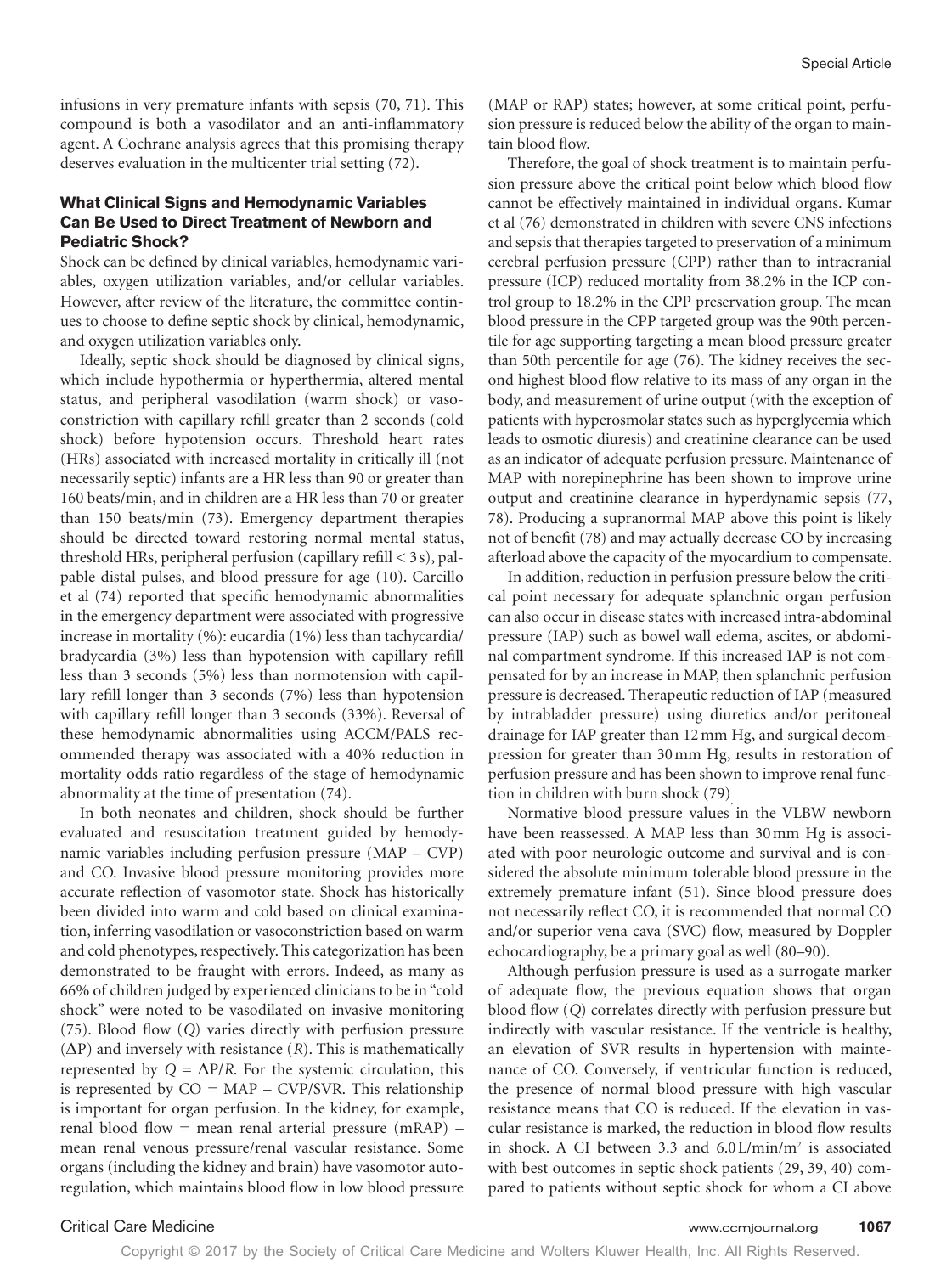2.0L/min/m2 is sufficient (91). Attainment of this CO goal is often dependent on attaining threshold HRs. However, if the HR is too high, then there is not enough time to fill the coronary arteries during diastole, and contractility and CO will decrease. Coronary perfusion may be further reduced when an unfavorable transmural coronary artery filling pressure is caused by low diastolic blood pressure (DBP) and/or high enddiastolic ventricular pressure. In this scenario, efforts should be made to improve coronary perfusion pressure and reverse the tachycardia by giving volume if the end-diastolic volume is low, or an inotrope if contractility is low. Because CO = HR  $\times$  SV, therapies directed to increasing SV will often reflexively reduce HR and improve CO. This will be evident in improvement of the shock index (HR/systolic blood pressure [SBP]) (92), as well as CO. Children have limited HR reserve compared with adults because they are already starting with high basal HRs. For example, if SV is reduced due to endotoxininduced cardiac dysfunction, an adult can compensate for the fall in SV by increasing HR two-fold from 70 to 140 beats/min, but a baby cannot increase from 140 to 280 beats/min. Although tachycardia is an important method for maintaining CO in infants and children, the younger the patient, the more likely this response will be inadequate and the CO will fall. In this setting, the compensatory response to falling SV and contractility is to vasoconstrict to maintain blood pressure. Increased vascular resistance is clinically identified by absent or weak distal pulses, cool extremities, prolonged capillary refill, and narrow pulse pressure with relatively increased DBP. The effective approach for these children is vasodilator therapy with additional volume loading as vascular capacity is expanded. Vasodilator therapy reduces afterload and increases vascular capacitance. This shifts the venous compliance curve so that more volume can exist in the right and left ventricle at a lower pressure. In this setting, giving volume to restore filling pressure results in a net increase in end-diastolic volume (i.e., preload) and a higher CO at the same or lower filling pressures. Effective use of this approach results in a decreased HR and improved perfusion.

At the other end of the spectrum, a threshold minimum HR is also needed because if the HR is too low, then CO will be too low ( $CO = HR \times SV$ ). This can be attained by using an inotrope that is also a chronotrope. In addition to threshold HRs, attention must also be paid to DBP. If the DBP-CVP is too low, then addition of an inotrope/vasopressor agent such as norepinephrine will be required to improve diastolic coronary blood flow. Conversely, if wall stress is too high due to an increased end-diastolic ventricular pressure secondary to fluid overload, then a diuretic may be required to improve SV by moving leftward on the overfilled Starling function curve. The effectiveness of these maneuvers will similarly be evidenced by improvement in the HR/SBP shock index, CO, and SVR along with improved distal pulses, skin temperature, and capillary refill.

In addition, shock should be treated according to oxygen utilization measures. Measurement of CO and oxygen consumption was proposed as being of benefit in patients with persistent shock because a CI between 3.3 and 6.0L/min/m2 and oxygen consumption greater than 200 mL/min/m<sup>2</sup> is associated with improved survival (29). Low CO is associated with mortality in pediatric septic shock (29–38). In one study, children with fluid-refractory, dopamine-resistant shock were treated with goal-directed therapy  $(CI, > 3.3$  and  $< 6 L/min/m<sup>2</sup>)$ and found to have improved outcomes compared with historical reports (38). Because low CO is associated with increased oxygen extraction (30),  $S\text{cvo}_2$  saturation can be used as an indirect indicator of whether CO is adequate to meet tissue metabolic demand. If tissue oxygen delivery is adequate, then assuming a normal  $Sao_2$  of 100%, mixed venous saturation is greater than 70%. Assuming a hemoglobin concentration of 10 g/dL and 100% arterial oxygen saturation, then a CI greater than  $3.3 \text{ L/min/m}^2$  with a normal Vo<sub>2</sub> of 150 mL/min/m<sup>2</sup> (oxygen consumption =  $CI \times$  [arterial oxygen content – venous oxygen content]) results in a mixed venous saturation of greater than 70%: 150 mL/min/m<sup>2</sup> = 3.3 L/min/m<sup>2</sup>  $\times$  $(1.36 \times 10 \text{ g/dL} + \text{PaO}_2 \times 0.003) \times 10 \times (1 - 0.7)$ . Since 2002, de Oliveira et al (13) performed a randomized controlled trial in children with septic shock showing a reduction in mortality from 39% to  $12\%$  when directing therapy to the goal of Scvo. saturation greater than 70% (NNT, 3.6) (93). Sankar et al (14) observed an association with reduced mortality from 54% to 33.3% (NNT, 5) and lower organ dysfunction with a similar  $\rm Scvo_{2}$  saturation goal of greater than 70%. In contrast, supranormal  $\text{Scvo}_2$  saturations greater than 80–85% that reflect a narrowed arteriovenous difference in oxygen  $\rm{(AVDo}_2)$  content may reflect either mitochondrial dysfunction, a high CO state, or overly aggressive resuscitation (94). In this narrow AVDo<sub>2</sub> shock state, practitioners should incorporate in their serial patient assessments other markers of adequate tissue oxygen delivery and utilization and organ perfusion such as serum lactate and urine output.

In isolation, any one of the above clinical or hemodynamic parameters may underestimate or overestimate the true severity of illness, leading to either false reassurance and underresuscitation or overresuscitation. Multimodal monitoring refers to the use of multiple variables and their changes over time to better determine the underlying hemodynamic state. Shock index (HR/SBP) (92) and HR variability analysis (95) both leverage the added value of evaluating combinations of variables and their trends over time and have been suggested as being superior to any individual parameter alone for diagnosing septic shock and assessing response to therapy. By combining information from clinical signs, invasive arterial monitoring, and serial bedside echocardiograms, Ranjit et al (75) were able to titrate hemodynamic therapies more precisely and achieve equivalent mortality outcomes to PICUs using more invasive continuous CO monitoring.

Laboratory markers of cardiac function and oxygen delivery:utilization balance include troponin and lactate. Blood troponin concentrations correlate well with poor cardiac function and response to inotropic support in children with septic shock (96–98). Lactate is recommended in adult septic shock laboratory testing bundles for both diagnosis and subsequent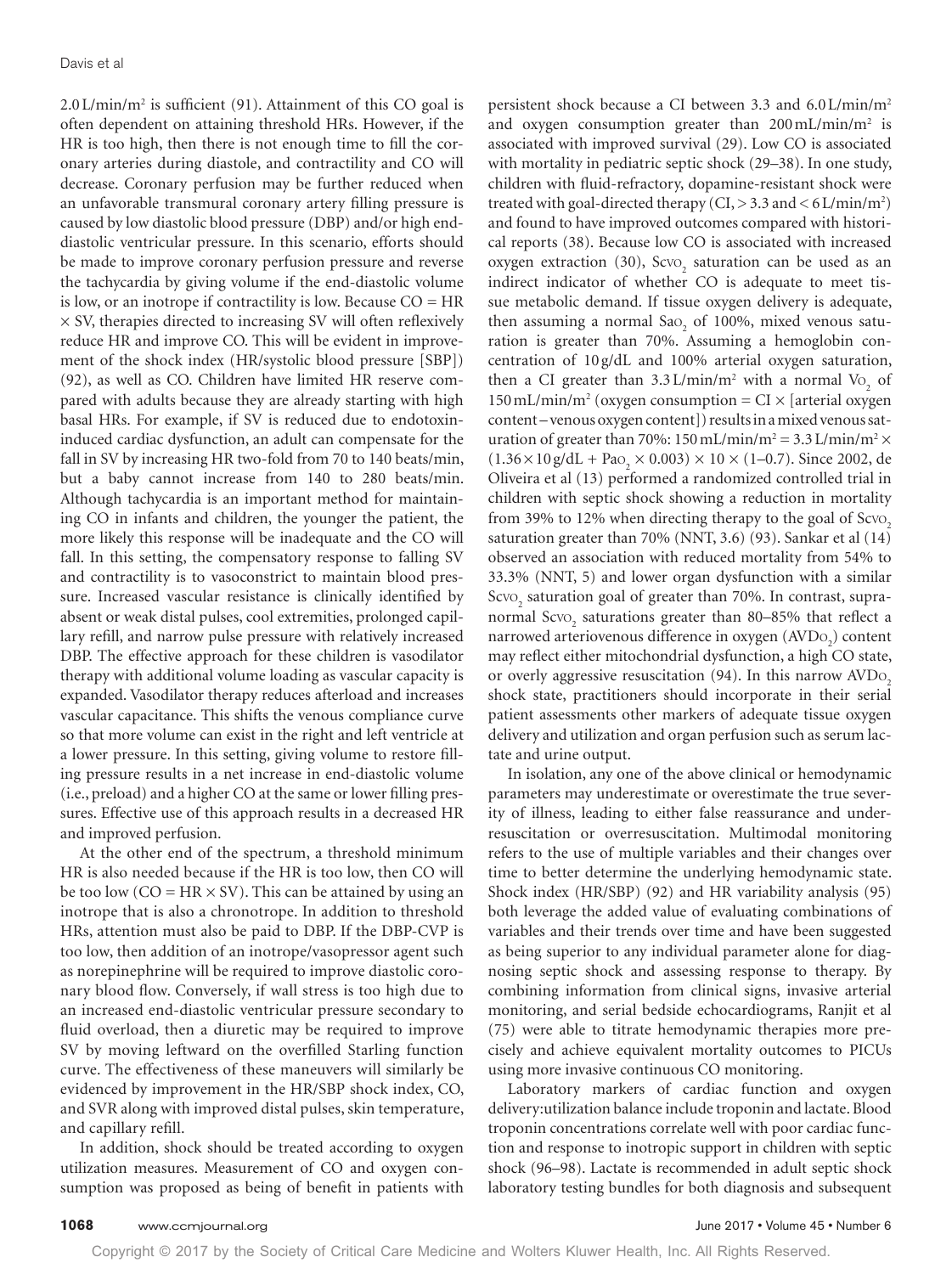monitoring of therapeutic responses. However, most adult literature continues to define shock by hypotension and recommends using lactate concentration to identify shock in normotensive adults. In pediatric studies, initial elevated lactate levels have correlated with increased mortality, and decreasing lactate trends over time seem to correlate with recovery (99–103). However, each of these studies has been limited by small numbers. Lactate elevation for reasons other than cellular hypoxia further clouds the utility of using lactate to either predict outcome or track response to therapy (104). For now, the committee recommends early recognition of pediatric septic shock using clinical examination, not biochemical tests. Nevertheless, given the broad adoption of lactate in the adult guidelines and the suggestive data in small pediatric studies, lactate measurements if high on initial measurement may be useful to judge resolution of shock. Early elevated lactate (from a free flowing sample) may grab a clinician's attention, when clinical signs are difficult to decipher—it is inexpensive, readily available, and over time performed well as an indicator of shock and its resolution. Because clinical signs of compensated and decompensated shock are always present in children whereas high lactate is commonly not (12, 13), we stress early recognition with clinical signs, not lactate.

In VLBW infants, ultrasound-derived SVC blood flow measurement was reportedly useful in assessing the effectiveness of shock therapies. The SVC flow approximates blood flow from the brain. A value greater than 40mL/kg/min is associated with improved neurologic outcomes and survival  $(86-90)$ . Scvo<sub>2</sub> saturation can be used in low birth weight infants but may be misleading in the presence of left to right shunting through the PDA.

### **Intravascular Access**

Vascular access for fluid resuscitation and inotrope/vasopressor infusion is more difficult to attain in newborns and children compared with adults. Portable near-infrared imaging devices may assist with placement of peripheral vascular access (105, 106). To facilitate a rapid approach to vascular access in critically ill infants and children, the American Heart Association and the American Academy of Pediatrics developed Neonatal Resuscitation Program (NRP) and PALS guidelines for emergency establishment of intravascular support (107–110). Essential age-specific differences include use of umbilical artery catheter (UAC) and umbilical venous catheter access in newborns and rapid use of intraosseous access in children (108–114). Ultrasound guidance facilitates placement of central catheters in children but is technologist dependent (113–119).

## **Fluid Therapy**

Fluid resuscitation trials have been performed since 2002. Several randomized trials showed that when children with mostly stage III (narrow pulse pressure/tachycardia) and some stage IV (hypotension) World Health Organization classification dengue shock received fluid resuscitation in the emergency department, there was near 100% survival regardless of the fluid composition used (3, 17, 120, 121). In a randomized controlled trial, Maitland

et al (122) demonstrated a reduction in malaria septic shock mortality from 18% to 4% when albumin was used compared with crystalloid. In contrast, Maitland et al (18) subsequently demonstrated harm in the Fluid Expansion as Supportive Therapy (FEAST) trial when fluid boluses were given rather than IV fluid at a maintenance rate and blood transfusion contradicting this earlier study. The adult Saline versus Albumin Fluid Evaluation (SAFE) trial that compared crystalloid versus albumin fluid resuscitation reported a hypothesis generating trend toward improved outcome ( $p < 0.1$ ) in septic shock patients who received albumin (123). Preference was given for exclusive use of colloid resuscitation in a clinical practice position article from a group who reported outstanding clinical results in resuscitation of meningococcal septic shock (5% mortality) both using 4% albumin exclusively (20mL/kg boluses over 5–10min) and intubating patients who required greater than 40mL/kg (4). In an Indian trial of fluid resuscitation of pediatric septic shock, there was no difference in outcome with gelatin compared with crystalloid (124). In the initial clinical case series that popularized the use of aggressive volume resuscitation for reversal of pediatric septic shock, a combination of crystalloid and colloid therapies was used (125). Several new investigations examined both the feasibility of the 2002 guideline recommendation of rapid fluid resuscitation and the need for fluid removal in patients with subsequent oliguria following fluid resuscitation. The 2002 guideline recommended rapid 20mL/kg fluid boluses over 5 minutes followed by assessment for improved perfusion or fluid overload as evidenced by new onset rales, increased work of breathing and hypoxemia from pulmonary edema, hepatomegaly, or a diminishing MAP-CVP. Emergency medicine investigators reported that 20mL/kg of crystalloid or colloid can be pushed over 5 minutes, or administered via a pressure bag over 5 minutes through a peripheral and/or central IV catheter (126). Ranjit et al (127) reported improved outcome from dengue and bacterial septic shock when they implemented a protocol of aggressive fluid resuscitation followed by fluid removal using diuretics and/or peritoneal dialysis if oliguria ensued. In this regard, Foland et al (128) similarly reported that patients with multiple organ failure who received CRRT when they were less than 10% fluid overloaded had better outcomes than those who were greater than 10% fluid overloaded. Similarly, two best outcome practices reported routine use of CRRT to prevent fluid overload while correcting prolonged INR with plasma infusion in patients with purpura and septic shock (4, 16).

The use of blood as a volume expander was examined in two small pediatric studies, but no recommendations were given by the investigators (129, 130). In the previously mentioned study by de Oliveira et al (13) reporting improved outcome with use of the 2002 ACCM guidelines and continuous  $\text{Scvo}_2$  saturation monitoring, the treatment group received more blood transfusions directed to improvement of  $S\text{cvo}_2$  saturation to greater than 70% (40% vs 7%). Although the members of the task force use conservative goals for blood transfusion in stable critical illness (Hgb  $> 7$  g/dL without cardiopulmonary compromise) (131), the observation that patients who have septic shock with a Scv $\mathrm{o}_2$  less than 70% and Hgb less than 10 g/dL had

## Critical Care Medicine www.ccmjournal.org **1069**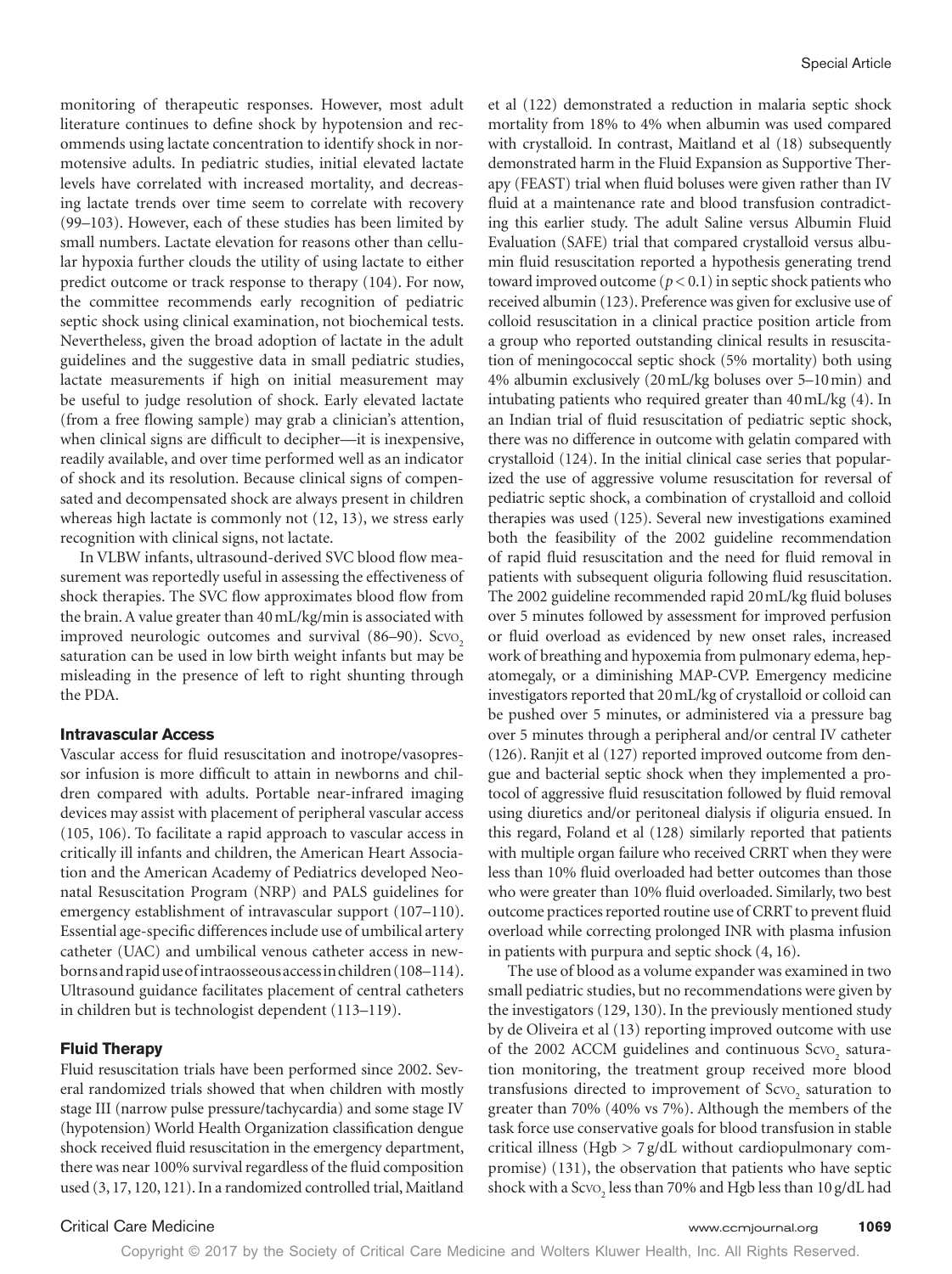better outcomes when transfused to a goal Hgb greater than 10 g/dL supports a higher hemoglobin goal in this population.

Fluid infusion is best initiated with boluses of 20mL/kg, titrated to assuring an adequate blood pressure and clinical monitors of CO including HR, quality of peripheral pulses, capillary refill, level of consciousness, and urine output. Initial volume resuscitation requirements may be 0mL/kg if rales or hepatomegaly are present but commonly are 40–60mL/kg (41, 125, 132–138). Patients who do not respond rapidly to initial fluid boluses, or those with insufficient physiologic reserve, should be considered for invasive hemodynamic monitoring. Monitoring filling pressures can be helpful to optimize preload and thus CO. Observation of little change in the CVP in response to a fluid bolus suggests that the venous capacitance system is not overfilled and that more fluid is indicated. Observation that an increasing CVP is met with reduced MAP-CVP suggests that too much fluid has been given. Large volumes of fluid for acute stabilization in children have not been shown to increase the incidence of the ARDS or cerebral edema (13, 138). Increased fluid requirements may be evident for several days secondary to loss of fluid from the intravascular compartment when there is profound capillary leak (17). Fluid choices include crystalloids (normal saline or lactated Ringers solution) and colloids (dextran, gelatin, or 5% albumin) (139–144). Fresh frozen plasma may be infused to correct abnormal PT and partial thromboplastin time values. Since oxygen delivery depends on hemoglobin concentration, hemoglobin can be maintained at a minimum of 10g/dL during the initial resuscitation phase with good results (13). Diuretics/peritoneal dialysis/CRRT is indicated for patients who develop signs and symptoms of fluid overload.

## **Sedation for Invasive Procedures or Intubation**

Supplemental oxygen and optimal airway positioning should be provided at presentation for all patients with shock, consistent with PALS guidelines. Although patients presenting with hypopnea or frank apnea may need immediate intubation, in most instances, there is time for fluid resuscitation, at least 20mL/kg of either isotonic crystalloid or 5% albumin, and starting a peripheral epinephrine infusion within the first hour of presentation. Children with persistent or worsening shock, as manifested by failure to approximate normal vital signs for age and inadequate perfusion, should be considered to be at high risk for deterioration and should receive ventilatory support. High-flow nasal cannula and other modes of noninvasive respiratory support can be evaluated in selected patients (145). Patients with shock of any etiology are particularly vulnerable to the hemodynamic effects of sedatives and analgesics, emphasizing the importance of prompt appropriate fluid resuscitation and inotrope infusion (peripheral or central) prior to airway instrumentation in spontaneously breathing patients.

Intubation for controlled ventilation plays an important role in the management of neonates and children with septic shock, and timing and should be thoughtfully considered. Sedation, analgesia and positive-pressure ventilation prior to adequate volume resuscitation (146-148), may cause profound drops in preload and precipitate severe hemodynamic instability during

intubation. Also, severe diastolic and systolic ventricular dysfunction may predispose the child to pulmonary edema and rapid desaturation during intubation, providing rationale for considering peripheral epinephrine infusion before intubation. Mechanical ventilation can eliminate work of breathing and improve oxygenation and organ perfusion, all of which are typically compromised in the septic child (149–152).

Atropine increases the HR and protects against the deleterious effects of bradycardia, particularly in babies (153). Atropine does not cause cardiac dysrhythmias and is not contraindicated in children exhibiting tachycardia. Ketamine remains an important agent for intubation of pediatric patients with shock (154, 155), given its pharmacologic effects of dissociation while maintaining or augmenting SVR. Side effects may be minimized by administering IV boluses over 30–60 seconds.

The use of ketamine with atropine pretreatment is considered to be the sedative/induction regimen which best promotes cardiovascular integrity (155). The use of etomidate is generally discouraged at this time, given its known effects on adrenal function (156, 157), despite some reports suggesting no direct effect on patient mortality (158–160). Etomidate can be considered in the presence of profound shock if ketamine is unavailable. The role of hydrocortisone supplementation in this setting is unclear. It is possible that etomidate analogs currently in development may have a role in urgent pediatric airway management.

Other options to consider for intubation of neonates and children include the opioids fentanyl and remifentanil (161, 162). These agents should be used instead of morphine, when available, because they have fewer hemodynamic effects. Opioids such as fentanyl should be given in titrated aliquots of 1–2 µg/kg, administered over 60 seconds. Although chest wall rigidity is usually associated with larger doses given as a bolus, this complication and altered hemodynamics can also occur with smaller doses. Benzodiazepines, if used, should be likewise carefully titrated to effect, using small doses.

Pentobarbital and other barbiturates are direct myocardial depressants and decrease SVR, commonly causing hemodynamic instability. These drugs are also devoid of intrinsic analgesic effects, making them unsuitable for tracheal intubation of patients with shock. Inhalational agents are not appropriate for isolated airway instrumentation in shock. Propofol commonly causes hypotension and should be avoided during intubation or sedation in the presence of shock, particularly during transport and before admission to the ICU.

Neuromuscular blocking agents such as rocuronium, or succinylcholine (absent a contraindication), may facilitate intubation by qualified providers. Hypotension may occur even in children who have received appropriate volume resuscitation and pharmacotherapy for intubation. It is advisable, therefore, to have additional isotonic crystalloid and vasoactive infusions available for immediate use during or following the procedure. Additional vascular access should be obtained as soon as practical. Sedation and analgesia may be maintained in ventilated patients requiring transport using agents such as fentanyl and midazolam, supplemented by neuromuscular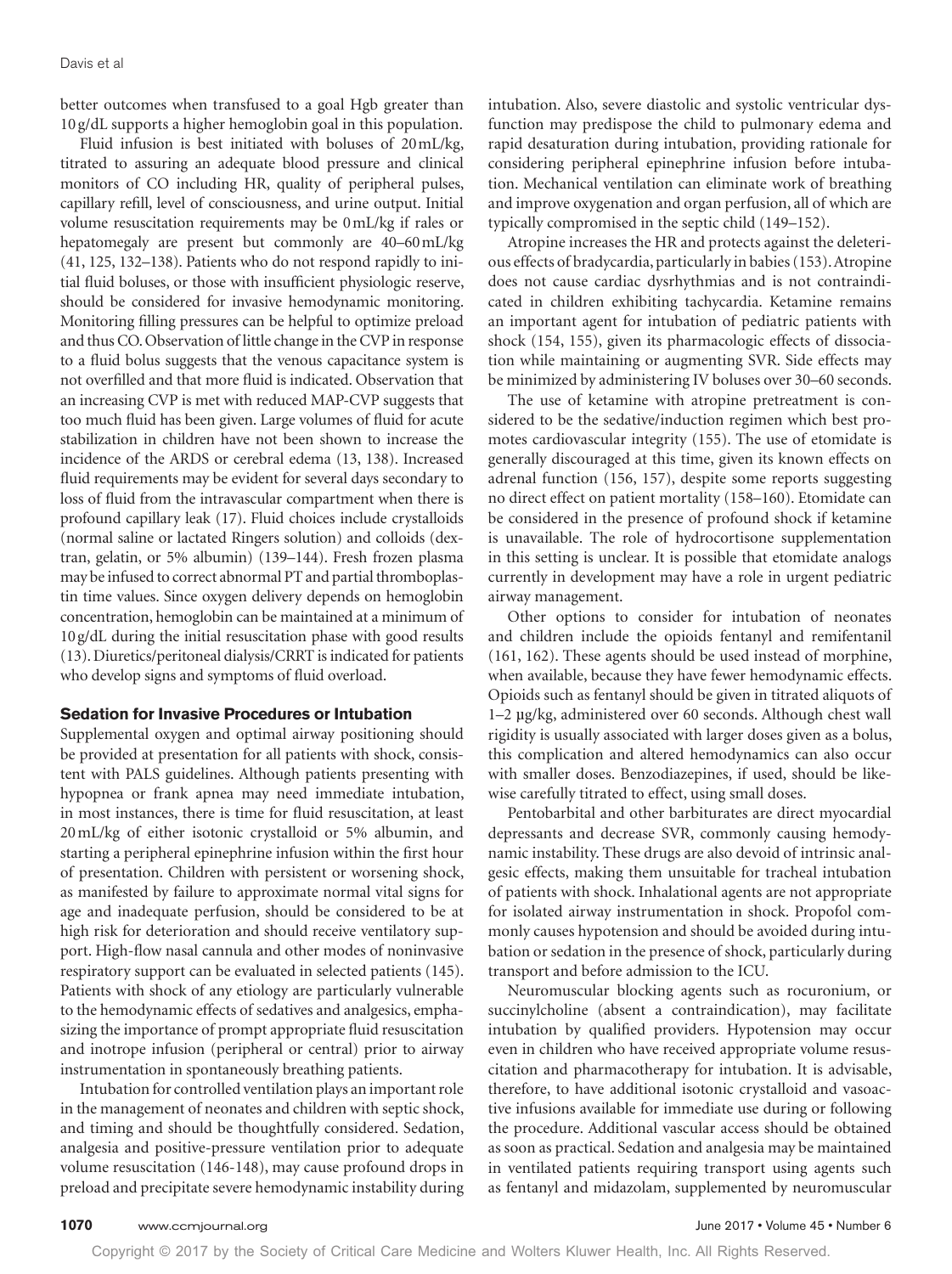blockade. Ketamine infusions may be used as well, but there is concern regarding neuroapoptosis following exposure to ketamine in infants (161, 162). Unplanned extubation may occur as the child recovers from shock. The endotracheal tube should be carefully secured once adequate placement is achieved. Appropriately titrated analgesia and sedation are essential for safe transport. Neuromuscular blockade and physical restraints may be appropriate under some circumstances, always in the presence of adequate analgesia and sedation.

## **Intravascular Catheters and Noninvasive or Minimally Invasive Monitoring**

Minimal invasive monitoring is necessary in children with fluid-responsive shock; however, in children with fluid-refractory shock, physical signs of cold versus warm shock may be unreliable, and central venous access and arterial pressure monitoring is recommended. Intensivists have long used the ultrasound for central venous catheter placement in children, but its role is now expanding to direct resuscitation goals and therapeutic endpoints in shock resuscitation. Echocardiography is considered an appropriate noninvasive tool to rule out the presence of pericardial effusion, evaluate myocardial contractility and intravascular volume. Ranjit et al (75) incorporated the use of echocardiography in their usual practice to categorize the hemodynamics in 48 patients with fluidrefractory septic shock. Based on their findings on the echocardiogram and invasive blood pressure monitoring, fluid and inotrope/vasopressor therapy was changed in almost 88% of the patients (75). Early placement of invasive arterial catheters helped in the identification and subsequent management of a cohort of patients who presented with cold shock but had wide pulse pressure with low diastolic pressure (75). Similarly, Brierly et al (39) categorized the hemodynamic patterns of pediatric septic shock with the use of Doppler ultrasonography and observed that the manifestation of hemodynamics was cause dependent, that is, CVC-associated sepsis presented with high CO and low SVR, whereas community-acquired infections sepsis presented with low CO. A CO greater than 3.3 less than 6.0 L/min/m<sup>2</sup> is associated with improved survival and neurologic function. Other noninvasive monitors undergoing evaluation in newborns and children include percutaneous venous oxygen saturation, aortic ultrasound, perfusion index (pulse oximetry), near-infrared spectroscopy, sublingual  ${\rm Pco}_2,$ and sublingual microvascular orthogonal polarization spectroscopy scanning. All show promise; however, none has been tested in goal-directed therapy trials (163–166).

Maintenance of perfusion pressure (MAP – CVP), or (MAP – IAP) if the abdomen is tense secondary to bowel edema or ascitic fluid, is considered necessary for organ perfusion (79). Goal-directed therapy to achieve an Scvo<sub>2</sub> saturation greater than 70% is associated with improved outcome (13, 14). To gain accurate measures of  $Scvo_2$ , the tip of the catheter must be at the superior vena cava-right atrium or inferior vena cava-right atrium junction (164). A pulmonary artery catheter (PAC), pulse index contour CO (PiCCO) (165, 166), or femoral artery thermodilution catheter can be

used to measure CO in those who remain in shock despite therapies directed to clinical signs of perfusion, MAP-CVP,  $Scvo<sub>2</sub>$ , and echocardiographic analyses (165–172). The PAC measures the PAOP to help identify selective left ventricular dysfunction and can be used to determine the relative contribution of right and left ventricle work. A less invasive PiCCO catheter estimates global end-diastolic volume in the heart (both chambers) and extra vascular lung water and can be used to assess whether preload is adequate. This measure of intravascular volume by global end-diastolic volume has been demonstrated in both children and adults to be more predictive than either CVP or PAOP for changes in CO associated with volume challenge.

## **Cardiovascular Drug Therapy**

When considering the use of cardiovascular agents in the management of infants and children with septic shock, several important points need to be emphasized. The first is that septic shock represents a dynamic process so that the agents selected and their infusion dose may need to be changed over time based on the need to maintain adequate organ perfusion. It is also important to recognize that the vasoactive agents are characterized by varying effects on SVR and pulmonary vascular resistance (i.e., vasodilators or vasopressors), contractility (i.e., inotropy), HR (chronotropy), and lusotropy (ventricle relaxation). These pharmacologic effects are determined by the pharmacokinetics of the agent and the pharmacodynamics of the patient's response to the agent. In critically ill septic children, perfusion of the liver and kidney is often altered leading to changes in the pharmacokinetics of these drugs with higher concentrations observed than anticipated. Thus, the infusion doses quoted in many textbooks are approximations of starting rates and should be adjusted based on the patient's response. "We recommend frequent reevaluation of hemodynamic parameters when a patient requires the use of vasopressors, especially in relation to CO, SVR, and peripheral perfusion so as to choose the appropriate combination with inotropic or vasodilator drugs  $\pm$  fluids."

The latter is also determined by the pharmacodynamic response to the agent, which is commonly altered in septic patients. For example, patients with sepsis have a well-recognized reduced response to  $α$ -adrenergic agonists that is mediated by excess nitric oxide production and alterations in the α-adrenergic receptor system. Similarly, cardiac β-adrenergic responsiveness may be reduced by the effect of nitric oxide and other inflammatory cytokines.

### **Inotropes**

Dopamine (5–9 µg/kg/min), dobutamine, or epinephrine (0.05–0.3 µg/kg/min) can be used as first-line inotropic support. Dobutamine may be used when there is a low CO state with adequate or increased SVR (38, 173–201). Dobutamine or mid-dosage dopamine can be used as the first line of inotropic support if supported by clinical and objective data (e.g., assessment of contractility by echocardiogram) when one of the initial goals is to increase cardiac contractility in patients with normal blood pressure. However, children less than 12 months may be less responsive (195).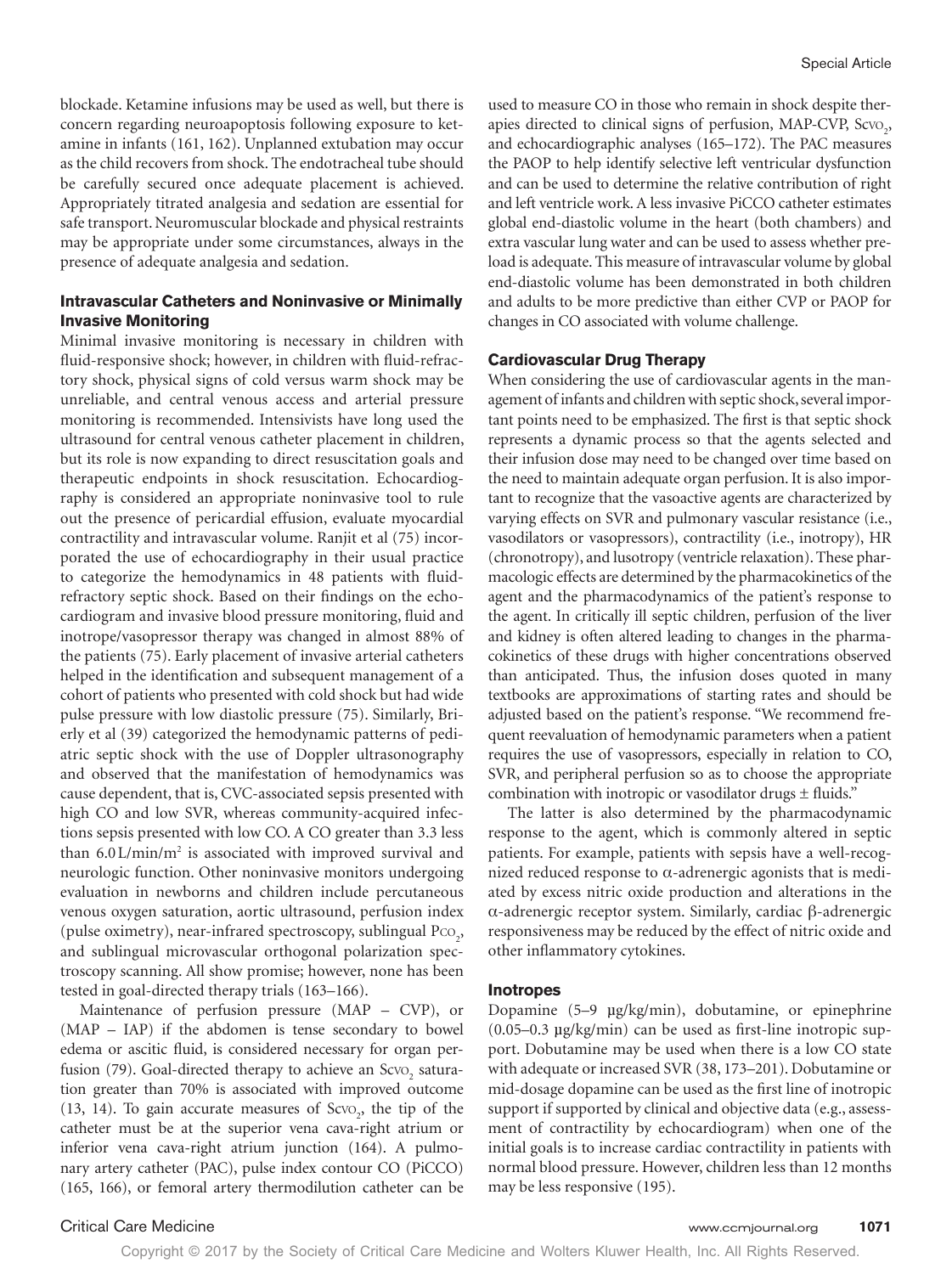Dobutamine- or dopamine-refractory low CO shock may be reversed with epinephrine infusion (12, 38, 173, 174, 176). Epinephrine is more commonly used in children than in adults. Some members of the committee recommended use of low-dose epinephrine as a first-line choice for cold hypodynamic shock (12). It is clear that epinephrine has potent inotropic and chronotropic effects, but its effects on peripheral vascular resistance and the endocrine stress response may result in additional problems. At lower infusion doses ( $\leq 0.3$ )  $\mu$ g/kg/min), epinephrine has greater  $\beta_2$ -adrenergic effects in the peripheral vasculature with little α-adrenergic effect so that SVR falls, particularly in the skeletal musculature and skin. This may redirect blood flow away from the splanchnic circulation even though blood pressure and CO increases. This effect of epinephrine likely explains the observation that epinephrine transiently reduces gastric intramucosal pH in adults and animals with hyperdynamic sepsis (177), but there are no data available to evaluate whether gut injury does or does not occur with epinephrine use in children. Epinephrine stimulates gluconeogenesis and glycogenolysis, and inhibits the action of insulin, leading to increased blood glucose concentrations. In addition, as part of the stimulation of gluconeogenesis, epinephrine increases the shuttle of lactate to liver as a substrate for glucose production (the Cori cycle). Thus, patients on epinephrine infusion have increased plasma lactate concentrations independent of changes in organ perfusion, making this parameter somewhat more difficult to interpret in children with septic shock.

Ideally, epinephrine should be administered by a secure central venous route, but in an emergency, it may be infused through a peripheral IV route or through an intraosseous needle while attaining central access (12). The AHA/PALS guidelines for children recommend the initial use of epinephrine by peripheral IV or intraosseous for CPR or post CPR shock, and by the subcutaneous or intramuscular route for anaphylaxis. Even though a common perception, there are no data clarifying if the peripheral infiltration of epinephrine produces more local damage than observed with dopamine. The severity of local symptoms likely depends on the concentration of the vasoactive drug infusion and the duration of the peripheral infiltration before being discovered. If peripheral infiltration occurs with any catecholamine, its adverse effects may be antagonized by local infiltration with phentolamine, 1–5mg diluted in 5mL of normal saline.

## **Vasodilators**

When pediatric patients are normotensive with a low CO and high SVR, initial treatment of fluid-refractory patients consists of the use of an inotropic agent such as epinephrine or dobutamine that tends to lower SVR. In addition, a short-acting vasodilator may be added, such as sodium nitroprusside or nitroglycerin to recruit microcirculation (202–208). Orthogonal polarizing spectroscopy showed that addition of systemic IV nitroglycerin to dopamine/norepinephrine infusion restored tongue microvascular blood flow during adult septic shock (208). Nitrovasodilators can be titrated to the desired

effect, but use of nitroprusside is limited if there is reduced renal function secondary to the accumulation of sodium thiocyanate. Use of nitroglycerin may also have limited utility over time through the depletion of tissue thiols that are important for its vasodilating effect. Other vasodilators that have been used in children include prostacyclin, pentoxyfilline, dopexamine, and fenoldapam (209–214).

An alternative approach to improve cardiac contractility and lower SVR is based on the use of type III phosphodiesterase inhibitors (PDEIs) (206, 207, 215, 216). This class of agents, which includes milrinone and inamrinone (formerly amrinone, but the name was changed to avoid confusion with amiodarone), has a synergistic effect with β-adrenergic agonists because the latter agents stimulate intracellular cyclic adenylate mono phosphate (cAMP) production while the PDEIs increase intracellular cAMP by blocking its hydrolysis. Since the PDEIs do not depend on a receptor mechanism, they maintain their action even when the β-adrenergic receptors are down-regulated or have reduced functional responsiveness. The main limitation of these agents is their need for normal renal function (for milrinone clearance) and liver function (for inamrinone clearance). Inamrinone and milrinone are rarely used in adults with septic shock because catecholamine refractory low CO and high vascular resistance are uncommon; however, this hemodynamic state represents a major proportion of children with fluid-refractory, dopamine-resistant shock. Fluid boluses are likely to be required if inamrinone or milrinone is administered with full loading doses. Because milrinone and inamrinone have long half-lifes (1–10hr depending on organ function), it can take 3–30 hours to reach 90% of steady state. Although recommended in the literature, some individuals in the committee choose not to use boluses of inamrinone or milrinone. This group administers the drugs as a continuous infusion only. Other members divide the bolus into five equal aliquots administering each aliquot over 10 minutes if blood pressure remains within an acceptable range. If blood pressure falls, it is typically because of the desired vasodilation and can be reversed by titrated (e.g., 5mL/kg) boluses of isotonic crystalloid or colloid. Because of the long elimination half-life, these drugs should be discontinued at the first sign of arrhythmia, or hypotension caused by excessively diminished SVR. Hypotension-related toxicity can also be potentially overcome by beginning norepinephrine. Norepinephrine counteracts the effects of increased cyclic adenosine monophosphate in vascular tissue by stimulating the alpha receptor resulting in vasoconstriction. Norepinephrine has little effect at the vascular  $\beta_2$  receptor.

Rescue from refractory shock has been described in case reports and series using two medications with type III phosphodiesterase activity. Levosimendan is a promising medication that increases Ca<sup>++</sup>/actin/tropomyosin complex binding sensitivity and also has some type III PDEI and adenosine triphosphate–sensitive  $K^+$  channel activity. Because one of the pathogenic mechanisms of endotoxin-induced heart dysfunction is desensitization of Ca++/actin/tropomyosin complex binding, this drug allows treatment at this fundamental level of signal transduction overcoming the loss of contractility that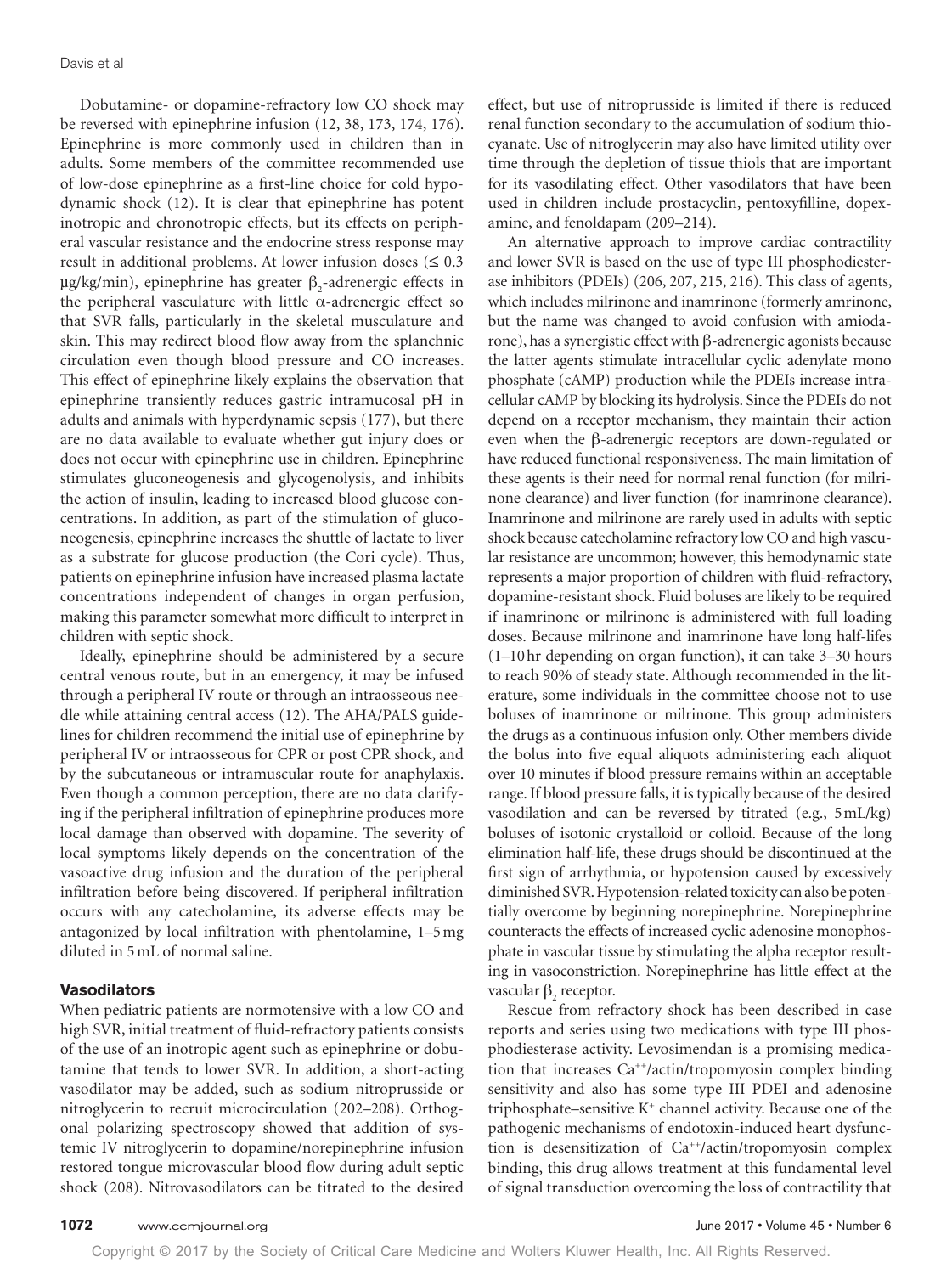characterizes septic shock (217–222). Enoximone is a type III PDEI with 10 times more  $\beta_1$  cAMP hydrolysis inhibition than  $\beta_2$  cAMP hydrolysis inhibition (223–225). Hence, it can be used to increase cardiac performance with less risk of undesired hypotension.

## **Vasopressors**

Vasopressors may also be beneficial in the treatment of pediatric septic shock when applied according to the guideline algorithm. Vasopressors can be titrated to endpoints of perfusion pressure (MAP-CVP) or SVR that promote optimum urine output and creatinine clearance, but excessive vasoconstriction compromising microcirculatory flow should be avoided. Vasopressor effect can be obtained with different sympathicomimetic drugs. There is no clear evidence that supports the use of one specific vasoactive drug over another (dopamine  $> 15 \mu g/kg/min$ , epinephrine  $> 0.3 \mu g/kg/min$ , or norepinephrine) (77, 179, 226–231). When epinephrine is administrated in doses greater than 0.3 µg/kg/min or dopamine in doses greater than 10 µg/kg/min, there is a vasopressor effect additional to their inotropic action. However, if the patient has ongoing shock and/or shows findings consistent with warm shock (flash capillary refill, warm extremities, low diastolic pressure, and bounding pulses), the additional use of norepinephrine is suggested (231). Some committee members advocate the use of low-dose norepinephrine as a first-line agent for fluid-refractory hypotensive hyperdynamic shock. Based on experimental and clinical data, norepinephrine is recommended as the firstline agent in adults with fluid-refractory shock. If the patient's clinical state is characterized by low SVR (e.g., wide pulse pressure with DBP that is < half the systolic pressure), norepinephrine is recommended alone. Other experts have recommended combining norepinephrine with dobutamine, recognizing that dobutamine is a potent inotrope that has intrinsic vasodilating action that may be helpful to counteract excessive vasoconstriction from norepinephrine. Higher norepinephrine doses than those usually suggested in the literature have been described to reverse hypotension and hypoperfusion without inducing significant adverse effects (230, 231).

The infusion of norepinephrine is suggested as the initial vasoactive drug in patients with warm shock, vasodilatation, and low SVR. A study using a noninvasive ultrasound CO monitor device to measure serial hemodynamics showed that patients could present with cold or warm shock and that both types evolved in a heterogeneous manner needing frequent revision of cardiovascular support therapy (40). Children with initial warm shock were commenced on norepinephrine. Despite an initial good response, four patients developed low CI and needed epinephrine (40).

When the use of vasopressor drugs is needed, it must be started as soon as possible but within 60 minutes of resuscitation, using intraosseus access, while central venous access is obtained. Lampin et al (230) describe in a retrospective study the use of norepinephrine in 144 children over a 10-year period; it was used as the first-choice drug in 22% of the patients, and in 19% of the cases, it was used either by peripheral or

intraosseus route. Paul et al (21, 22) describe delay in the initiation of vasoactive drugs in 65% of the cases and associate this with an increase in length of stay in intensive care.

Vasopressin and terlipressin have been shown to increase MAP, SVR, and urine output in patients with vasodilatory septic shock and hyporesponsiveness to catecholamines (232– 258). Vasopressin's action is independent of catecholamine receptor stimulation, and therefore, its efficacy is not affected by α-adrenergic receptor down-regulation often seen in septic shock. Low-dose infusion of vasopressin should not be used as routine adjunctive therapy but may be considered as rescue therapy in patients with catecholamine and steroid resistant hypotension. The adult Vasopressin and Septic Shock Trial, a randomized, controlled clinical trial that compared low-dose arginine vasopressin with norepinephrine in adults with septic shock, showed no difference between regimens in the 28-day mortality primary endpoint (247). The results of another randomized control trial evaluating the use of low doses of vasopressin as an adjunctive therapy in vasodilated pediatric septic shock also failed to show benefits (248).

Both vasopressin and terlipressin can be considered as rescue therapy in patients in vasodilatory shock who do not respond to high doses of norepinephrine or other sympathicomimetics. Terlipressin, a long acting form of vasopressin, has been reported to reverse vasodilated shock as well. Administered as a continuous infusion or in bolus, it increases blood pressure and urine output in pediatric patients with refractory septic shock. Decreased CO or distal necrosis has been reported as possible adverse events. Yildizdas et al (258) evaluated the effect of continuous infusion of terlipressin in a randomized control trial in pediatric patients with septic shock and high catecholamine requirement. Terlipressin infusion had no effect on mortality.

Angiotensin can also be used to increase blood pressure in patients who are refractory to norepinephrine; however, its clinical role is not as well defined (259). Phenylephrine is another pure vasopressor with no  $β$ -adrenergic activity  $(260)$ . Its clinical role is also limited. Nitric oxide (NO) inhibitors and methylene blue are considered investigational therapies (261– 264). Studies have shown an increased mortality with nonselective NO synthase inhibitors suggesting that increasing blood pressure through excessive vasoconstriction can have adverse effects (261).

## **Glucose, Calcium, Thyroid, and Hydrocortisone Replacement**

Hypoglycemia, hyperglycemia, and glycemic variability have been associated with worse short-term outcomes in critically ill children (265–268). Hypoglycemia must be rapidly diagnosed and promptly treated. Hyperglycemia in nondiabetic children with sepsis has been associated with worse outcomes (266–268). Branco et al (267) reported a greater risk of death with hyperglycemia ( $\geq 178 \text{ mg/dL}$ ) in 57 children with septic shock. Day et al (268) reported hyperglycemia (> 180 mg/dL) negatively correlated with ventilator-free days at 30 days in a retrospective review of 97 children with meningococcal sepsis.

### Critical Care Medicine www.ccmjournal.org **1073**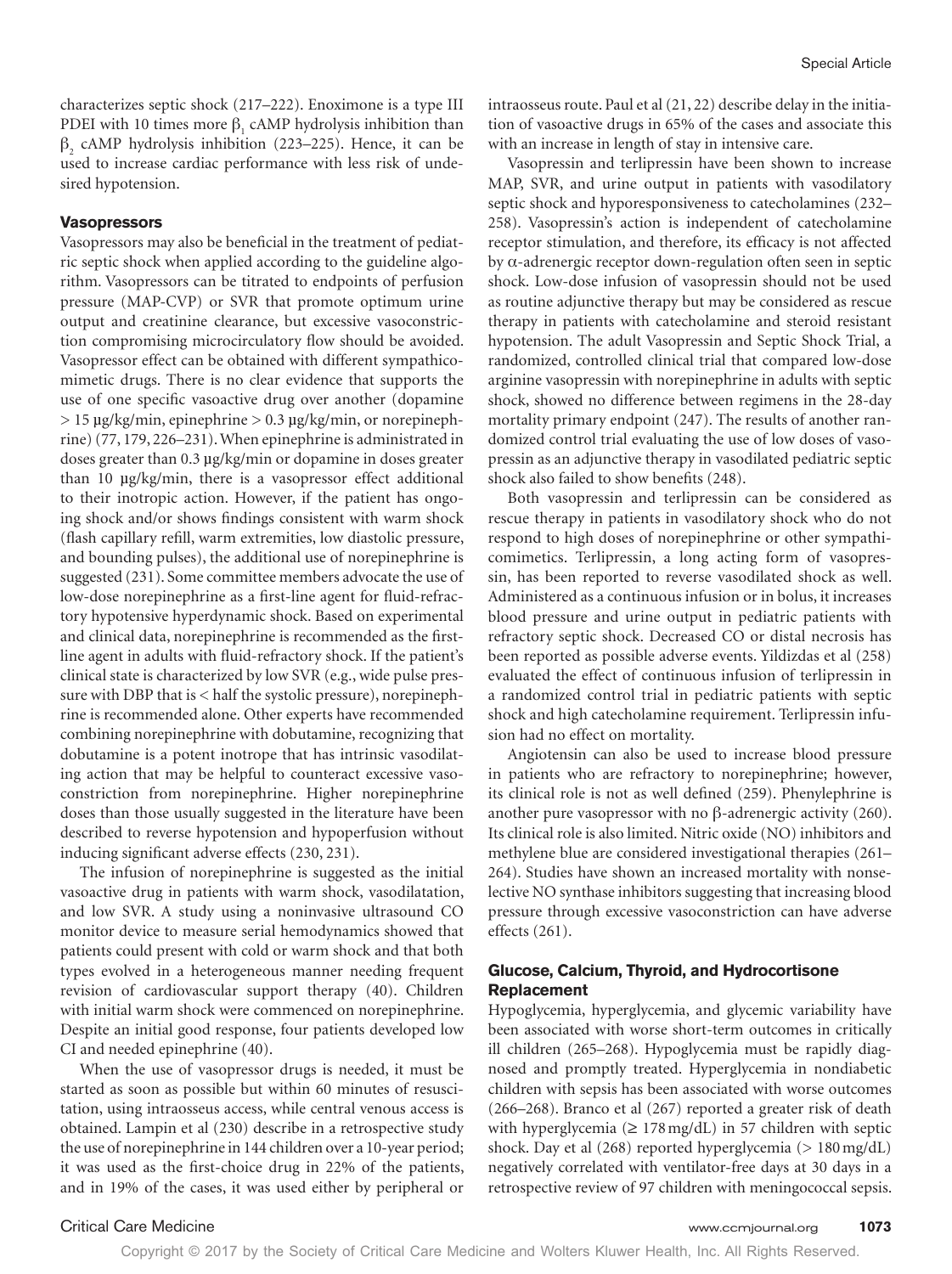Hyperglycemia and hypoglycemia during critical illness may simply represent epiphenomena. In contrast, Mesotten et al (269) reported that brief hypoglycemia ( $\leq 40$  mg/dL) caused by tight glycemic control in a pediatric randomized controlled trial was not associated with worse neurocognitive outcome approximately 4 years later.

Randomized controlled trials of tight glycemic control have been conducted primarily in postcardiac surgery children (270–273). Results are conflicting, with one study showing a reduction in PICU length of stay and inflammatory markers (272) and the other three not showing an improvement in mortality or morbidity (270, 271, 273). Hyperglycemia in children with meningococcal sepsis has been partially attributed to the suppression of insulin production by proinflammatory mediators rather than insulin resistance as seen in other critical illnesses (274, 275).

Calcium replacement should be directed to normalize ionized calcium concentration; however, its safety and efficacy have not been established in septic shock. Replacement with thyroid and/or hydrocortisone can also be lifesaving in children with thyroid and/or adrenal insufficiency and catecholamineresistant shock (64, 276–291). Hypothyroidism is relatively common in children with trisomy 21 and children with CNS pathology, (e.g., pituitary abnormality). Hypothyroidism may manifest clinically after the administration of corticosteroids for adrenal insufficiency and needs to be recognized and treated promptly. Infusion therapy with triiodothyronine may be beneficial in postoperative congenital heart disease patients but has yet to be studied in children with septic shock.

Multiple studies suggest changes in the hypopituitary adrenal axis (292–294), glucocorticoid receptor changes (295), and changes in cortisol metabolism during sepsis (296, 297). Possible rationales for the use of corticosteroids in sepsis are beneficial pharmacologic effect on the cardiovascular system and anti-inflammatory properties (276, 298, 299). A recent prospective study of critically ill children reported a prevalence of relative adrenal insufficiency in critically ill children of 30.2% on the first day of admission and 19.8% on the second day of admission as defined by an increase in cortisol of less than 9 µg/dL after administration of low dose (1 µg) adrenocorticotropic hormone (ACTH) (300). The prevalence of relative adrenal insufficiency reported in other studies is widely variable depending on the diagnostic criteria used and remains somewhat arbitrary. Low or high serum cortisol concentrations have been associated with increased sepsis mortality (301). A cutoff of less than 25 µg/dL in adults with septic shock has been described as useful to predict hemodynamic response to cortisol administration. In children, a serum cortisol concentration of greater than 36 µg/dL and a lack in response to ACTH stimulation may predict a failure to respond to exogenous corticosteroid administration (302). Several factors contribute to the diagnostic controversy. In one study, patients with relative adrenal insufficiency had higher basal cortisol concentrations than those without relative adrenal insufficiency (28.6 vs 16.7 µg/dL; *p* < 0.001) (302). A study of total and free cortisol concentrations among critically ill

children found a high incidence of biochemical adrenal insufficiency using various definitions but no evidence of corresponding clinical adrenal insufficiency (303).

Hypoproteinemia decreases total cortisol concentrations, but free cortisol concentrations have been observed to be high in patients with serum albumin concentrations less than 2.5mg/dL despite a low total serum cortisol concentration in nearly 40% of adults tested (304). Reduced cortisol metabolism in critically ill adults suggests a 50% decrease in clearance of corticosteroids due to suppression of activity or expression of metabolizing enzymes. Furthermore, the authors observed a dissociation of cortisol concentrations after ACTH stimulation. In patients with elevated serum cortisol concentrations due to reduced clearance, ACTH concentrations were found to be lower suggesting negative feedback on the HPA axis. Mortality is correlated with a higher degree of suppression of corticosteroid metabolism in adults (296). The role of free cortisol in the diagnosis of adrenal insufficiency determination has not been sufficiently elucidated (303, 304). Administration of etomidate (305), megestrol (306), and ketoconazole (307) have been identified as iatrogenic causes of adrenal insufficiency due to their interference with cortisol production.

Nonsurvivors have exceedingly high ACTH/cortisol ratios within the first 8 hours of meningococcal shock (277–279, 290, 292, 308). The lack of increase in serum cortisol concentration (< 9 µg/dL) in patients undergoing an ACTH stimulation test with baseline cortisol concentrations greater than 18 µg/ dL was associated with catecholamine refractory shock but not mortality (309, 310). The value of ACTH stimulation test in the diagnosis and treatment of relative adrenal insufficiency and critical illness-related corticosteroid insufficiency in children and adults remains unclear. No gold standard has been established for the diagnosis of adrenal insufficiency in critical illness. Absolute adrenal insufficiency has been defined as a basal serum cortisol concentration of less than 7 µg/dL and peak serum cortisol of less than 18 µg/dL after stimulation. Others suggested a basal serum cortisol of less than 5 or less than 9 µg/ dL and use the same peak cutoff after ACTH stimulation of less than 18 µg/dL for the definition of absolute adrenal insufficiency. Relative adrenal insufficiency has been proposed as a basal serum cortisol concentration of less than 20 µg/dL and  $\Delta$ less than 9 after ACTH stimulation, or a basal total cortisol less than 10,  $\Delta$  total cortisol less than 9 or free cortisol less than 2.

Patients at risk of inadequate cortisol/aldosterone production due to absolute adrenal insufficiency in the setting of shock include children with purpura fulminans and Waterhouse-Friderichsen syndrome, children who previously received steroid therapies for chronic illness, and children with pituitary or adrenal abnormalities. These patients may benefit from stress doses of hydrocortisone early in the course of their illness, in the presence of sepsis without shock. The need for separate mineralocorticoid replacement during critical illness is unclear. Serum aldosterone concentrations are markedly depressed in meningococcemia (311). The administration of fludrocortisone in addition to hydrocortisone has been suggested in septic shock (312) with the benefit of shortening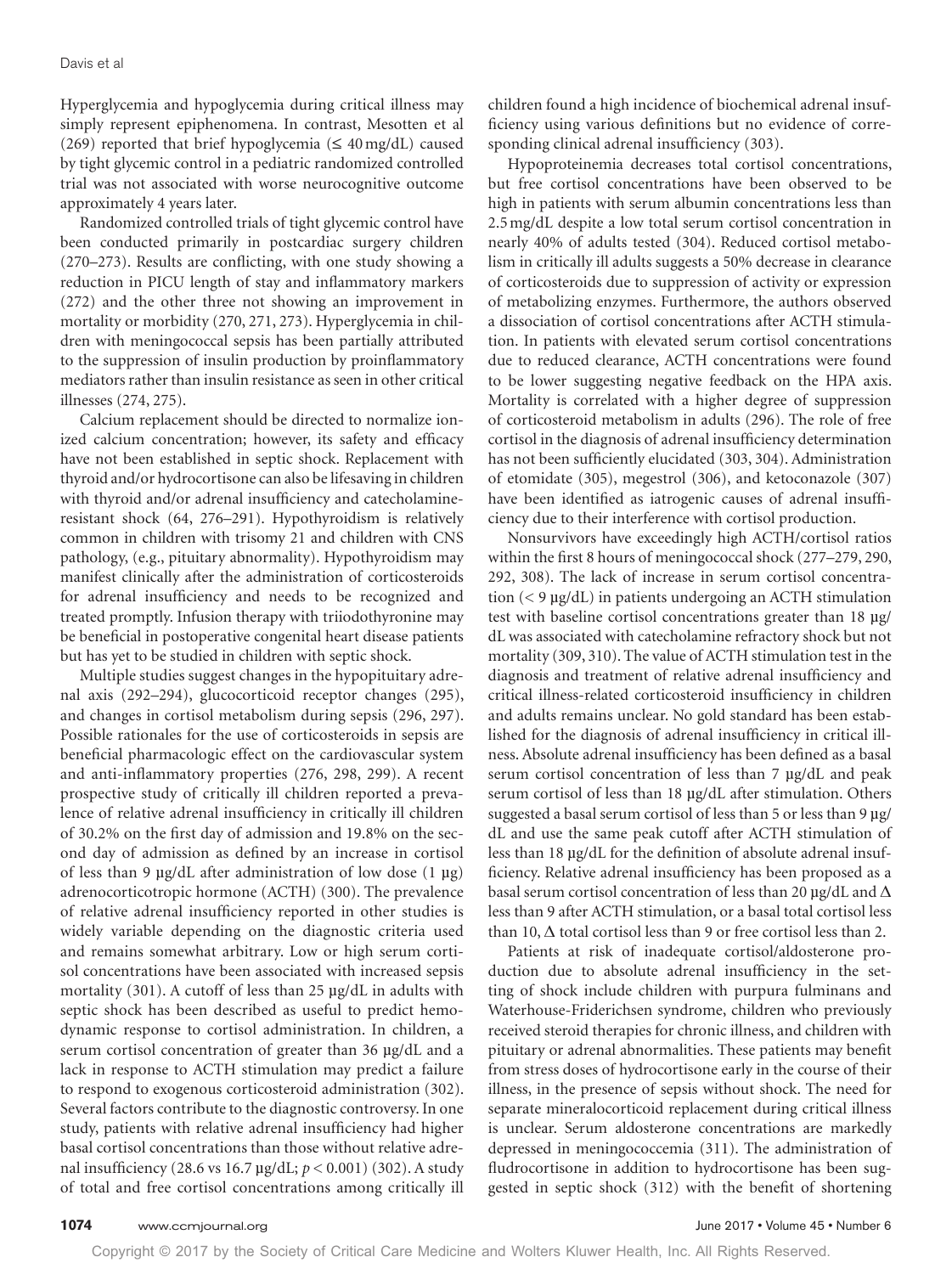the duration of norepinephrine administration in the septic subgroup, over hydrocortisone administration alone. The mineralocorticoid activity of hydrocortisone alone, however, may be sufficient and should not exceed 200mg/d (equivalent to about 100 mg/m<sup>2</sup>/d) when given to adults (313–316). Hydrocortisone's mineralocorticoid activity is deemed to be equivalent to 150  $\mu$ g/m<sup>2</sup>/d of 9 $\alpha$ -fludrocortisone when a total daily dose of 20–50mg of hydrocortisone is reached.

Treatment with low-dose hydrocortisone for relative adrenal insufficiency has gained interest since the first randomized controlled trial (RCT) in adults with septic shock was published in 2002, proving a mortality benefit (276). A subsequent RCT in adults did not confirm a mortality advantage for the treatment with stress doses of hydrocortisone, leaving us with conflicting results (316). The pediatric literature lacks large RCTs evaluating the benefit of corticosteroids specifically in septic shock and refractory septic shock, and a pediatric meta-analysis evaluating the role of corticosteroids in shock did not demonstrate benefit (302). Trials in premature newborns, and other studies in children and adults have repeatedly shown a positive effect on the cardiovascular system by decreasing the duration and/or amount of catecholamines administered (2, 67, 284, 287, 317, 318).

Very high-dose corticosteroid administration in septic shock has previously been associated with higher infection rates. Several studies published since 2006 point to the possibility of infectious complications as a result of corticosteroid administration in adults and children. Steroid use was linked to disseminated candidiasis in a case report (319); however, infectious complications were not found to be increased by the administration of corticosteroids in children and adults with shock in other studies. Other side effects in patients receiving corticosteroids have been described, including hyperglycemia and bleeding. Concerns regarding the development of myopathy in association with corticosteroid therapy have been raised but not confirmed in either the adult or pediatric population with shock. A rise in sodium during corticosteroid administration was observed in several studies and self-resolves after discontinuation. Pediatric septic shock is associated with suppression of all aspects of adaptive immunity, and steroid use was associated with further depression of peripheral blood mononuclear cell adaptive immunity messenger RNA expression (320, 321).

Analysis of data obtained during the RESOLVE trial did not reveal treatment benefit associated with the administration of corticosteroids, but the concerns for higher mortality associated with corticosteroid administration raised by the analysis of the Pediatric Health Information System database were not corroborated (321). Studies in patients with serious infectious illnesses, that is, meningococcal meningitis, have shown cortisol production rates between 4 and 15 times the normal daily production rate of 5.7–12.5 mg/m<sup>2</sup> (277–279, 290, 322–325) of cortisol. Effects on the cardiovascular system in shock have been shown at the lower end of the stress dose range. Administration of stress doses as low as 0.18mg/kg/hr of hydrocortisone (about 4mg/kg/d) shorten the time to cessation of vasopressor support (median time 2 vs 7 d in the placebo group) without improving mortality in adults (326). In a single-center study of term

neonates, the administration of 45 mg/m<sup>2</sup>/d of hydrocortisone resulted in similar complication rates compared with historical controls and resulted in a statistically significant increase in blood pressure at 2, 6, 12, and 24 hours after initiation (67). Cortisol levels in adults after IV boluses of 50mg of hydrocortisone given 6 hourly showed peak plasma cortisol levels over 100 μg/dL, and nadir levels remained elevated at 40–50 μg/dL (326). Among children, only those with fluid-refractory shock were found to have adrenal insufficiency (327).

## **Persistent Pulmonary Artery Hypertension (PPHN) of the Newborn Therapy**

Inhaled nitric oxide therapy is the treatment of choice for uncomplicated PPHN (328, 329). However, metabolic alkalinization remains an important initial resuscitative strategy during shock because PPHN can reverse when acidosis is corrected (330). For centers with access to inhaled nitric oxide, this is the only selective pulmonary vasodilator reported to be effective in reversal of PPHN (331–336). Milrinone may be added to improve heart function as tolerated (337, 338). Investigations support use of inhaled iloprost (synthetic analog of prostacyclin) or adenosine infusion as modes of therapy for PPHN (339–345). ECMO remains the therapy of choice for patients with refractory PPHN and sepsis (346–349).

### **Extracorporeal Therapies**

Various extracorporeal therapies such as ECMO, CRRT, and blood purification (hemofiltration, hemoperfusion, and therapeutic plasma exchange [TPE]) have been reported with various successes in the management of pediatric sepsis and septic shock. ECMO is a viable therapy for refractory septic shock in neonates and children (346–359). Neonates have comparably good outcomes (80% + survival) whether the indication for ECMO is refractory respiratory failure or refractory shock from sepsis. Pediatric and adult patients with sepsis have lower survival (historically ≤ 50%) than neonates, but experienced ECMO centers are now reporting survival rates approaching 75% (356–358) for refractory shock and 90% for refractory pneumonia (359). Although ECMO survival is similar in pediatric patients with and without sepsis, thrombotic complications are common in sepsis. Efforts are warranted to reduce ECMO-induced hemolysis because free heme scavenges nitric oxide, adenosine, and a disintegrin and metalloproteinase with a thrombospondin type 1 motif, member 13 (a.k.a. von Willebrand factor-cleaving protease) leading to microvascular thrombosis, reversal of portal blood flow, and multiple organ failure (360–364). Severe hemolysis (plasma Hgb > 1g/L) is associated with longer ECMO runs, more blood product administration, and increased mortality (362). Independent risk factors for hemolysis on ECMO include very negative inlet pressures, higher pump speeds, kinked or narrowed cannulae, and nonpediatric oxygenators (362). The risk of hemolysis can be mitigated by using the proper sized cannulas for age, avoiding excessive pump speeds, and maintaining the negative inlet pressure close to the specified pressure drop given by the manufacturer for the flow rate and never greater than –100mm Hg (363, 364).

### Critical Care Medicine www.ccmjournal.org **1075**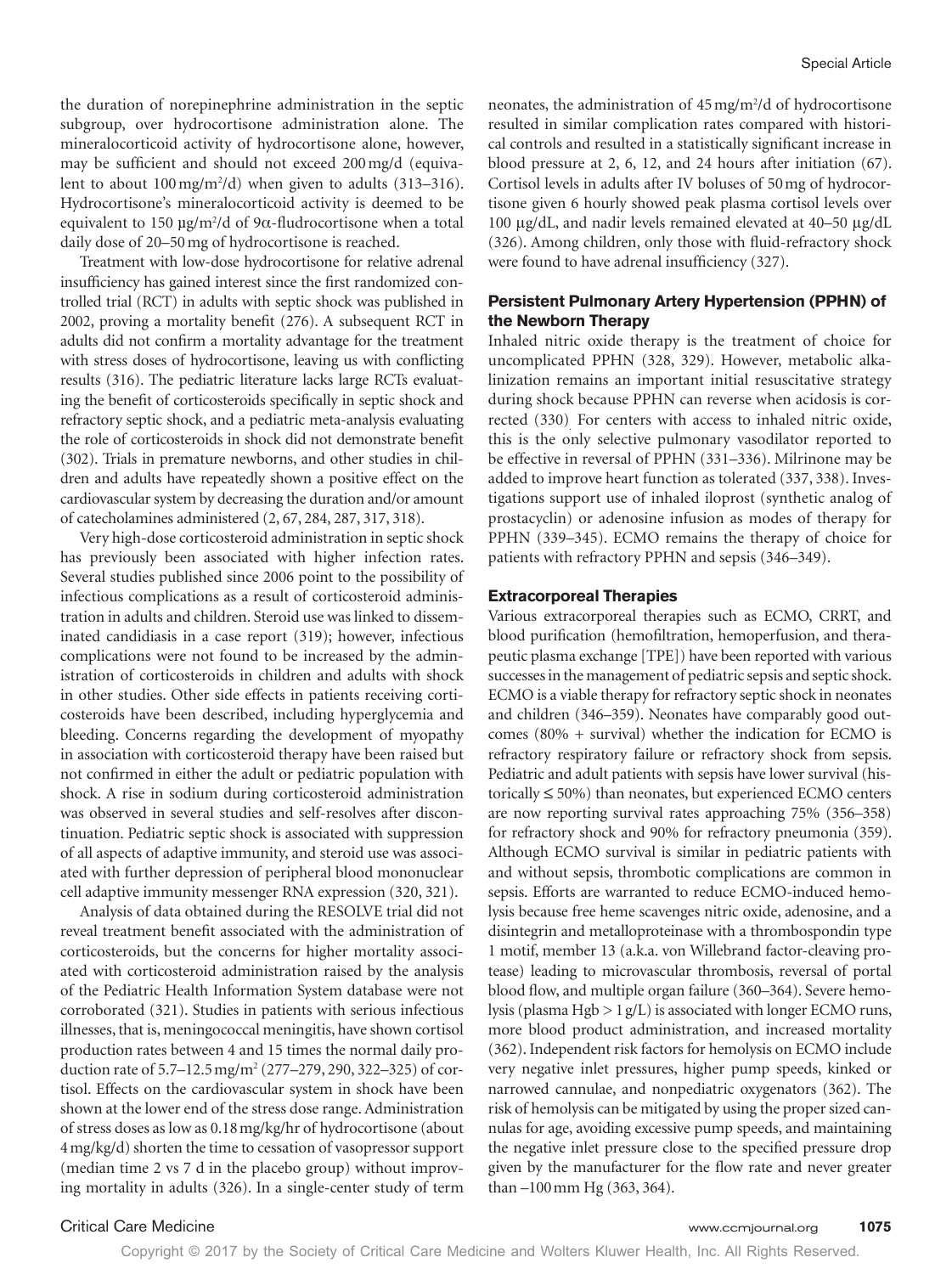Outcome benefits of CRRT, either alone or in tandem with ECMO, are uncertain in pediatric sepsis. Theoretical benefits of CRRT in sepsis could include prevention or management of fluid overload, management of acute kidney injury, clearance of lactate and organic acids, binding of inflammatory mediators, reversal of coagulopathy, or some combination of these actions (365, 366). Mortality in children receiving CRRT in sepsis ranges from 39% to 59%, likely reflecting severity of illness of patient selection for CRRT use. The best documented association of CRRT and outcome is related to fluid overload. In general, use of CRRT earlier in the course of multiple organ dysfunction syndrome (MODS), including septic patients, has been associated with decreased mortality in children, even when adjusted for severity of illness (128, 367, 368). No specific randomized trials of CRRT use in pediatric sepsis have been performed. In adults, use of higher CRRT flux rates (> 35mL/kg/hr filtration-dialysis flux), while initially encouraging, has not shown overall mortality benefit in subsequent randomized trials and meta-analysis (369, 370). Investigators in pediatric settings have reported that the use of high flux flow rate CRRT, with concomitant fresh frozen plasma, antithrombotic protein C infusion, or in combination with plasma exchange on ECMO has been associated with reduced inotrope/vasopressor requirements in children with refractory septic shock and purpura (4, 371–376).

Investigators have reported more experiences with blood purification for pediatric sepsis since the last update. In 2010, guided by the evidence-based adult and pediatric literature, the American Society of Apheresis gives a category III recom-



Figure 2. American College of Critical Care Medicine algorithm for time-sensitive, goal-directed stepwise management of hemodynamic support in infants and children. Proceed to next step if shock persists. 1) Firsthour goals—restore and maintain heart rate thresholds, capillary refill ≤ 2s, and normal blood pressure in the first hour/emergency department. 2) Subsequent ICU goals—if shock not reversed proceed to restore and maintain normal perfusion pressure (MAP – CVP) for age,  $\rm Scvo_{2}$  > 70% (\* except congenital heart patients with mixing lesions), and cardiac index  $> 3.3 < 6.0$  L/min/m<sup>2</sup> in PICU.

mendation, which is "Optimum role of apheresis therapy is not established. Decision-making should be individualized," for the use of TPE for sepsis with multiple organ failure (377). Meta-analysis of adult randomized trials reports survival benefit with the use of blood purification for sepsis by hemoperfusion or TPE but not by hemofiltration (378). In this regard, pediatric case series and small trials have reported survival benefits with the use of TPE for sepsis-induced MODS, and in particular, patients with significant coagulopathy (379– 387). These studies use TPE as a strategy to reverse MODS and not for shock resuscitation. As for other blood purification techniques for pediatric sepsis, a large RCT testing plasma filtration was stopped due to poor recruitment and showed no benefit of plasmafiltration for severe sepsis (388), and hemoperfusion experience had been very limited (389–391).

## **OVERALL RECOMMENDATIONS**

## **Pediatric Septic Shock**

*Diagnosis.* The inflammatory triad of fever, tachycardia, and vasodilation is common in children with benign infections (**Fig. 2**). Septic shock is suspected when children with this triad have a change in mental

**1076** www.ccmjournal.org **June 2017 • Volume 45 • Number 6**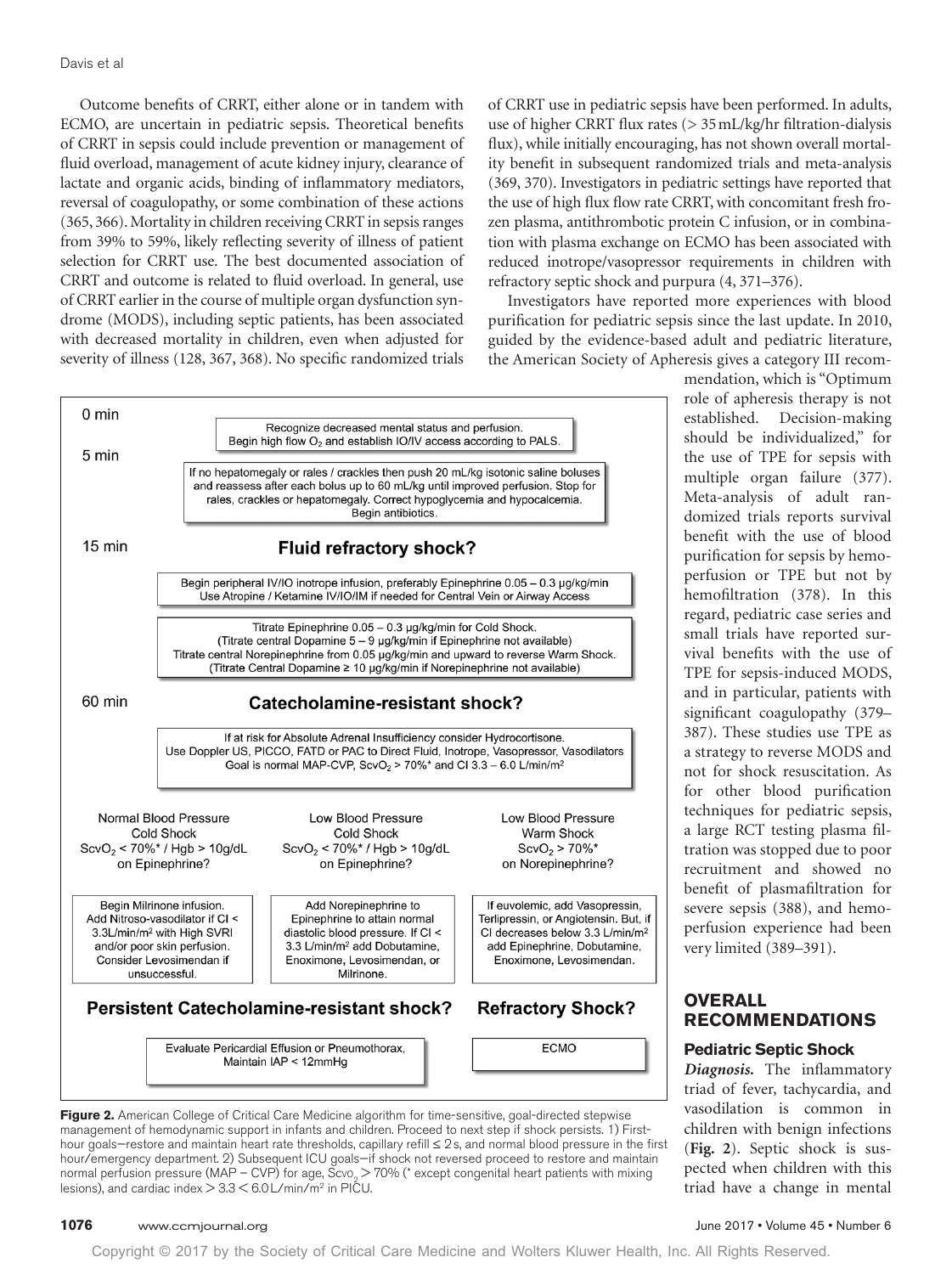status manifested as irritability, inappropriate crying, drowsiness, confusion, poor interaction with parents, lethargy, or becoming unarousable. The clinical diagnosis of septic shock is made in children who 1) have a suspected infection manifested by hypothermia or hyperthermia and 2) have clinical signs of inadequate tissue perfusion including any of the following: decreased or altered mental status, prolonged capillary refill greater than 2 seconds, diminished pulses, mottled cool extremities, or flash capillary refill, bounding peripheral pulses and wide pulse pressure or decreased urine output less than 1mL/kg/hr. Hypotension is not necessary for the clinical diagnosis of septic shock; however, its presence in a child with clinical suspicion of infection is confirmatory.

We recommend that each institution develop a recognition bundle (Fig. 1) to optimize identification of patients at risk for septic shock that is based on vital sign abnormalities and highrisk criteria (1C).

The recognition bundle should contain:

- 1) A trigger tool. Elements that are recommended for use in a trigger tool include vital signs, physical examination, and at-risk populations (an example trigger tool is located in **Fig. 3**).
- 2) Rapid clinician assessment within 15 minutes for any patient that is identified by the trigger tool.
- 3) Activation of a sepsis resuscitation bundle within 15 minutes for patients with suspected septic shock. We recommend that each institution also develop or adopt a first-hour resuscitation and stabilization bundle (Fig. 1) to optimize time to completion of first hour and stabilization tasks when a patient with suspected septic shock is identified (1C).

The resuscitation bundle may contain:

- 1) Intraosseous or IV access within 5 minutes
- 2) Appropriate fluid resuscitation initiated within 30 minutes
- 3) Initiation of broad spectrum antibiotics within 60 minutes
- 4) Blood culture if it does not delay antibiotic administration
- 5) Appropriate use of peripheral or central inotrope within 60 minutes

The stabilization bundle may contain:

- 1) Multimodal monitoring to guide fluid, hormonal, and cardiovascular therapies to attain a normal MAP-CVP for age  $(55+1.5\times$ age in yr), and  $\text{Scvo}_2$  greater than 70% and/or CI 3.3–6.0L/min/m2
- 2) Administration of appropriate antibiotic therapy and source control. We recommend that each institution develop or adopt a performance bundle (Fig. 1) to identify barriers to attaining the recognition, resuscitation, and stabilization bundle goals (1C).

The performance bundle should contain:

- 1) Measurement of adherence as well as achievement of goals and individual components.
- 2) Assessment of barriers as well as unintended consequences such as inappropriate antibiotic duration or fluid overresuscitation.

## **ABCs: The First Hour of Resuscitation (Emergency Department Resuscitation)** *Goals: (Level 1C)*

- Maintain or restore airway, oxygenation, and ventilation
- Maintain or restore circulation, defined as normal perfusion and blood pressure
- Maintain or restore threshold HR.

*Therapeutic Endpoints (Level 1C)*. Capillary refill less than or equal to 2 seconds, normal pulses with no differential between the quality of peripheral and central pulses, warm extremities, urine output greater than 1mL/kg/hr, normal mental status, normal blood pressure for age (only reliable when pulses palpable), normal glucose concentration, normal ionized calcium concentration.

## *Monitoring (Level 1C)*

- Pulse oximeter
- Continuous electrocardiogram (ECG)
- Blood pressure and pulse pressure
- Temperature
- Urine output
- Glucose, ionized calcium

*Airway and Breathing (Level 1C).* Airway and breathing should be rigorously monitored and maintained. Supplemental oxygen or high-flow nasal cannula oxygen is titrated as initial therapy to avoid hypoxia and hyperoxia (Spo $_2$  100%). Lung compliance and work of breathing may change precipitously. In early sepsis, patients often have a respiratory alkalosis from centrally mediated hyperventilation. As sepsis progresses, patients may have hypoxemia as well as metabolic acidosis and are at high risk to develop respiratory acidosis secondary to a combination of parenchymal lung disease and/or inadequate respiratory effort due to altered mental status. The decision to intubate and ventilate is based on clinical assessment of increased work of breathing, hypoventilation, or impaired mental status. Waiting for confirmatory laboratory tests is discouraged. If possible, volume loading and peripheral or central inotropic/vasoactive drug support is recommended before and during intubation because of relative or absolute hypovolemia, cardiac dysfunction, and the risk of suppressing endogenous stress hormone response with agents that facilitate intubation. Etomidate is not recommended. Ketamine with atropine pretreatment should be considered the induction combination of choice during intubation, to promote cardiovascular integrity during the procedure. A short-acting neuromuscular blocking agent can facilitate intubation if the provider is confident and skilled.

*Circulation (Level 1C).* Vascular access should be rapidly attained. In addition to direct visualization and/or palpation, portable near-infrared imaging devices may assist in peripheral vascular access. Establish intraosseous access if reliable peripheral intravenous line (PIV) access cannot be attained in minutes. Powered intraosseous devices (i.e., intraosseous drill) can facilitate successful intraosseous placement but should

## Critical Care Medicine www.ccmjournal.org **1077**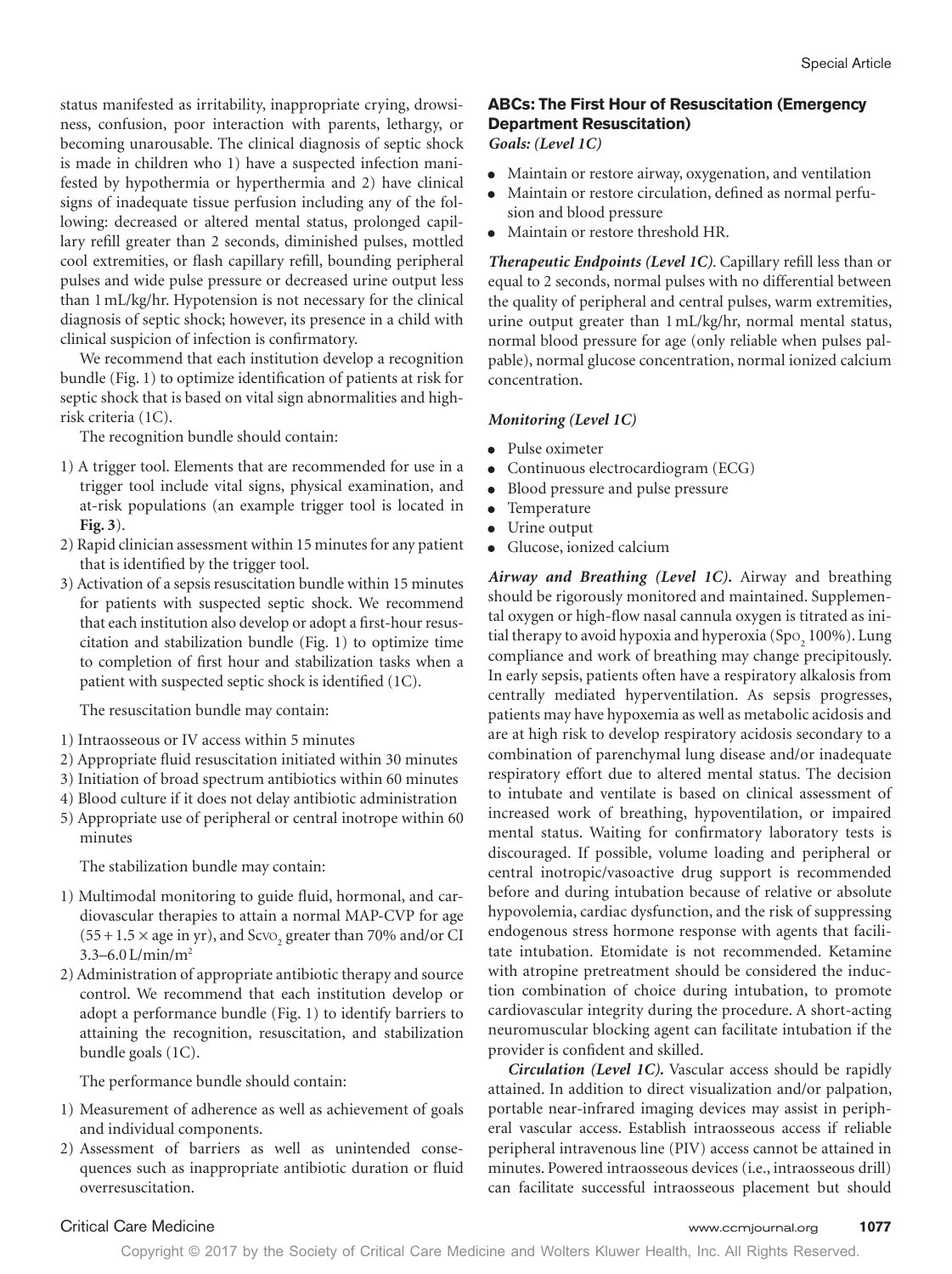

**Figure 3.** American Academy of Pediatrics trigger tool for early septic shock recognition.

be reserved for use in children greater than 3 kg (device not approved below this size). Fluid resuscitation should commence immediately unless hepatomegaly, rales, or a cardiac gallop are present. In the fluid-refractory patient, begin a peripheral inotrope if a second PIV/intraosseous is in place, while establishing a central venous catheter. When administered through a PIV/intraosseous, the inotrope should be infused either as a dilute solution (peripheral epinephrine dilution may be  $10 \times$ central) or with a second carrier solution running at a flow rate to assure that it reaches the heart in a timely fashion. Care must be taken to reduce dosage if evidence of peripheral infiltration/ischemia occurs as α-adrenergic receptor mediated effects occur at higher concentrations for epinephrine and dopamine. Central dopamine, epinephrine, or norepinephrine can be administered as a first-line drug as indicated by hemodynamic state when a central line is in place. It is generally appropriate to begin central venous infusion and wait until a pharmacologic effect is observed before stopping the peripheral infusion.

Establishing a central venous catheter during the initial resuscitation may be dependent upon the availability of skilled personnel and appropriate equipment and should not delay or compromise ongoing resuscitation efforts. Utilization of bedside vascular imaging modalities such as ultrasound guidance can facilitate successful central venous access for skilled personnel familiar with such technologies. High frequency (7.5– 13 MHz) probes should be used for infants and children, with higher frequencies yielding better resolution for the smallest patients  $(< 15 \text{ kg})$ .

*Fluid Resuscitation (Level 1C).* Rapid fluid boluses of 20mL/kg (isotonic crystalloid or 5% albumin) can be administered by push or rapid infusion device (pressure bag) while observing for signs of fluid overload (i.e., the development of increased work of breathing, rales, cardiac gallop rhythm, or hepatomegaly). In the absence of these clinical findings, children can require 40–60mL/kg in the first hour. Fluid can be pushed with the goal of attaining normal perfusion and blood

## **1078** www.ccmjournal.org **June 2017 • Volume 45 • Number 6**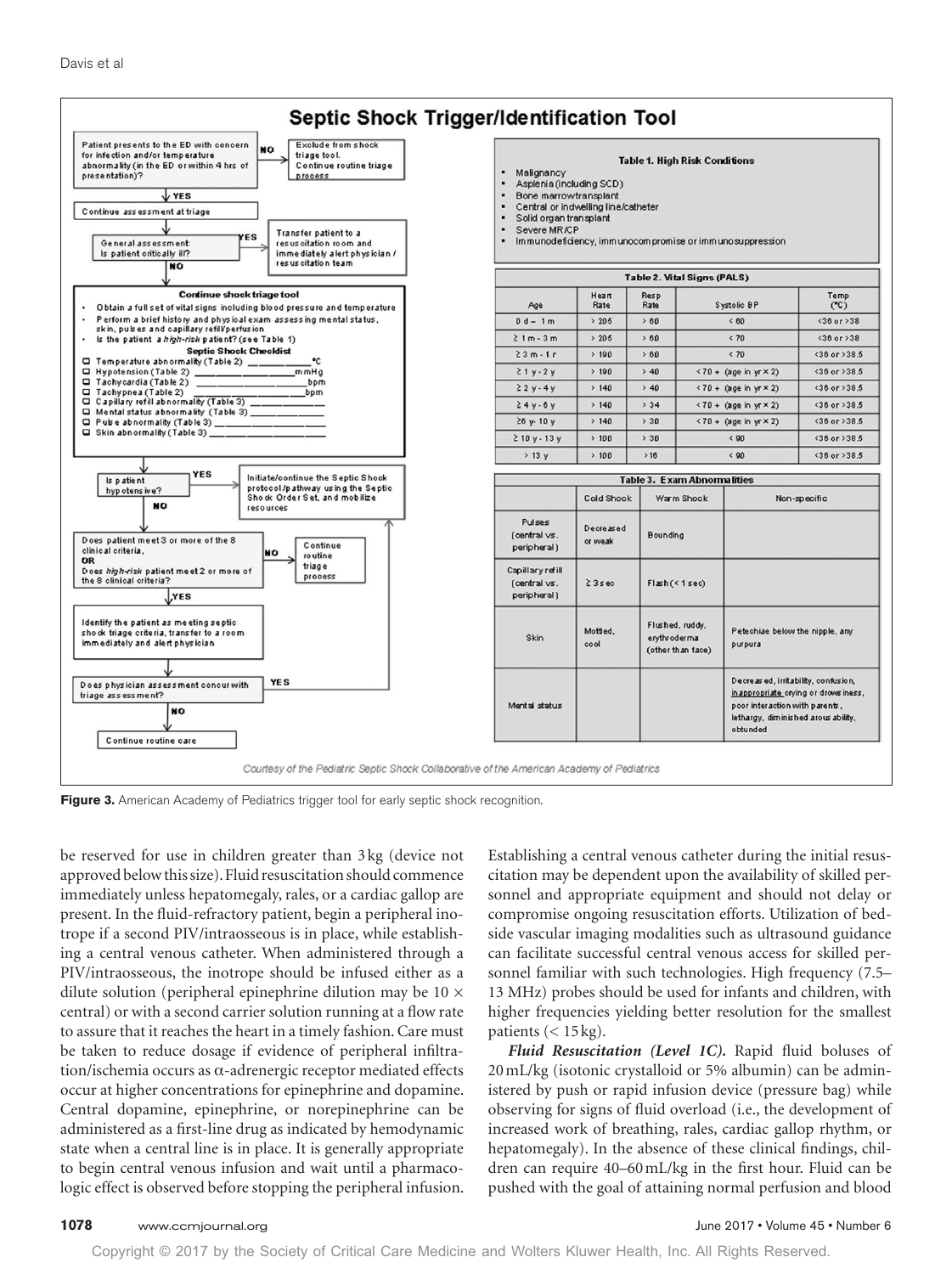pressure. Hypoglycemia and hypocalcemia should be corrected. A 10% dextrose containing isotonic IV solution can be run at maintenance IV fluid rates to provide age appropriate glucose delivery and to prevent hypoglycemia.

*Hemodynamic Support (Level 1C).* Central dopamine can be titrated to a maximum of 10 μg/kg/min through central access; however, epinephrine or norepinephrine is more likely to be beneficial. Central epinephrine can be started for "cold shock" (0.05–0.3 μg/kg/min) or norepinephrine can be titrated for "warm shock" to restore normal perfusion and blood pressure.

*Hydrocortisone Therapy (Level 1C).* If a child is "at risk of absolute adrenal insufficiency or adrenal pituitary axis failure" (e.g., purpura fulminans, congenital adrenal hyperplasia, prior steroid exposure, hypothalamic/pituitary abnormality, intubation with etomidate induction) and remains in shock despite epinephrine or norepinephrine infusion, then hydrocortisone can be administered ideally after attaining a blood sample for subsequent determination of baseline cortisol concentration.

## **Stabilization: Beyond the First Hour (PICU Hemodynamic Support)**

*Goals: (Level 1C)*

- Normal perfusion, capillary refill less than or equal to 2 seconds, threshold HRs
- Perfusion pressure (MAP-CVP or MAP-IAP) appropriate for age.  $\text{Scvo}_2$  greater than 70%
- CI greater than 3.3 and less than  $6.0 \text{ L/min/m}^2$

*Therapeutic Endpoints: (Level 1C)*. Capillary refill less than or equal to 2 seconds, threshold HRs, normal pulses with no differential between the quality of the peripheral and central pulses, warm extremities, urine output greater than 1mL/kg/hr, normal mental status, CI greater than 3.3 and less than 6.0L/min/m2 with normal perfusion pressure (MAP-CVP, or MAP-IAP) for age (**Table 1**), Scvo<sub>2</sub> greater than 70%. Maximize

## **TABLE 1. Threshold Heart Rates and Perfusion Pressure (Mean Arterial Pressure-Central Venous Pressure or Mean Arterial Pressure-Intra-Abdominal Pressure for Age)**

|                 |                                               | <b>Perfusion Pressure</b>                                                                 |
|-----------------|-----------------------------------------------|-------------------------------------------------------------------------------------------|
|                 | <b>Heart Rate</b><br>(beats/min) <sup>a</sup> | <b>Mean Arterial</b><br><b>Pressure - Central Venous</b><br>Pressure (mm Hg) <sup>b</sup> |
| Newborn         | $110 - 160$                                   | $(55 + age \times 1.5) = 55$                                                              |
| Infant $(2 yr)$ | $90 - 160$                                    | $(55 + age \times 1.5) = 58$                                                              |
| Child (7 yr)    | 70–150                                        | $(55 + age \times 1.5) = 65$                                                              |

a The "good risk" heart rates are as defined in the Pediatric Risk of Mortality Scoring System (73).

b The mean arterial pressure (MAP) goal is based on the estimated formula for 50th percentile MAP for a child with 50th percentile height in the healthy population with an expected central venous pressure  $(CVP) = 0$  mm Hg (76, 392). When the CVP > 0, then the goal MAP should be adjusted accordingly to achieve adequate perfusion pressure.

preload in order to maximize CI, MAP-CVP. Normal INR, anion gap, and lactate.

### *Monitoring (Level 1C)*

- Pulse oximetry
- Continuous ECG
- Continuous intra-arterial blood pressure
- Temperature (core) urine output
- CVP/oxygen saturation and/or pulmonary artery pressure/ oxygen saturation CO
- Serial limited echocardiogram
- Glucose and calcium
- INR
- Lactate, anion gap

*Fluid Resuscitation (Level 1C).* Fluid losses and persistent hypovolemia secondary to diffuse capillary leak can continue for days. Ongoing fluid replacement should be directed at clinical endpoints including perfusion, PAOP/global end-diastolic volume (when available), and CO. Crystalloid is the fluid of choice in patients with Hgb greater than 10 g/dL. RBC transfusion can be given to children with Hgb less than 10 g/dL. FFP is recommended for patients with prolonged INR but as an infusion, not a bolus. Following shock resuscitation, diuretics/peritoneal dialysis/high flux CRRT can be used to remove fluid in patients who are 10% fluid overloaded and unable to maintain fluid balance with native urine output/extra-renal losses.

Elevated lactate concentration and anion gap measurements can be treated by assuring both adequate oxygen delivery and glucose utilization. Adequate oxygen delivery (indicated by a  $S\text{cvo}_2 > 70\%$ ) can be achieved by attaining Hgb greater than 10 g/dL and CO greater than 3.3L/min/m2 using adequate volume loading and inotrope/vasodilator support when needed (as described below). Appropriate glucose delivery can be attained by giving a D10% containing isotonic IV solution at fluid maintenance rate. Appropriate glucose uptake can be attained in subsequently hyperglycemic patients by titrating a glucose/insulin infusion to prevent hyperglycemia (keep glucose concentration ≤ 150 mg/dL) and hypoglycemia (keep glucose concentration > 80mg/dL). The use of lesser glucose infusion rates (e.g., D5% or lower volumes of D10%) will not provide glucose delivery requirements.

*Hemodynamic Support (Level 1C).* Hemodynamic support can be required for days. Children with "catecholamine-resistant shock" can present with low CO/high SVR, high CO/low SVR, or low CO/low SVR shock. Although children with persistent shock commonly have worsening cardiac failure, hemodynamic states may completely change with time. Titration of vasoactive infusion(s) may be guided by clinical examination (blood pressure, HR, and capillary refill/skin perfusion analysis) and laboratory data (arterial blood gas and  $\rm Scvo_{2}$  analysis). For patients with persistent shock (reduced urine output, poor perfusion, metabolic/lactic acidosis, or hypotension), a more accurate assessment of CO may be warranted. Many modalities for CO assessment currently exist and include pulmonary artery, PiCCO, femoral artery or thermodilution catheters,

## Critical Care Medicine www.ccmjournal.org **1079**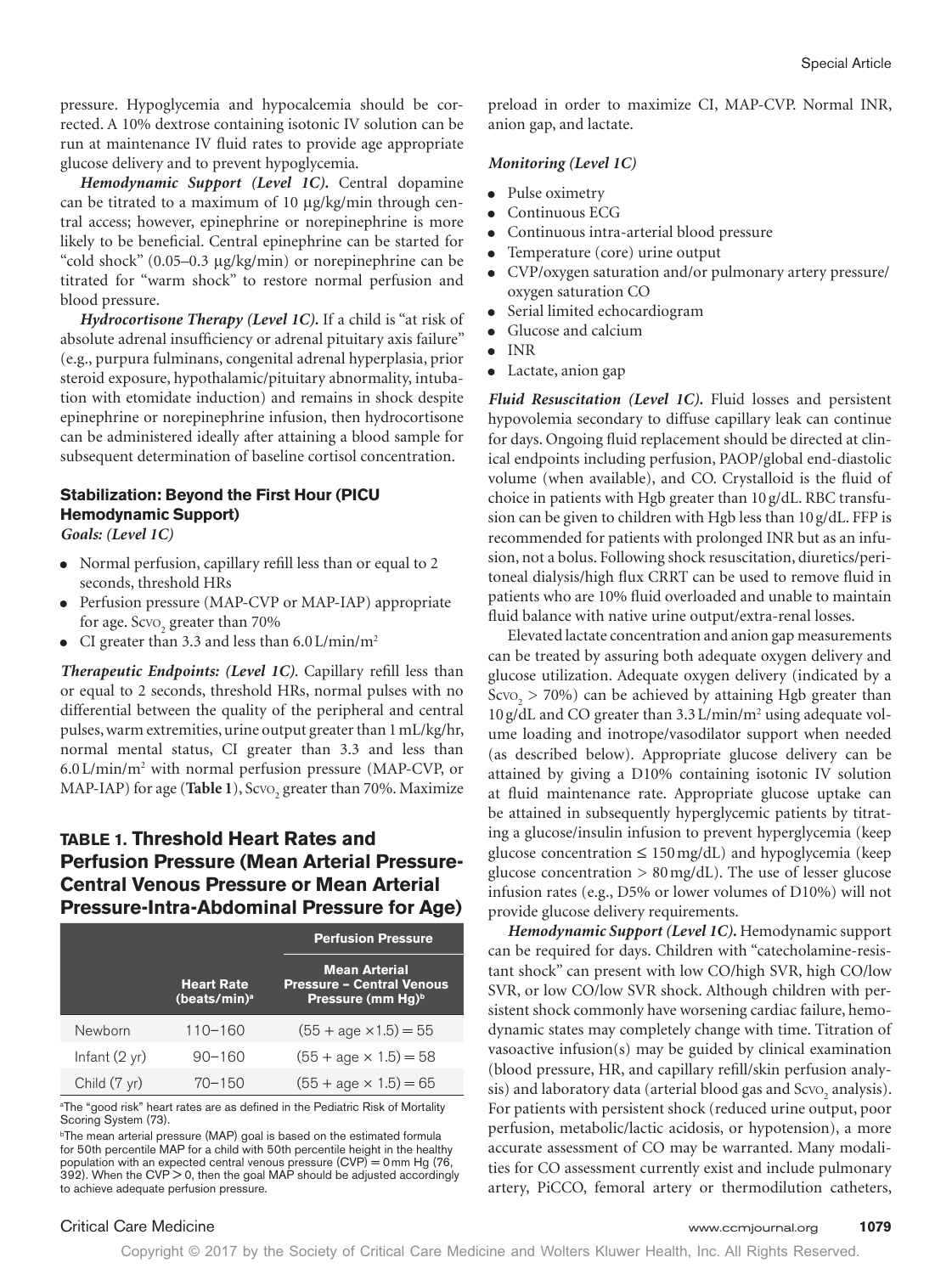and/or CO estimated by Doppler ultrasound. These additional data may justify further changes in the vasoactive regimen with resolution of shock. Therapies should be directed to maintain mixed venous/ $\rm Scvo_{2}$  greater than 70%, CI greater than 3.3 less than 6.0L/min/m<sup>2</sup>, and a normal perfusion pressure for age (MAP-CVP).

*Shock With Low CI, Normal Blood Pressure, and High SVR (Level 1D).* Milrinone is considered by the authors to be the first-line inodilator in patients with epinephrine-resistant shock and normal blood pressure. As noted above, the long elimination half-life of these drugs can lead to slowly reversible toxicities (hypotension, tachyarrhythmias, or both) particularly if abnormal renal or liver function exists. Such toxicities can be reversed in part with norepinephrine infusion. Additional volume loading may be necessary to prevent hypotension when loading doses are used. Nitroprusside or nitroglycerin may be considered as second-line vasodilators. Monitoring is needed to avoid cyanide or isothiocyanate toxicity. Levosimendan and enoximone may have a role in recalcitrant low CO syndrome. Thyroid replacement with triiodothyronine is warranted for thyroid insufficiency, and hydrocortisone replacement can be warranted for adrenal or HPA axis insufficiency.

*Shock With Low CI, Low Blood Pressure, and Low SVR (Level 1D).* Norepinephrine can be added to/or substituted for epinephrine to increase DBP and SVR. Once an adequate blood pressure is achieved, dobutamine, type III PDEIs such as milrinone or enoximone (which is more cardioselective than milrinone) or levosimendan can be added to norepinephrine to improve CI and Scvo<sub>2</sub>. Thyroid replacement with triiodothyronine is warranted for thyroid insufficiency, and hydrocortisone replacement is warranted for adrenal or HPA axis insufficiency.

*Shock With High CI and Low SVR (Level 1D).* When titration of norepinephrine and fluid does not resolve hypotension, then low-dose vasopressin, angiotensin, or terlipressin can be helpful in restoring blood pressure; however, these potent vasoconstrictors can reduce CO, therefore it is recommended that "these drugs are used with  $\mathrm{CO}/\mathrm{Scvo}_2$  monitoring." In this situation, additional inotropic therapies will be required such as low-dose epinephrine or dobutamine. Terlipressin is a longer acting drug than angiotensin or vasopressin, so toxicities are more long-acting. As with other forms of severe shock, thyroid hormone or adrenocortical replacement therapy may be added for appropriate indications. We recommend frequent reevaluation of hemodynamic parameters when a patient requires the use of vasopressors, especially in relation to CO, SVR, and peripheral perfusion so as to choose the appropriate combination with inotropic or vasodilator drugs  $\pm$  fluids.

*Refractory Shock (Level 2C).* Children with refractory shock must be suspected to have unrecognized morbidities (treatment in parenthesis), including inappropriate source control of infection (remove nidus and use antibiotics with the lowest minimum inhibitory concentration possible, preferably  $\lt 1$ , use IV immunoglobulin for toxic shock), pericardial effusion (pericardiocentesis), pneumothorax (thoracentesis), hypoadrenalism (adrenal hormone replacement), hypothyroidism

(thyroid hormone replacement), ongoing blood loss (blood replacement/hemostasis), increased IAP (peritoneal catheter or abdominal release), necrotic tissue (nidus removal), excessive immunosuppression (wean immunosuppressants), or immunocompromise (restore immune function; e.g., white cell growth factors/transfusion for neutropenic sepsis). When these potentially reversible causes are addressed, ECMO becomes an important alternative to consider. The expected survival with ECMO for septic shock is no greater than 50% in children, although some centers have recently reported survival rates as high as 75% by using high flow, goal-directed central ECMO where the right atrium and ascending aorta are cannulated directly. This approach mitigates any differential cyanosis and allows the highest possible flow rates, which may facilitate faster resolution of shock. If high flow rates are necessary to resolve shock, it is important to monitor for, and prevent, hemolysis. Maintaining plasma free hemoglobin concentration less than 0.05 g/L by using adequate catheter, circuit, and oxygenator sizes for age. Monitor the inlet pressure as close to the patient as possible (at the connection between the venous cannula and the tubing) and maintain this pressure between zero and the expected pressure drop for the cannula size and the pump flow that is employed. At pressures below these points, there is an increased risk for creating negative pressure in the vessel leading to vessel damage. Thus, the cannula size should be chosen to stay below this limit at the peak expected flow. If these limits are approached, the pump speed should be temporarily reduced while the cause is urgently sought out and corrected. Aside from unnecessarily high circuit flow targets, causes of extremely negative inlet pressures include hypovolemia, inadequate cannula size, partial cannula obstruction or kinking, or high intrathoracic pressure (e.g., cardiac tamponade, excessive positive end-expiratory pressure, pneumothorax, abdominal compartment syndrome). Adequate cannula placement can be confirmed using both chest x-ray and ultrasound guidance. Use of CRRT should be considered for management of potential or actual fluid overload and in patients with purpura. CRRT dosing of 20–25mL/kg/hr is adequate. High flux CRRT dosing (> 35mL/kg/hr) can be used, but benefits are theoretical. Consideration should be given to use of CRRT on ECMO primarily for improvement of fluid balance. TPE should not be used during the initial septic shock resuscitation. Once shock resuscitation is addressed, TPE could be considered as a strategy to reverse MODS, especially in patients with significant coagulopathy. Titration of medications will be needed during the procedure to prevent hemodynamic changes because TPE will also remove inotropes, vasopressors, and sedatives. Citrate, a calcium chelator, is used as an anticoagulant for the TPE circuit; therefore, calcium levels will need to be monitored and replenished during the procedure.

## **TERM NEWBORN SEPTIC SHOCK**

## **Diagnosis**

Septic shock should be suspected in any newborn with tachycardia, respiratory distress, poor feeding, poor tone,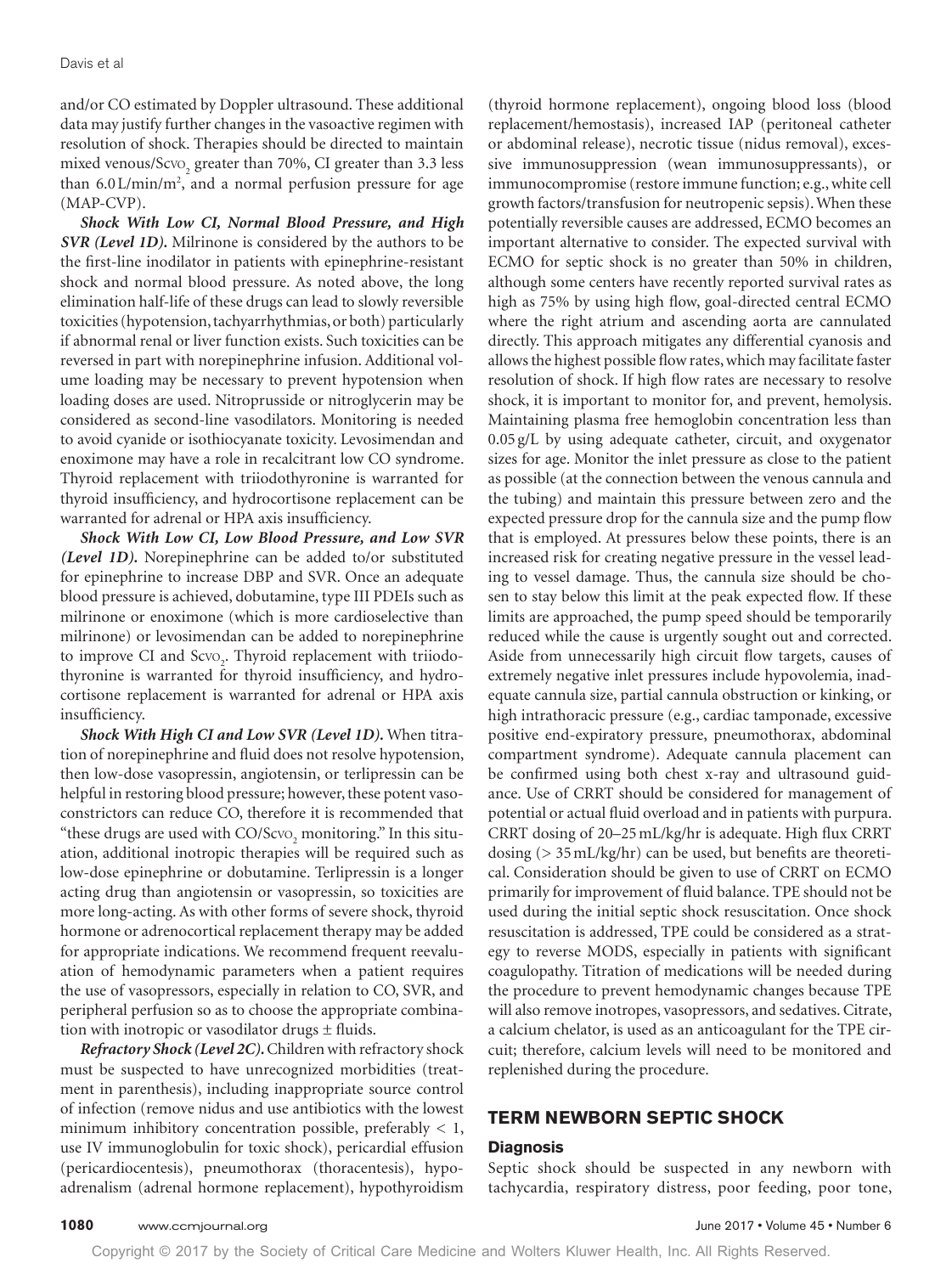poor color, tachypnea, diarrhea, or reduced perfusion, particularly in the presence of a maternal history of chorioamnionitis or prolonged rupture of membranes (**Fig. 4**). It is important to distinguish newborn septic shock from cardiogenic shock caused by closure of the PDA in newborns with ductal-dependent complex congenital heart disease. Any newborn with shock and hepatomegaly, cyanosis, a cardiac murmur, or differential upper and lower extremity blood pressures or pulses should be started on prostaglandin infusion until complex congenital heart disease is ruled out by echocardiographic analysis. Inborn errors of metabolism resulting in hyperammonemia or hypoglycemia may simulate septic shock, and appropriate laboratory tests should be obtained to rule out these conditions. Newborn septic shock is typically accompanied by increased pulmonary vascular resistance and artery pressures. PPHN can cause right ventricle failure with right-to-left shunting at the atrial/ductal levels causing cyanosis.

## **ABCs: The First Hour of Resuscitation (Delivery Room Resuscitation)** *Goals: (Level 1C)*

- 
- Maintain airway, oxygenation, and ventilation
- Restore and maintain circulation, defined as normal perfusion and blood pressure
- Maintain neonatal circulation
- Maintain threshold HRs.



Figure 4. American College of Critical Care Medicine algorithm for time-sensitive, goal-directed stepwise management of hemodynamic support in newborns. Proceed to next step if shock persists. 1) First-hour goals restore and maintain heart rate thresholds, capillary refill ≤ 2s, and normal blood pressure in the (first hour). 2) Subsequent ICU goals—restore normal perfusion pressure (mean arterial pressure – central venous pressure), preductal and postductal oxygen saturation difference  $<$  5%, and either Scvo<sub>2</sub>  $>$  70% (\* except congenital heart patinets with mixing lesions), superior vena cava flow > 40 mL/kg/min, or cardiac index > 3.3L/min/m<sup>2</sup> in NICU.

## *Therapeutic Endpoints: (Level 1C)*

- Capillary refill less than or equal to 2 seconds, normal pulses with no differential in quality between peripheral and central pulses, warm extremities, urine output greater than 1mL/kg/hr, normal mental status, normal blood pressure for age, normal glucose, and calcium concentrations.
- Difference in preductal and postductal oxygen saturation less than 5%
- $\bullet$  95% Sao<sub>2</sub>

## *Monitoring: (Level 1C)*

- Temperature
- Preductal and postductal pulse oximetry
- Intra-arterial (umbilical or peripheral) blood pressure
- Continuous ECG
- Blood pressure
- Arterial pH
- Urine output
- Glucose, ionized calcium concentration

*Airway and Breathing (Level 1D).* Airway patency and adequate oxygenation and ventilation should be rigorously monitored and maintained. Supplemental or high-flow nasal cannula oxygen is the first choice for respiratory support. The decision to intubate and ventilate is based on clinical diagnosis of increased work of

## Critical Care Medicine www.ccmjournal.org **1081**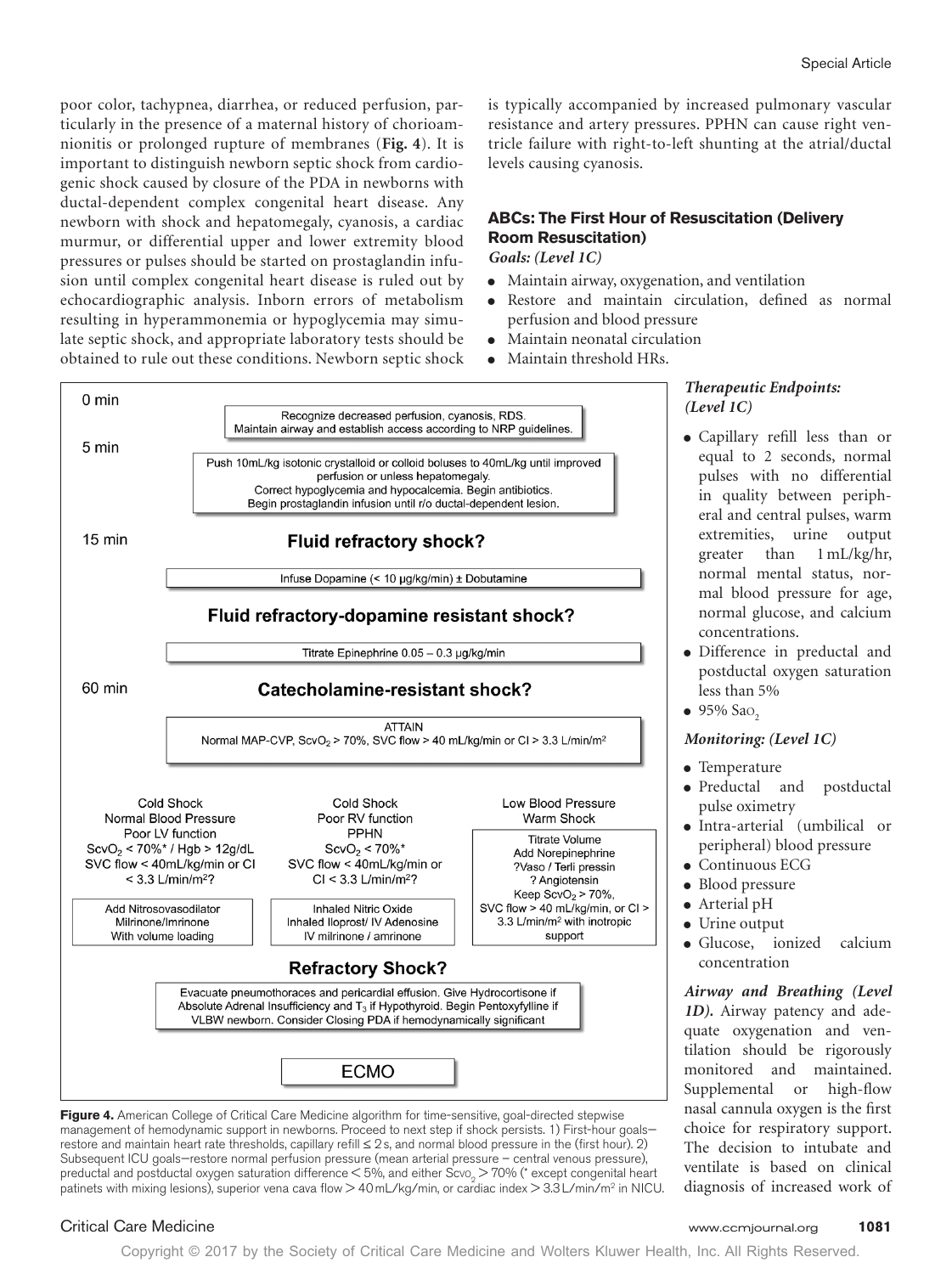breathing or inadequate respiratory effort or marked hypoxemia. Volume loading and inotrope infusion are often necessary prior to intubation and ventilation because analgesia, sedation, and positive-pressure ventilation can reduce preload, precipitating severe hemodynamic instability or arrest. Critically ill neonates may have rapid decline in systolic and diastolic ventricular function, which implies the need for close reassessment as resuscitation progresses. Expertly timed and performed intubation and mechanical ventilation will enhance physiologic performance at all levels by obviating work of breathing and ensuring the best possible oxygenation and perfusion. Pharmacologic management of intubation includes, in addition to adequate fluid resuscitation, the use of atropine to prevent hemodynamically significant bradycardia, and judicious analgesia, which can be accomplished in many cases with small doses of fentanyl, given slowly as 1–2 μg/kg aliquots. The use of NMDA-receptor antagonists such as ketamine is discouraged by many experts, given concerns regarding neurotoxicity despite it being the only hemodynamically stable drug. Etomidate is associated with adrenal suppression and is generally discouraged, although the agent has been used successfully by some experts in this setting with adjunctive hydrocortisone. Morphine, propofol, barbiturates, high-dose benzodiazepines, and dexmedetomidine are likely to cause hemodynamic instability in the septic neonate and should not be used as first-line agents to secure the airway in this setting.

*Circulation (Level 1D).* Vascular access can be rapidly attained according to NRP/PALS guidelines. Placement of an umbilical arterial and venous catheter is preferred. Intraosseous access, particularly in preterm newborns, is not the preferred route of drug administration.

*Fluid Resuscitation (Level 1C).* Fluid boluses of 10mL/kg can be administered, observing for the development of hepatomegaly and increased work of breathing. Up to 60mL/kg may be required in the first hour. Fluid should be infused with a goal of attaining normal perfusion and blood pressure. A D10 containing isotonic IV solution run at maintenance rate will provide age appropriate glucose delivery to prevent hypoglycemia.

*Hemodynamic Support (Level 1C).* Patients with severe shock uniformly require cardiovascular support during fluid resuscitation. Although dopamine can be used as the first-line agent, its effect on pulmonary vascular resistance should be considered. A combination of dopamine at low dosage (< 8 μg/kg/min) and dobutamine (up to 10 μg/kg/min) is initially recommended. If the patient does not adequately respond to these interventions, then epinephrine (0.05–0.3 μg/kg/min) can be infused to restore normal blood pressure and perfusion.

*PPHN Therapy (Level 1B).* Hyperoxygenate initially with 100% oxygen and institute metabolic alkalinization (up to pH 7.50) with  $\mathrm{NaHCO}_{_3}$  or tromethamine unless and until inhaled NO is available. Mild hyperventilation to produce a respiratory alkalosis can also be instituted until 100% oxygen saturation and less than 5% difference in preductal and postductal saturations are obtained. Inhaled nitric oxide should be administered as the first treatment when available. Back-up therapies include milrinone and inhaled iloprost.

## **Stabilization: Beyond the First Hour (NICU Hemodynamic Support)** *Goals: (Level 1C)*

- Restore and maintain threshold HR.
- Maintain normal perfusion and blood pressure.
- Maintain neonatal circulation.
- $\text{Scvo}_2$  greater than 70%
- CI greater than  $3.3 \text{ L/min/m}^2$
- SVC flow greater than 40 mL/kg/min

## *Therapeutic Endpoints (Level 1C)*

- Capillary refill less than or equal to 2 seconds, normal pulses with no differential between peripheral and central pulses, warm extremities, urine output greater than 1mL/kg/hr, normal mental status, and normal blood pressure for age
- greater than  $95\%$  Sao
- $\bullet$  less than 5% difference in preductal and postductal Sao.
- $\text{Scvo}_2$  greater than 70%
- Absence of right-to-left shunting, tricuspid regurgitation, or right ventricular failure on echocardiographic analysis.
- Normal glucose and ionized calcium concentrations
- SVC flow greater than 40 mL/kg/min
- CI greater than  $3.3 \text{ L/min/m}^2$
- Normal INR
- Normal anion gap, and lactate Fluid overload less than 10%

## *Monitoring (Level 1C)*

- Pulse oximetry
- Arterial pH Continuous ECG
- Continuous intra-arterial blood pressure
- Temperature
- Glucose and calcium concentration
- Ins and outs, urine output
- CVP/oxygen saturation
- $\bullet$  CO
- SVC flow
- INR
- Anion gap and lactate

*Fluid Resuscitation (Level 1C).* Fluid losses and persistent hypovolemia secondary to diffuse capillary leak can continue for days. Ongoing fluid replacement should be directed at clinical endpoints, including perfusion and CVP. Crystalloid is the fluid of choice in patients with Hgb greater than 12 g/dL. Packed RBCs can be transfused in newborns with Hgb less than 12 g/dL. Diuretics are recommended in newborns who are 10% fluid overloaded and unable to attain fluid balance with native urine output/extra-renal losses. A D10% containing isotonic IV solution run at maintenance rate can provide age appropriate glucose delivery to prevent hypoglycemia. Insulin infusion can be used to correct hyperglycemia. Diuretics are indicated in hypervolemic patients to prevent fluid overload.

*Hemodynamic Support (Level 1C).* A 5-day, 6 hour/d course of IV pentoxifylline can be used to reverse septic shock in VLBW babies. In term newborns with PPHN, inhaled nitric oxide is often effective. Its greatest effect is usually observed at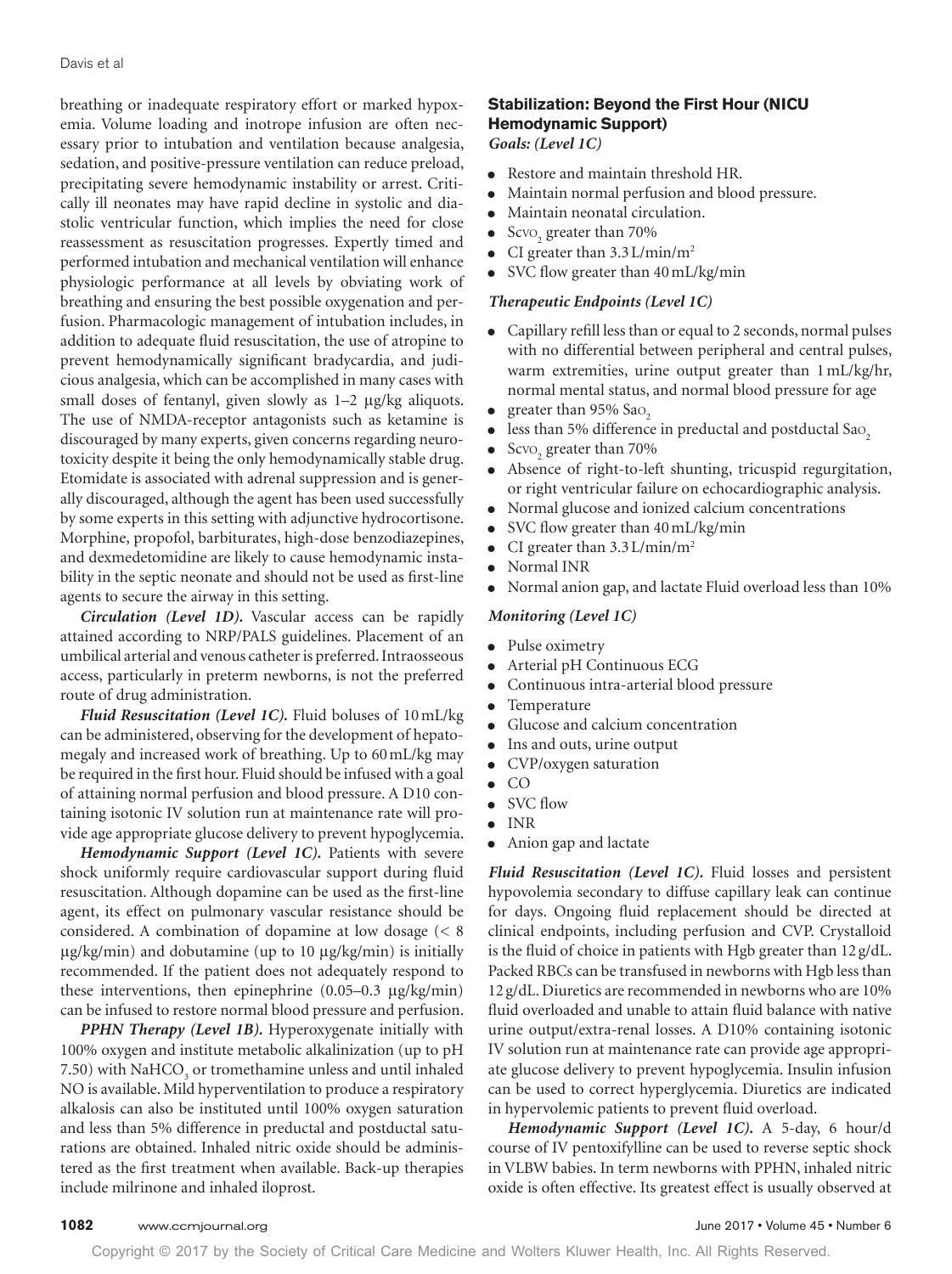20 ppm. In newborns with poor left ventricle function and normal blood pressure, the addition of nitrosovasodilators or type III PDEIs to epinephrine (0.05–0.3 µg/kg/min) can be effective but must be monitored for toxicities. It is important to volume load based on clinical examination and blood pressure changes when using these systemic vasodilators. Triiodothyronine is an effective inotrope in newborns with thyroid insufficiency. Norepinephrine can be effective for refractory hypotension, but Scvo<sub>2</sub> should be maintained greater than 70%. An additional inotrope therapy should be added if warranted. Hydrocortisone therapy can be added if the newborn has adrenal insufficiency (defined by a peak cortisol after ACTH < 18 µg/dL, or basal cortisol < 4mg/dL, or basal cortisol < 18 with the need for inotropic support). An additional inotrope therapy should be added if warranted.

The total duration of umbilical catheterization should not exceed 5 days for an UAC or 14 days for an umbilical vein catheter. Low doses of heparin (0.25–1.0 U/mL) should be added to the fluid infused through UACs. Prophylactic use of heparin for peripherally inserted silastic percutaneous central venous catheters increases the likelihood that they will complete their intended use (complete therapy) and reduces catheter occlusion.

*Refractory Shock (Level 1C).* Newborns with refractory shock must be suspected to have unrecognized morbidities (requiring specific treatment) including cyanotic or obstructive heart disease (responsive to prostaglandin E1), a critically large PDA (PDA closure), inborn errors of metabolism (responsive to glucose and insulin infusion or ammonia scavengers), pericardial effusion (pericardiocentesis), pneumothorax (thoracentesis), ongoing blood loss (blood replacement/ hemostasis), hypoadrenalism (hydrocortisone), and/or hypothyroidism (triiodothyronine). When these causes have been excluded, ECMO becomes an important therapy to consider in term newborns. The current ECMO survival rate for newborn sepsis is 80%. Most centers accept refractory shock or a Pa $\rm o_{2}$  less than 40 mm Hg after maximal therapy to be sufficient indication for ECMO support. When on venovenous ECMO, persistent hypotension and/or shock should be treated with inotropic and/or vasopressor therapy, or conversion to venoarterial support. For newborns with refractory shock related to PPHN-induced right ventricular failure, venovenous ECMO can unload the right ventricle, reduce septal bowing, and improve left ventricle output. However, for newborns with primary left ventricle or biventricular failure refractory to inotropic and vasodilator support, venoarterial ECMO is required to reverse shock. Inotrope requirements can diminish when venoarterial ECMO is used but may persist. Calcium concentration should be normalized in the RBC pump prime (usually requires 300 mg CaCl<sub>2</sub> per unit of pRBCs). In newborns with inadequate urine output and 10% fluid overload despite diuretics, CRRT is best performed while on the ECMO circuit. No specific recommendations for CRRT can be made in neonatal sepsis. Venous access for CRRT in neonates can be problematic, but in patients on ECMO, CRRT can be provided in tandem. It is a technical challenge to perform TPE in a neonate weighing

less than 5 kg. TPE should not be used during the initial septic shock resuscitation. Once the shock resuscitation is addressed, TPE could be considered as a strategy to reverse MODS, especially in patients with significant coagulopathy. Titration of medications and calcium replenishment will be needed during the procedure to prevent hemodynamic changes.

### **REFERENCES**

- 1. Carcillo JA, Fields AI; American College of Critical Care Medicine Task Force Committee Members: Clinical practice parameters for hemodynamic support of pediatric and neonatal patients in septic shock. *Crit Care Med* 2002; 30:1365–1378
- 2. Brierley J, Carcillo JA, Choong K, et al: Clinical practice parameters for hemodynamic support of pediatric and neonatal septic shock: 2007 update from the American College of Critical Care Medicine. *Crit Care Med* 2009; 37:666–688
- 3. Nhan NT, Phuong CXT, Kneen R, et al: Acute management of dengue shock syndrome: A randomized double-blind comparison of 4 intravenous fluid regimens in the first hour *Clin Infect Dis* 2001; 32:204– 212
- 4. Booy R, Habibi P, Nadel S, et al; Meningococcal Research Group: Reduction in case fatality rate from meningococcal disease associated with improved healthcare delivery. *Arch Dis Child* 2001; 85:386–390
- 5. Kutko MC, Calarco MP, Flaherty MB, et al: Mortality rates in pediatric septic shock with and without multiple organ system failure. *Pediatr Crit Care Med* 2003; 4:333–337
- 6. DuPont HL, Spink WW: Infections due to gram-negative organisms: An analysis of 860 patients with bacteremia at the University of Minnesota Medical Center, 1958-1966. *Medicine (Baltimore)* 1969; 48:307–332
- 7. Stoll BJ, Holman RC, Shuchat A: Decline in sepsis-associated neonatal and infant deaths 1974–1994. *Pediatrics* 1998; 102:E18
- 8. Angus DC, Linde-Zwirble WT, Lidicker J, et al: Epidemiology of severe sepsis in the United States: Analysis of incidence, outcome, and associated costs of care. *Crit Care Med* 2001; 29:1303–1310
- 9. Watson RS, Carcillo JA, Linde-Zwirble WT, et al: The epidemiology of severe sepsis in children in the United States. *Am J Respir Crit Care Med* 2003; 167:695–701
- 10. Han YY, Carcillo JA, Dragotta MA, et al: Early reversal of pediatricneonatal septic shock by community physicians is associated with improved outcome. *Pediatrics* 2003; 112:793–799
- 11. Ninis N, Phillips C, Bailey L, et al: The role of healthcare delivery in the outcome of meningococcal disease in children: Case-control study of fatal and non-fatal cases. *BMJ* 2005; 330:1475
- 12. Ventura AM, Shieh HH, Bousso A, et al: Double-blind prospective randomized controlled trial of dopamine versus epinephrine as firstline vasoactive drugs in pediatric septic shock. *Crit Care Med* 2015; 43:2292–2302
- 13. de Oliveira CF, de Oliveira DS, Gottschald AF, et al: ACCM/PALS haemodynamic support guidelines for paediatric septic shock: An outcomes comparison with and without monitoring central venous oxygen saturation. *Intensive Care Med* 2008; 34:1065–1075
- 14. Sankar J, Sankar MJ, Suresh CP, et al: Early goal-directed therapy in pediatric septic shock: Comparison of outcomes "with" and "without" intermittent superior venacaval oxygen saturation monitoring: A prospective cohort study. *Pediatr Crit Care Med* 2014; 15:e157–e167
- 15. Karapinar B, Lin JC, Carcillo JA: ACCM guidelines use, correct antibiotic therapy, and immune suppressant withdrawal are associated with improved survival in pediatric sepsis, severe sepsis, and septic shock. *Crit Care Med* 2004; 32(12 Suppl 3):A161
- 16. Maat M, Buysse CM, Emonts M, et al: Improved survival of children with sepsis and purpura: Effects of age, gender, and era. *Crit Care* 2007; 11:R112
- 17. Wills BA, Nguyen MD, Ha TL, et al: Comparison of three fluid solutions for resuscitation in dengue shock syndrome. *N Engl J Med* 2005; 353:877–889

### Critical Care Medicine www.ccmjournal.org **1083**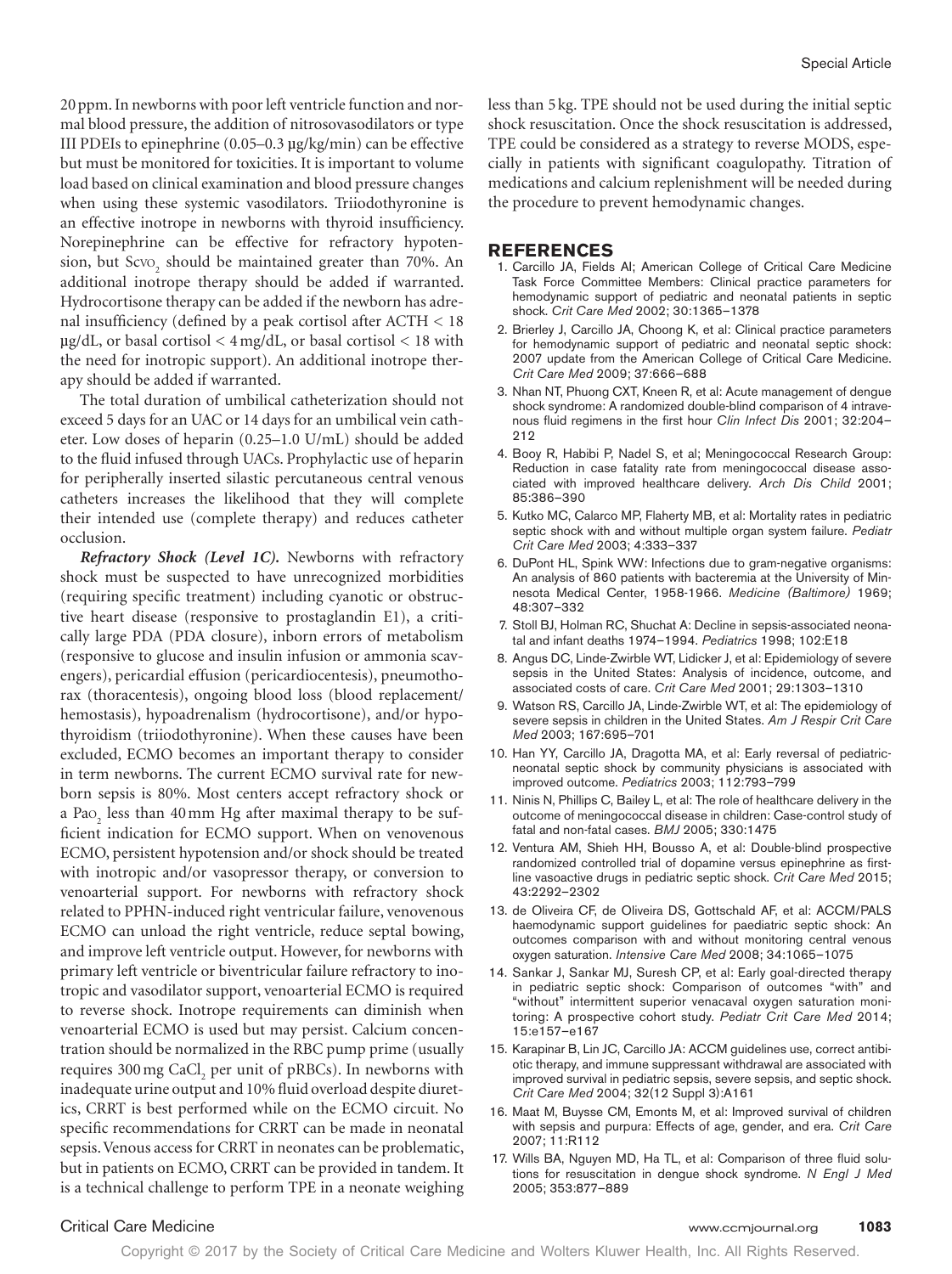- 18. Maitland K, Kiguli S, Opoka RO, et al; FEAST Trial Group: Mortality after fluid bolus in African children with severe infection. *N Engl J Med* 2011; 364:2483–2495
- 19. Cruz AT, Perry AM, Williams EA, et al: Implementation of goal-directed therapy for children with suspected sepsis in the emergency department. *Pediatrics* 2011; 127:e758–e766
- 20. Larsen GY, Mecham N, Greenberg R: An emergency department septic shock protocol and care guideline for children initiated at triage. *Pediatrics* 2011; 127:e1585–e1592
- 21. Paul R, Neuman MI, Monuteaux MC, et al: Adherence to PALS Sepsis Guidelines and Hospital Length of Stay. *Pediatrics* 2012; 130:e273– e280
- 22. Paul R, Melendez E, Stack A, et al: Improving adherence to PALS septic shock guidelines. *Pediatrics* 2014; 133:e1358–e1366
- 23. Cruz AT, Williams EA, Graf JM, et al: Test characteristics of an automated age- and temperature-adjusted tachycardia alert in pediatric septic shock. *Pediatr Emerg Care* 2012; 28:889–894
- 24. Sepanski RJ, Godambe SA, Mangum CD, et al: Designing a pediatric severe sepsis screening tool. *Front Pediatr* 2014; 2:56
- 25. Han YY, Kissoon N, Carcillo JA, et al: The Global Pediatric Sepsis Initiative. *Pediatr Crit Care Med* 2014*;* 15(suppl):15–16
- 26. Hollenberg SM, Ahrens TS, Annane D, et al: Practice parameters for hemodynamic support of sepsis in adults patients: 2004 update. *Crit Care Med* 2004; 32:1928–1948
- 27. Parker MM, Shelhamer JH, Natanson C, et al: Serial cardiovascular variables in survivors and nonsurvivors of human septic shock: Heart rate as an early predictor of prognosis. *Crit Care Med* 1987; 15:923–929
- 28. Parker MM, Shelhamer JH, Bacharach SL, et al: Profound but reversible myocardial depression in patients with septic shock. *Ann Intern Med* 1984; 100:483–490
- 29. Pollack MM, Fields AI, Ruttimann UE: Sequential cardiopulmonary variables of infants and children in septic shock. *Crit Care Med* 1984; 12:554–559
- 30. Pollack MM, Fields AI, Ruttimann UE: Distributions of cardiopulmonary variables in pediatric survivors and nonsurvivors of septic shock. *Crit Care Med* 1985; 13:454–459
- 31. Carcillo JA, Pollack MM, Ruttimann UE, et al: Sequential physiologic interactions in pediatric cardiogenic and septic shock. *Crit Care Med* 1989; 17:12–16
- 32. Monsalve F, Rucabado L, Salvador A, et al: Myocardial depression in septic shock caused by meningococcal infection. *Crit Care Med* 1984; 12:1021–1023
- 33. Mercier JC, Beaufils F, Hartmann JF, et al: Hemodynamic patterns of meningococcal shock in children. *Crit Care Med* 1988; 16:27–33
- 34. Simma B, Fritz MG, Trawöger R, et al: Changes in left ventricular function in shocked newborns. *Intensive Care Med* 1997; 23:982–986
- 35. Walther FJ, Siassi B, Ramadan NA, et al: Cardiac output in newborn infants with transient myocardial dysfunction. *J Pediatr* 1985; 107:781–785
- 36. Ferdman B, Jureidini SB, Gale G, et al: Severe left ventricular dysfunction and arrhythmias as complications of gram-positive sepsis: Rapid recovery in children. *Pediatr Cardiol* 1998; 19:482–486
- 37. Feltes TF, Pignatelli R, Kleinert S, et al: Quantitated left ventricular systolic mechanics in children with septic shock utilizing noninvasive wall-stress analysis. *Crit Care Med* 1994; 22:1647–1658
- 38. Ceneviva G, Paschall JA, Maffei F, et al: Hemodynamic support in fluid-refractory pediatric septic shock. *Pediatrics* 1998; 102:e19
- 39. Brierly J, Thiruchelvan T, Peters MJ: Hemodynamics of early pediatric fluid resistant septic shock using non-invasive cardiac output (USCOM) distinct profiles of CVC infection and community acquired sepsis. *Crit Care Med* 2006; 33:171-I
- 40. Deep A, Goonasekera CD, Wang Y, et al: Evolution of haemodynamics and outcome of fluid-refractory septic shock in children. *Intensive Care Med* 2013; 39:1602–1609
- 41. Hoban LD, Paschall JA, Eckstein J, et al: Awake porcine model of intraperitoneal sepsis and altered oxygen utilization. *Circ Shock* 1991; 34:252–262
- 42. Green EM, Adams HR: New perspectives in circulatory shock: Pathophysiologic mediators of the mammalian response to endotoxemia and sepsis. *J Am Vet Med Assoc* 1992; 200:1834–1841
- 43. McDonough KH, Brumfield BA, Lang CH: In vitro myocardial performance after lethal and nonlethal doses of endotoxin. *Am J Physiol* 1986; 250:H240–H246
- 44. Natanson C, Fink MP, Ballantyne HK, et al: Gram-negative bacteremia produces both severe systolic and diastolic cardiac dysfunction in a canine model that simulates human septic shock. *J Clin Invest* 1986; 78:259–270
- 45. Dobkin ED, Lobe TE, Bhatia J, et al: The study of fecal *E. coli* peritonitis-induced septic shock in a neonatal pig model. *Circ Shock* 1985; 16:325–36
- 46. Peevy KJ, Chartrand SA, Wiseman HJ, et al: Myocardial dysfunction in group B streptococcal shock. *Pediatr Res* 1985; 19:511–513
- 47. Meadow WL, Meus PJ: Unsuspected mesenteric hypoperfusion despite apparent hemodynamic recovery in the early phase of septic shock in piglets. *Circ Shock* 1985; 15:123–129
- 48. Meadow WL, Meus PJ: Early and late hemodynamic consequences of group B beta streptococcal sepsis in piglets: Effects on systemic, pulmonary, and mesenteric circulations. *Circ Shock* 1986; 19:347–356
- 49. Gill AB, Weindling AM: Echocardiographic assessment of cardiac function in shocked very low birthweight infants. *Arch Dis Child* 1993; 68(1 Spec No):17–21
- 50. Kluckow M: Low systemic blood flow and pathophysiology of the preterm transitional circulation. *Early Hum Dev* 2005; 81:429–437
- 51. Munro MJ, Walker AM, Barfield CP: Hypotensive extremely low birth weight infants have reduced cerebral blood flow. *Pediatrics* 2004; 114:1591–1596
- 52. Jayasinghe D, Gill AB, Levene MI: CBF reactivity in hypotensive and normotensive preterm infants. *Pediatr Res* 2003; 54:848–853
- 53. Vavilala MS, Lam AM: CBF reactivity to changes in MAP (cerebral autoregulation) or  $CO<sub>2</sub>$  (CO<sub>2</sub> reactivity) is lost in hypotensive, ventilated, preterm infants. *Pediatr Res* 2004; 55:898
- 54. Al-Aweel I, Pursley DM, Rubin LP, et al: Variations in prevalence of hypotension, hypertension, and vasopressor use in NICUs. *J Perinatol* 2001; 21:272–278
- 55. Martens SE, Rijken M, Stoelhorst GM, et al; Leiden Follow-Up Project on Prematurity, The Netherlands: Is hypotension a major risk factor for neurological morbidity at term age in very preterm infants? *Early Hum Dev* 2003; 75:79–89
- 56. Subhedar NV: Treatment of hypotension in newborns. *Semin Neonatol* 2003; 8:413–423
- 57. Seri I, Noori S: Diagnosis and treatment of neonatal hypotension outside the transitional period. *Early Hum Dev* 2005; 81:405–411
- 58. Noori S, Seri I: Pathophysiology of newborn hypotension outside the transitional period. *Early Hum Dev* 2005; 81:399–404
- 59. Evans JR, Lou Short B, Van Meurs K, et al: Cardiovascular support in preterm infants. *Clin Ther* 2006; 28:1366–1384
- 60. Evans N: Which inotrope for which baby? *Arch Dis Child Fetal Neonatal Ed* 2006; 91:F213–220
- 61. Osborn DA: Diagnosis and treatment of preterm transitional circulatory compromise. *Early Hum Dev* 2005; 81:413–422
- 62. Evans N: Management of hypotension and circulatory assessment on NICU. *Early Hum Dev* 2005; 81:397–398
- 63. Seri I: Inotrope, lusitrope, and pressor use in neonates. *J Perinatol* 2005; 25(Suppl 2):S28–S30
- 64. Schönberger W, Grimm W, Gempp W, et al: Transient hypothyroidism associated with prematurity, sepsis, and respiratory distress. *Eur J Pediatr* 1979; 132:85–92
- 65. Roberton NR, Smith MA: Early neonatal hypocalcaemia. *Arch Dis Child* 1975; 50:604–609
- 66. Efird MM, Heerens AT, Gordon PV, et al: A randomized-controlled trial of prophylactic hydrocortisone supplementation for the prevention of hypotension in extremely low birth weight infants. *J Perinatol* 2005; 25:119–124
- 67. Ng PC, Lee CH, Bnur FL, et al: A double-blind, randomized, controlled study of a "stress dose" of hydrocortisone for rescue treat-

### **1084** www.ccmjournal.org **June 2017 • Volume 45 • Number 6**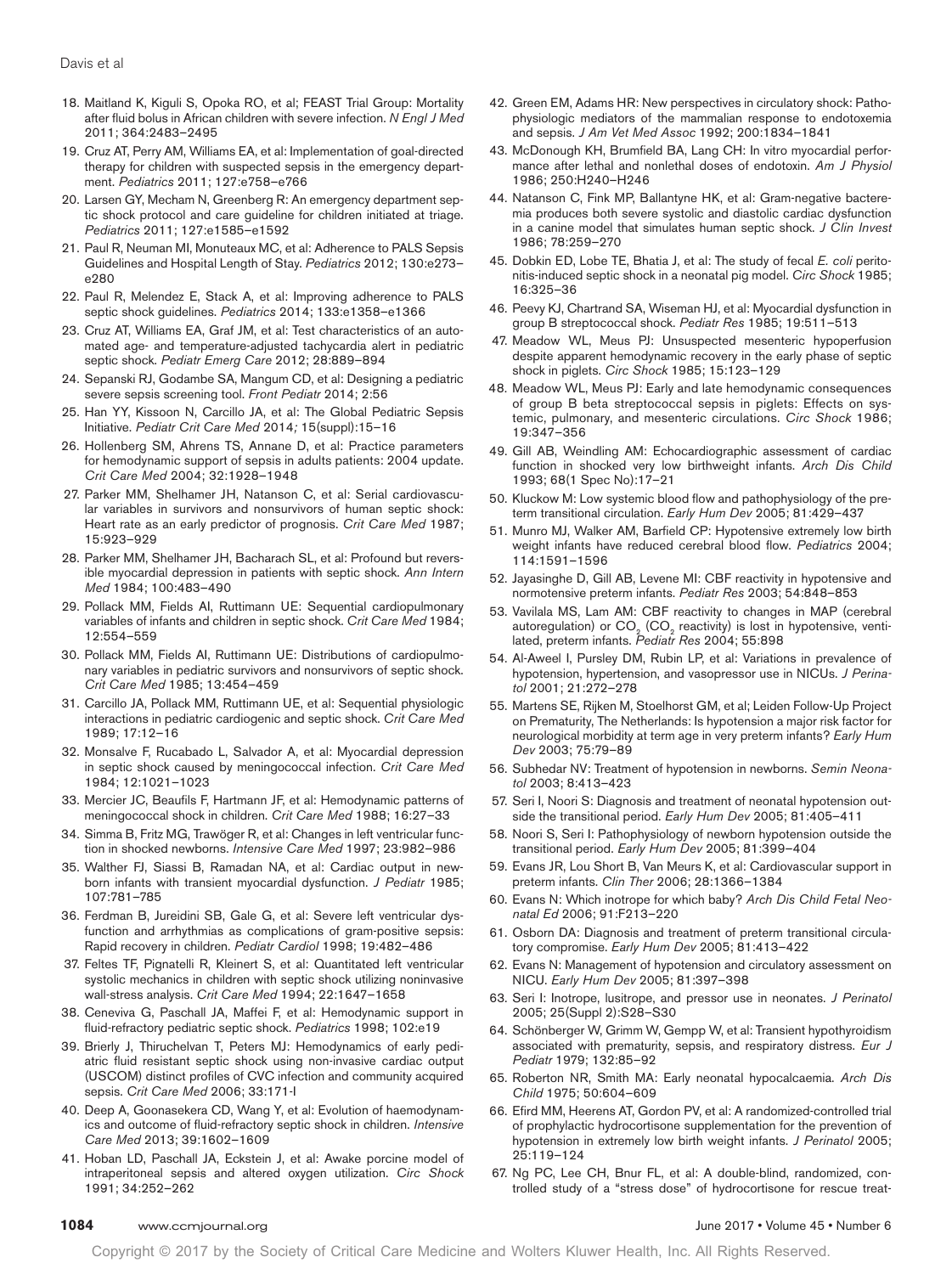ment of refractory hypotension in preterm infants. *Pediatrics* 2006; 117:367–375

- 68. Fernandez E, Schrader R, Watterberg K: Prevalence of low cortisol values in term and near-term infants with vasopressor-resistant hypotension. *J Perinatol* 2005; 25:114–118
- 69. Noori S, Siassi B, Durand M, et al: Cardiovascular effects of lowdose dexamethasone in very low birth weight neonates with refractory hypotension. *Biol Neonate* 2006; 89:82–87
- 70. Lauterbach R, Pawlik D, Kowalczyk D, et al: Effect of the immunomodulating agent, pentoxifylline, in the treatment of sepsis in prematurely delivered infants: A placebo-controlled, double-blind trial. *Crit Care Med* 1999; 27:807–814
- 71. Zimmerman JJ: Appraising the potential of pentoxifylline in septic premies. *Crit Care Med* 1999; 27:695–697
- 72. Haque K, Mohan P: Pentoxifylline for neonatal sepsis. *Cochrane Database Syst Rev* 2003; CD004205
- 73. Pollack MM, Ruttimann UE, Getson PR: Pediatric risk of mortality (PRISM) score. *Crit Care Med* 1988; 16:1110–1116
- 74. Carcillo JA, Kuch BA, Han YY, et al: Mortality and functional morbidity after use of PALS/APLS by community physicians. *Pediatrics* 2009; 124:500–508
- 75. Ranjit S, Aram G, Kissoon N, et al: Multimodal monitoring for hemodynamic categorization and management of pediatric septic shock: A pilot observational study. *Pediatr Crit Care Med* 2014; 15:e17–e26
- 76. Kumar R, Singhi S, Singhi P, et al: Randomized controlled trial comparing cerebral perfusion pressure-targeted therapy versus intracranial pressure-targeted therapy for raised intracranial pressure due to acute CNS infections in children. *Crit Care Med* 2014; 42:1775–1787
- 77. Redl-Wenzl EM, Armbruster C, Edelmann G, et al: The effects of norepinephrine on hemodynamics and renal function in severe septic shock states. *Intensive Care Med* 1993; 19:151–154
- 78. LeDoux D, Astiz ME, Carpati CM, et al: Effects of perfusion pressure on tissue perfusion in septic shock. *Crit Care Med* 2000; 28:2729– 2732
- 79. Greenhalgh DG, Warden GD: The importance of intra-abdominal pressure measurements in burned children. *J Trauma* 1994; 36:685–690
- 80. Evans N, Osborn D, Kluckow M: Preterm circulatory support is more complex than just blood pressure. *Pediatrics* 2005; 115:1114–1115
- 81. Osborn DA, Evan N, Kluckow M: Clinical detection of low upper body blood flow in very premature infants using blood pressure, capillary refill time, and central – peripheral temperature difference *Arch Dis Child Fetal Neonatal Ed* 2004; 69:F168–F173
- 82. Hunt RW, Evans N, Rieger I, et al: Low superior vena cava flow and neurodevelopment at 3 years in very preterm infants. *J Pediatr* 2004; 145:588–592
- 83. Evans N, Kluckow M, Simmons M, et al: Which to measure, systemic or organ blood flow? Middle cerebral artery and superior vena cava blood flow in very preterm infants *Arch Dis Child Fetal Neonatal Ed* 2002; 87:F181–F184
- 84. Osborn DA, Evans N, Kluckow M: Hemodynamic and antecedent risk factors of early and late periventricular/intraventricular hemorrhage in premature infants. *Pediatrics* 2003; 112:33–39
- 85. Osborn DA, Evans N, Kluckow M: Effect of targeted indomethacin on the ductus arteriosus and blood flow to the upper body and brain in the preterm infant. *Arch Dis Child Fetal Neonatal Ed* 2003; 88:F477–F482
- 86. Osborn D, Evans N, Kluckow M: Randomized trial of dobutamine versus dopamine in preterm infants with low systemic blood flow. *J Pediatr* 2002; 140:183–191
- 87. Evans N, Osborn D, Kluckow M: Mechanism of blood pressure increase induced by dopamine in hypotensive preterm neonates. *Arch Dis Child Fetal Neonatal Ed* 2000; 83:F75–F76
- 88. Kluckow M, Evans N: Low systemic blood flow in the preterm infant. *Semin Neonatol* 2001; 6:75–84
- 89. Kluckow M, Evans N: Ductal shunting, high pulmonary blood flow, and pulmonary hemorrhage. *J Pediatr* 2000; 137:68–72
- 90. Kluckow M, Evans N: Low superior vena cava flow and intraventricular haemorrhage in preterm infants. *Arch Dis Child Fetal Neonatal Ed* 2000; 82:F188–F194
- 91. Parr GV, Blackstone EH, Kirklin JW: Cardiac performance and mortality early after intracardiac surgery in infants and young children. *Circulation* 1975; 51:867–874
- 92. Yasaka Y, Khemani RG, Markovitz BP: Is shock index associated with outcome in children with sepsis/septic shock?. *Pediatr Crit Care Med* 2013; 14:e372–e379
- 93. Rivers E, Nguyen B, Havstad S, et al; Early Goal-Directed Therapy Collaborative Group: Early goal-directed therapy in the treatment of severe sepsis and septic shock. *N Engl J Med* 2001; 345:1368–1377
- 94. Textoris J, Fouché L, Wiramus S, et al: High central venous oxygen saturation in the latter stages of septic shock is associated with increased mortality. *Crit Care* 2011; 15:R176
- 95. Ahmad S, Tejuja A, Newman KD, et al: Clinical review: A review and analysis of heart rate variability and the diagnosis and prognosis of infection. *Crit Care* 2009; 13:232
- 96. Fenton KE, Sable CA, Bell MJ, et al: Increases in serum levels of troponin I are associated with cardiac dysfunction and disease severity in pediatric patients with septic shock. *Pediatr Crit Care Med* 2004; 5:533–538
- 97. Briassoulis G, Narlioglou M, Zavras N, et al: Myocardial injury in meningococcus-induced purpura fulminans in children. *Intensive Care Med* 2001; 27:1073–1082
- 98. Thiru Y, Pathan N, Bignall S, et al: A myocardial cytotoxic process is involved in the cardiac dysfunction of meningococcal septic shock. *Crit Care Med* 2000; 28:2979–2983
- 99. Hatherill M, Waggie Z, Purves L, et al: Mortality and the nature of metabolic acidosis in children with shock. *Intensive Care Med* 2003; 29:286–291
- 100. Dugas MA, Proulx F, de Jaeger A, et al: Markers of tissue hypoperfusion in pediatric septic shock. *Intensive Care Med* 2000; 26:75–83
- 101. Scott HF, Donoghue AJ, Gaieski DF, et al: The utility of early lactate testing in undifferentiated pediatric systemic inflammatory response syndrome. *Acad Emerg Med* 2012; 19:1276–1280
- 102. Kim YA, Ha EJ, Jhang WK, et al: Early blood lactate area as a prognostic marker in pediatric septic shock. *Intensive Care Med* 2013; 39:1818–1823
- 103. Jat KR, Jhamb U, Gupta VK: Serum lactate levels as the predictor of outcome in pediatric septic shock. *Indian J Crit Care Med* 2011; 15:102–107
- 104. James JH, Luchette FA, McCarter FD, et al: Lactate is an unreliable indicator of tissue hypoxia in injury or sepsis. *Lancet* 1999; 354:505–508
- 105. Chapman LL, Sullivan B, Pacheco AL, et al: VeinViewer-assisted intravenous catheter placement in a pediatric emergency department. *Acad Emerg Med* 2011; 18:966–971
- 106. Kim MJ, Park JM, Rhee N, et al: Efficacy of VeinViewer in pediatric peripheral intravenous access: A randomized controlled trial. *Eur J Pediatr* 2012; 171:1121–1125
- 107. Aria DJ, Vatsky S, Kaye R, et al: Greater saphenous venous access as an alternative in children. *Pediatr Radiol* 2014; 44:187–192
- 108. Guilfoyle FJ, Milner R, Kissoon N: Resuscitation interventions in a tertiary level pediatric emergency department: Implications for maintenance of skills. *CJEM* 2011; 13:90–95
- 109. Kanter RK, Zimmerman JJ, Strauss RH, et al: Pediatric emergency intravenous access. Evaluation of a protocol. *Am J Dis Child* 1986; 140:132–134
- 110. Voigt J, Waltzman M, Lottenberg L: Intraosseous vascular access for in-hospital emergency use: A systematic clinical review of the literature and analysis. *Pediatr Emerg Care* 2012; 28:185–199
- 111. American Heart Association/American Academy of Pediatrics Pediatric Resuscitation Subcommittee: Pediatric Advanced Life Support Provider Manual*.* Oak Park, IL, AHA/AAP, 2010, p 110
- 112. Fiorito BA, Mirza F, Doran TM, et al: Intraosseous access in the setting of pediatric critical care transport. *Pediatr Crit Care Med* 2005; 6:50–53
- 113. National Institute for Clinical Excellence: Guidance on the Use of Ultrasound Locating Devices for Placing Central Venous Catheters*.* Technology Appraisal Guidance No. 49, 2002

### Critical Care Medicine www.ccmjournal.org **1085**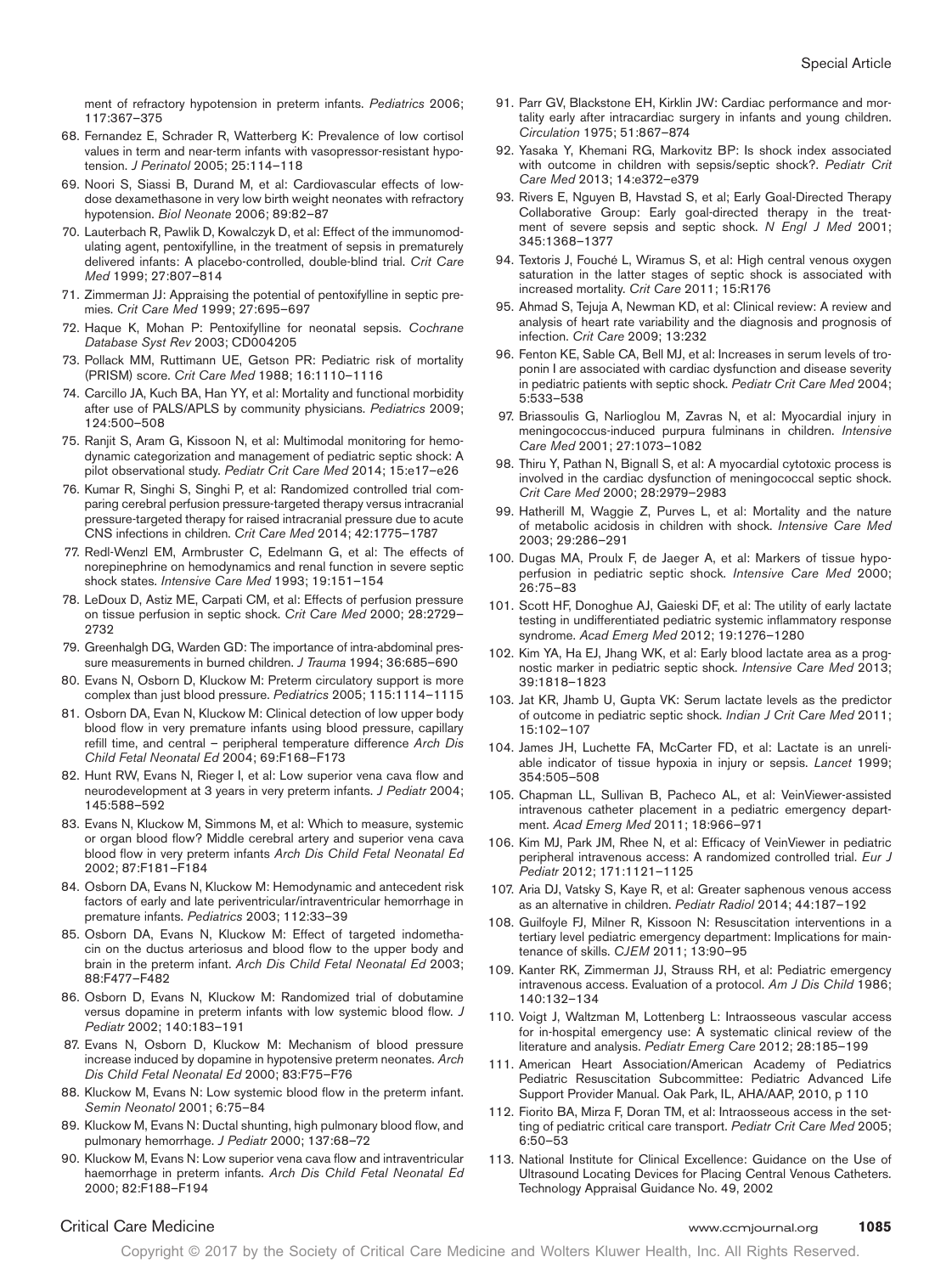- 114. Verghese ST, McGill WA, Patel RI, et al: Ultrasound-guided internal jugular venous cannulation in infants: A prospective comparison with the traditional palpation method. *Anesthesiology* 1999; 91:71–77
- 115. Ultrasound guidance of central vein catheterization. *In:* Rothschild JM (Eds). Evidence Report/Technology Assessment, No. 43. Making Health Care Safer: A Critical Analysis of Patient Safety Practices. Rockville, MD, Agency for Healthcare Research and Quality, 2001, Publication No. 01-E058, 245–53
- 116. Di Nardo M, Tomasello C, Pittiruti M, et al: Ultrasound-guided central venous cannulation in infants weighing less than 5 kilograms. *J Vasc Access* 2011; 12:321–324
- 117. Hind D, Calvert N, McWilliams R, et al: Ultrasonic locating devices for central venous cannulation: Meta-analysis. *BMJ* 2003; 327:361
- 118. Lamperti M, Caldiroli D, Cortellazzi P, et al: Safety and efficacy of ultrasound assistance during internal jugular vein cannulation in neurosurgical infants. *Intensive Care Med* 2008; 34:2100–2105
- 119. Sigaut S, Skhiri A, Stany I, et al: Ultrasound guided internal jugular vein access in children and infant: A meta-analysis of published studies. *Paediatr Anaesth* 2009; 19:1199–1206
- 120. Ngo NT, Cao XT, Kneen R, et al: Acute management of dengue shock syndrome: A randomized double-blind comparison of 4 intravenous fluid regimens in the first hour. *Clin Infect Dis* 2001; 32:204–213
- 121. Dung NM, Day NP, Tam DT, et al: Fluid replacement in dengue shock syndrome: A randomized, double-blind comparison of four intravenous-fluid regimens. *Clin Infect Dis* 1999; 29:787–794
- 122. Maitland K, Pamba A, English M, et al: Randomized trial of volume expansion with albumin or saline in children with severe malaria: Preliminary evidence of albumin benefit. *Clin Infect Dis* 2005; 40:538–545
- 123. Finfer S, Bellomo R, Boyce N, et al; SAFE Study Investigators: A comparison of albumin and saline for fluid resuscitation in the intensive care unit. *N Engl J Med* 2004; 350:2247–2256
- 124. Upadhyay M, Singhi S, Murlidharan J, et al: Randomized evaluation of fluid resuscitation with crystalloid (saline) and colloid (polymer from degraded gelatin in saline) in pediatric septic shock. *Indian Pediatr* 2005; 42:223–231
- 125. Carcillo JA, Davis AL, Zaritsky A: Role of early fluid resuscitation in pediatric septic shock. *JAMA* 1991; 266:1242–1245
- 126. Stoner MJ, Goodman DG, Cohen DM, et al: Rapid fluid resuscitation in pediatrics; testing the ACCM guidelines *Crit Care Med* 2005; 33:A68
- 127. Ranjit S, Kissoon N, Jayakumar I: Aggressive management of dengue shock syndrome may decrease mortality rate: A suggested protocol. *Pediatr Crit Care Med* 2005; 6:412–419
- 128. Foland JA, Fortenberry JD, Warshaw BL, et al: Fluid overload before continuous hemofiltration and survival in critically ill children: A retrospective analysis. *Crit Care Med* 2004; 32:1771–1776
- 129. Lucking SE, Williams TM, Chaten FC, et al: Dependence of oxygen consumption on oxygen delivery in children with hyperdynamic septic shock and low oxygen extraction. *Crit Care Med* 1990; 18:1316–1319
- 130. Mink RB, Pollack MM: Effect of blood transfusion on oxygen consumption in pediatric septic shock. *Crit Care Med* 1990; 18:1087–1091
- 131. Karam O, Tucci M, Ducruet T, et al; Canadian Critical Care Trials Group; PALISI Network: Red blood cell transfusion thresholds in pediatric patients with sepsis. *Pediatr Crit Care Med* 2011; 12:512–518
- 132. Carroll GC, Snyder JV: Hyperdynamic severe intravascular sepsis depends on fluid administration in cynomolgus monkey. *Am J Physiol* 1982; 243:R131–R141
- 133. Lee PK, Deringer JR, Kreiswirth BN, et al: Fluid replacement protection of rabbits challenged subcutaneous with toxic shock syndrome toxins. *Infect Immun* 1991; 59:879–884
- 134. Ottoson J, Dawidson I, Brandberg A, et al: Cardiac output and organ blood flow in experimental septic shock: Effect of treatment with antibiotics, corticosteroids, and fluid infusion. *Circ Shock* 1991; 35:14–24
- 135. Wilson MA, Chou MC, Spain DA, et al: Fluid resuscitation attenuates early cytokine mRNA expression after peritonitis. *J Trauma* 1996; 41:622–627
- 136. Boldt J, Muller M, Heesen M: Influence of different volume therapies and pentoxifylline infusion on circulating adhesion molecules in critically ill patients. *Crit Care Med* 1998; 24:385–391
- 137. Zadrobilek E, Hackl W, Sporn P, et al: Effect of large volume replacement with balanced electrolyte solutions on extravascular lung water in surgical patients with sepsis syndrome. *Intensive Care Med* 1989; 15:505–510
- 138. Powell KR, Sugarman LI, Eskenazi AE, et al: Normalization of plasma arginine vasopressin concentrations when children with meningitis are given maintenance plus replacement fluid therapy. *J Pediatr* 1990; 117:515–522
- 139. Pladys P, Wodey E, Bétrémieux P, et al: Effects of volume expansion on cardiac output in the preterm infant. *Acta Paediatr* 1997; 86:1241–1245
- 140. Lambert HJ, Baylis PH, Coulthard MG: Central-peripheral temperature difference, blood pressure, and arginine vasopressin in preterm neonates undergoing volume expansion. *Arch Dis Child Fetal Neonatal Ed* 1998; 78:F43–F45
- 141. Bressack MA, Morton NS, Hortop J: Group B streptococcal sepsis in the piglet: Effects of fluid therapy on venous return, organ edema, and organ blood flow. *Circ Res* 1987; 61:659–669
- 142. Pollard AJ, Britto J, Nadel S, et al: Emergency management of meningococcal disease. *Arch Dis Child* 1999; 80:290–296
- 143. Boldt J, Heesen M, Welters I, et al: Does the type of volume therapy influence endothelial-related coagulation in the critically ill? *Br J Anaesth* 1995; 75:740–746
- 144. Oca MJ, Nelson M, Donn SM: Randomized trial of normal saline versus 5% albumin for the treatment of neonatal hypotension. *J Perinatol* 2003; 23:473–476
- 145. Cam BV, Tuan DT, Fonsmark L, et al: Randomized comparison of oxygen mask treatment vs nasal continuous positive airway pressure in dengue shock syndrome with acute respiratory failure. *J Trop Pediatr* 2002; 48:335–339
- 146. Maitland K, Pamba A, English M, et al: Pre-transfusion management of children with severe malarial anaemia: A randomised controlled trial of intravascular volume expansion. *Br J Haematol* 2005; 128:393–400
- 147. Liet JM, Kuster A, Denizot S, et al: Effects of hydroxyethyl starch on cardiac output in hypotensive neonates: A comparison with isotonic saline and 5% albumin. *Acta Paediatr* 2006; 95:555–560
- 148. Pamba A, Maitland K: Capillary refill: Prognostic value in Kenyan children. *Arch Dis Child* 2004; 89:950–955
- 149. Yamamoto LG: Rapid sequence intubation. *In:* Textbook of Pediatric Emergency Care. Ludwig S and Fleisher GR (Eds). Philadelphia, PA, Lippincott Williams and Wilkins, 2000
- 150. Jabre P, Avenel A, Combes X, et al: Morbidity related to emergency endotracheal intubation–a substudy of the KETAmine SEDation trial. *Resuscitation* 2011; 82:517–522
- 151. Haubner LY, Barry JS, Johnston LC, et al: Neonatal intubation performance: Room for improvement in tertiary neonatal intensive care units. *Resuscitation* 2013; 84:1359–1364
- 152. Li S, Rehder K, Giuliano JS, et al: Development of a quality improvement bundle to reduce tracheal intubation-associated events in PICUs. *Am J Med Qual* 2016; 31:47–55
- 153. Jones P, Dauger S, Denjoy I, et al: The effect of atropine on rhythm and conduction disturbances during 322 critical care intubations. *Pediatr Crit Care Med* 2013; 14:e289–e297
- 154. Jabre P, Combes X, Lapostolle F, et al; KETASED Collaborative Study Group: Etomidate versus ketamine for rapid sequence intubation in acutely ill patients: A multicentre randomised controlled trial. *Lancet* 2009; 374:293–300
- 155. Barois J, Tourneux P: Ketamine and atropine decrease pain for preterm newborn tracheal intubation in the delivery room: An observational pilot study. *Acta Paediatr* 2013; 102:e534–e538
- 156. Cuthbertson BH, Sprung CL, Annane D, et al: The effects of etomidate on adrenal responsiveness and mortality in patients with septic shock. *Intensive Care Med* 2009; 35:1868–1876
- 157. den Brinker M, Hokken-Koelega AC, Hazelzet JA, et al: One single dose of etomidate negatively influences adrenocortical performance for at least 24h in children with meningococcal sepsis. *Intensive Care Med* 2008; 34:163–168

### **1086** www.ccmjournal.org **June 2017 • Volume 45 • Number 6**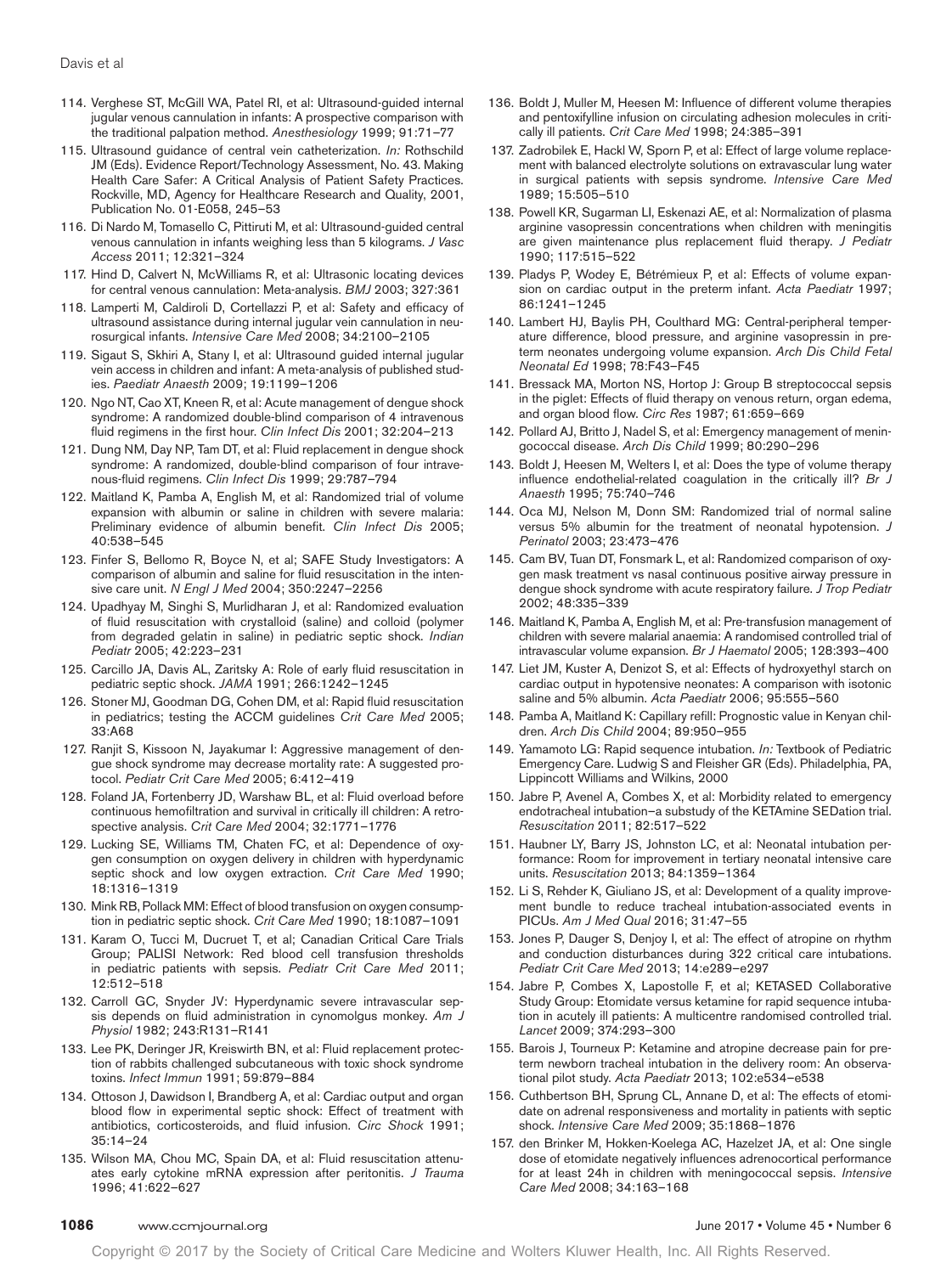- 158. Albert SG, Ariyan S, Rather A: The effect of etomidate on adrenal function in critical illness: A systematic review. *Intensive Care Med* 2011; 37:901–910
- 159. Dmello D, Taylor S, O'Brien J, et al: Outcomes of etomidate in severe sepsis and septic shock. *Chest* 2010; 138:1327–1332
- 160. McPhee LC, Badawi O, Fraser GL, et al: Single-dose etomidate is not associated with increased mortality in ICU patients with sepsis: Analysis of a large electronic ICU database. *Crit Care Med* 2013; 41:774–783
- 161. Nemergut ME, Yaster M, Colby CE: Sedation and analgesia to facilitate mechanical ventilation. *Clin Perinatol* 2013; 40:539–558
- 162. Hall RW: Anesthesia and analgesia in the NICU. *Clin Perinatol* 2012; 39:239–254
- 163. Sloth E, Pedersen J, Olsen KH, et al: Transoesophageal echocardiographic monitoring during paediatric cardiac surgery: Obtainable information and feasibility in 532 children. *Paediatr Anaesth* 2001; 11:657–662
- 164. Fernandez EG, Green TP, Sweeney M: Low inferior vena caval catheters for hemodynamic and pulmonary function monitoring in pediatric critical care patients. *Pediatr Crit Care Med* 2004; 5:14–18
- 165. Mahajan A, Shabanie A, Turner J, et al: Pulse contour analysis for cardiac output monitoring in cardiac surgery for congenital heart disease. *Anesth Analg* 2003; 97:1283–1288
- 166. Torgay A, Pirat A, Akpek E, et al: Pulse contour cardiac output system use in pediatric orthotopic liver transplantation: Preliminary report of nine patients. *Transplant Proc* 2005; 37:3168–3170
- 167. Reynolds EM, Ryan DP, Sheridan RL, et al: Left ventricular failure complicating severe pediatric burn injuries. *J Pediatr Surg* 1995; 30:264–269
- 168. Zaritsky A: *Curr Concepts Ped Emergency and Crit Care* 1998
- 169. Duke TD, Butt W, South M: Predictors of mortality and multiple organ failure in children with sepsis. *Intensive Care Med* 1997; 23:684–692
- 170. Tibby SM, Hatherill M, Marsh MJ, et al: Clinical validation of cardiac output measurements using femoral artery thermodilution with direct Fick in ventilated children and infants. *Intensive Care Med* 1997; 23:987–991
- 171. McLuckie A, Murdoch IA, Marsh MJ, et al: A comparison of pulmonary and femoral artery thermodilution cardiac indices in paediatric intensive care patients. *Acta Paediatr* 1996; 85:336–338
- 172. Pauli C, Fakler U, Genz T, et al: Cardiac output determination in children: Equivalence of the transpulmonary thermodilution method to the direct Fick principle. *Intensive Care Med* 2002; 28:947–952
- 173. Bollaert PE, Bauer P, Audibert G, et al: Effects of epinephrine on hemodynamics and oxygen metabolism in dopamine-resistant septic shock. *Chest* 1990; 98:949–953
- 174. Heckmann M, Trotter A, Pohlandt F, et al: Epinephrine treatment of hypotension in very low birthweight infants. *Acta Paediatr* 2002; 91:566–570
- 175. Pellicer A, Valverde E, Elorza MD, et al: Cardiovascular support for low birth weight infants and cerebral hemodynamics: A randomized, blinded, clinical trial. *Pediatrics* 2005; 115:1501–1512
- 176. Valverde E, Pellicer A, Madero R, et al: Dopamine versus epinephrine for cardiovascular support in low birth weight infants: Analysis of systemic effects and neonatal clinical outcomes. *Pediatrics* 2006; 117:e1213–e1222
- 177. Meier-Hellmann A, Reinhart K, Bredle DL, et al: Epinephrine impairs splanchnic perfusion in septic shock. *Crit Care Med* 1997; 25:399–404
- 178. Subhedar NV, Shaw NJ: Dopamine versus dobutamine for hypotensive preterm infants. *Cochrane Database Syst Rev* 2003; CD001242
- 179. Sakr Y, Reinhart K, Vincent JL, et al: Does dopamine administration in shock influence outcome? Results of the Sepsis Occurrence in Acutely Ill Patients (SOAP) Study. *Crit Care Med* 2006; 34:589–597
- 180. Padbury JF, Agata Y, Baylen BG, et al: Pharmacokinetics of dopamine in critically ill newborn infants. *J Pediatr* 1990; 117:472–476
- 181. Bhatt-Mehta V, Nahata MC, McClead RE, et al: Dopamine pharmacokinetics in critically ill newborn infants. *Eur J Clin Pharmacol* 1991; 40:593–597
- 182. Allen E, Pettigrew A, Frank D, et al: Alterations in dopamine clearance and catechol-O-methyltransferase activity by dopamine infusions in children. *Crit Care Med* 1997; 25:181–189
- 183. Outwater KM, Treves ST, Lang P, et al: Renal and hemodynamic effects of dopamine in infants following cardiac surgery. *J Clin Anesth* 1990; 2:253–257
- 184. Lobe TE, Paone R, Dent SR, et al: Benefits of high-dose dopamine in experimental neonatal septic shock. *J Surg Res* 1987; 42:665–674
- 185. Seri I, Tulassay T, Kiszel J, et al: Cardiovascular response to dopamine in hypotensive preterm neonates with severe hyaline membrane disease. *Eur J Pediatr* 1984; 142:3–9
- 186. Padbury JF, Agata Y, Baylen BG, et al: Dopamine pharmacokinetics in critically ill newborn infants. *J Pediatr* 1987; 110:293–298
- 187. Hentschel R, Hensel D, Brune T, et al: Impact on blood pressure and intestinal perfusion of dobutamine or dopamine in hypotensive preterm infants. *Biol Neonate* 1995; 68:318–324
- 188. Klarr JM, Faix RG, Pryce CJ, et al: Randomized, blind trial of dopamine versus dobutamine for treatment of hypotension in preterm infants with respiratory distress syndrome. *J Pediatr* 1994; 125:117–122
- 189. Liet JM, Boscher C, Gras-Leguen C, et al: Dopamine effects on pulmonary artery pressure in hypotensive preterm infants with patent ductus arteriosus. *J Pediatr* 2002; 140:373–375
- 190. Kim KK, Frankel LR: The need for inotropic support in a subgroup of infants with severe life-threatening respiratory syncytial viral infection. *J Investig Med* 1997; 45:469–473
- 191. Jardin F, Eveleigh MC, Gurdjian F, et al: Venous admixture in human septic shock: Comparative effects of blood volume expansion, dopamine infusion and isoproterenol infusion on mismatching of ventilation and pulmonary blood flow in peritonitis. *Circulation* 1979; 60:155–159
- 192. Harada K, Tamura M, Ito T, et al: Effects of low-dose dobutamine on left ventricular diastolic filling in children. *Pediatr Cardiol* 1996; 17:220–225
- 193. Stopfkuchen H, Schranz D, Huth R, et al: Effects of dobutamine on left ventricular performance in newborns as determined by systolic time intervals. *Eur J Pediatr* 1987; 146:135–139
- 194. Stopfkuchen H, Queisser-Luft A, Vogel K: Cardiovascular responses to dobutamine determined by systolic time intervals in preterm infants. *Crit Care Med* 1990; 18:722–724
- 195. Habib DM, Padbury JF, Anas NG, et al: Dobutamine pharmacokinetics and pharmacodynamics in pediatric intensive care patients. *Crit Care Med* 1992; 20:601–608
- 196. Berg RA, Donnerstein RL, Padbury JF: Dobutamine infusions in stable, critically ill children: Pharmacokinetics and hemodynamic actions. *Crit Care Med* 1993; 21:678–686
- 197. Martinez AM, Padbury JF, Thio S: Dobutamine pharmacokinetics and cardiovascular responses in critically ill neonates. *Pediatrics* 1992; 89:47–51
- 198. Perkin RM, Levin DL, Webb R, et al: Dobutamine: A hemodynamic evaluation in children with shock. *J Pediatr* 1982; 100:977–983
- 199. Goto M, Griffin A: Adjuvant effects of beta-adrenergic drugs on indomethacin treatment of newborn canine endotoxic shock. *J Pediatr Surg* 1991; 26:1156–1160
- 200. Clark SJ, Yoxall CW, Subhedar NV: Right ventricular performance in hypotensive preterm neonates treated with dopamine. *Pediatr Cardiol* 2002; 23:167–170
- 201. Lopez SL, Leighton JO, Walther FJ: Supranormal cardiac output in the dopamine- and dobutamine-dependent preterm infant. *Pediatr Cardiol* 1997; 18:292–296
- 202. Keeley SR, Bohn DJ: The use of inotropic and afterload-reducing agents in neonates. *Clin Perinatol* 1988; 15:467–489
- 203. Butt W, Bohn D, Whyte H: Clinical experience with systemic vasodilator therapy in the newborn infant. *Aust Paediatr J* 1986; 22:117–120
- 204. Benitz WE, Rhine WD, Van Meurs KP, et al: Nitrovasodilator therapy for severe respiratory distress syndrome. *J Perinatol* 1996; 16:443–448
- 205. Wong AF, McCulloch LM, Sola A: Treatment of peripheral tissue ischemia with topical nitroglycerin ointment in neonates. *J Pediatr* 1992; 121:980–983

### Critical Care Medicine www.ccmjournal.org **1087**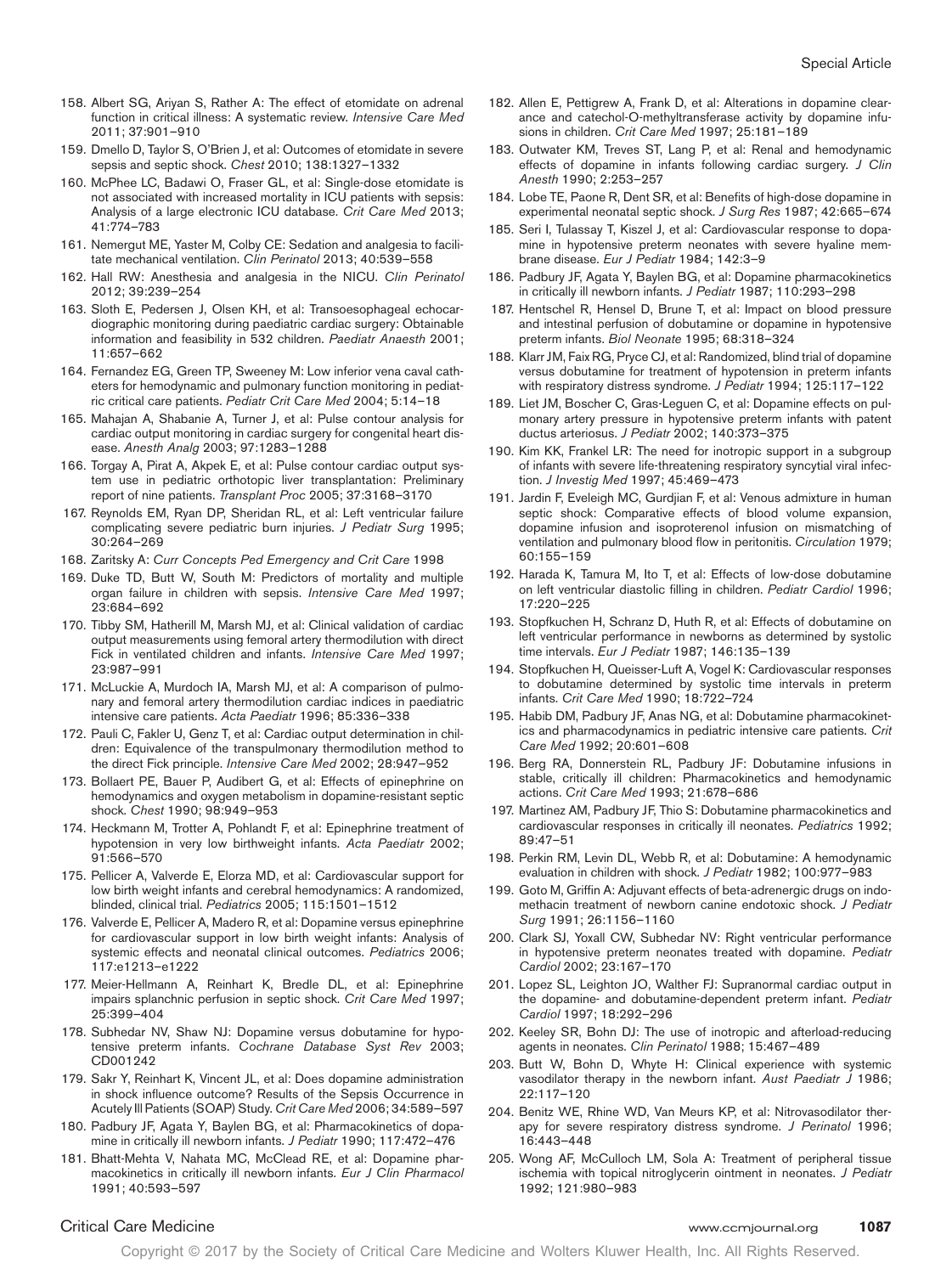- 206. Bailey JM, Miller BE, Kanter KR, et al: A comparison of the hemodynamic effects of amrinone and sodium nitroprusside in infants after cardiac surgery. *Anesth Analg* 1997; 84:294–298
- 207. Laitinen P, Happonen JM, Sairanen H, et al: Amrinone versus dopamine-nitroglycerin after reconstructive surgery for complete atrioventricular septal defect. *J Cardiothorac Vasc Anesth* 1997; 11:870–874
- 208. Spronk PE, Ince C, Gardien MJ, et al: Nitroglycerin in septic shock after intravascular volume resuscitation. *Lancet* 2002; 360:1395–1396
- 209. Heyderman RS, Klein NJ, Shennan GI, et al: Deficiency of prostacyclin production in meningococcal shock. *Arch Dis Child* 1991; 66:1296–1299
- 210. Lauterbach R, Zembala M: Pentoxifylline reduces plasma tumour necrosis factor-alpha concentration in premature infants with sepsis. *Eur J Pediatr* 1996; 155:404–409
- 211. Kawczynski P, Piotrowski A: Circulatory and diuretic effects of dopexamine infusion in low-birth-weight infants with respiratory failure. *Intensive Care Med* 1996; 22:65–70
- 212. Habre W, Beghetti M, Roduit C, et al: Haemodynamic and renal effects of dopexamine after cardiac surgery in children. *Anaesth Intensive Care* 1996; 24:435–439
- 213. Moffett BS, Orellana R: Use of fenoldopam to increase urine output in a patient with renal insufficiency secondary to septic shock: A case report. *Pediatr Crit Care Med* 2006; 7:600–602
- 214. Morelli A, Rocco M, Conti G, et al: Effects of short-term fenoldopam infusion on gastric mucosal blood flow in septic shock. *Anesthesiology* 2004; 101:576–582
- 215. Barton P, Garcia J, Kouatli A, et al: Hemodynamic effects of i.v. milrinone lactate in pediatric patients with septic shock. A prospective, double-blinded, randomized, placebo-controlled, interventional study. *Chest* 1996; 109:1302–1312
- 216. Chang AC, Atz AM, Wernovsky G, et al: Milrinone: Systemic and pulmonary hemodynamic effects in neonates after cardiac surgery. *Crit Care Med* 1995; 23:1907–1914
- 217. Matejovic M, Krouzecky A, Radej J, et al: Successful reversal of resistent hypodynamic septic shock with levosimendan. *Acta Anaesthesiol Scand* 2005; 49:127–128
- 218. Noto A, Giacomini M, Palandi A, et al: Levosimendan in septic cardiac failure. *Intensive Care Med* 2005; 31:164–165
- 219. Oldner A, Konrad D, Weitzberg E, et al: Effects of levosimendan, a novel inotropic calcium-sensitizing drug, in experimental septic shock. *Crit Care Med* 2001; 29:2185–2193
- 220. Morelli A, Teboul JL, Maggiore SM, et al: Effects of levosimendan on right ventricular afterload in patients with acute respiratory distress syndrome: A pilot study. *Crit Care Med* 2006; 34:2287–2293
- 221. Müller K, Peters A, Zeus T, et al: [Therapy of acute decompensated heart failure with levosimendan]. *Med Klin (Munich)* 2006; 101(Suppl 1):119–122
- 222. Namachivayam P, Crossland DS, Butt WW, et al: Early experience with Levosimendan in children with ventricular dysfunction. *Pediatr Crit Care Med* 2006; 7:445–448
- 223. Ringe HI, Varnholt V, Gaedicke G: Cardiac rescue with enoximone in volume and catecholamine refractory septic shock. *Pediatr Crit Care Med* 2003; 4:471–475
- 224. Kern H, Schröder T, Kaulfuss M, et al: Enoximone in contrast to dobutamine improves hepatosplanchnic function in fluid-optimized septic shock patients. *Crit Care Med* 2001; 29:1519–1525
- 225. Hoang P, Fosse JP, Fournier JL, et al: [Enoximone-noradrenaline combination in septic shock]. *Presse Med* 1991; 20:1785
- 226. Meadows D, Edwards JD, Wilkins RG, et al: Reversal of intractable septic shock with norepinephrine therapy. *Crit Care Med* 1988; 16:663–666
- 227. Desjars P, Pinaud M, Potel G, et al: A reappraisal of norepinephrine therapy in human septic shock. *Crit Care Med* 1987; 15:134–137
- 228. Morimatsu H, Singh K, Uchino S, et al: Early and exclusive use of norepinephrine in septic shock. *Resuscitation* 2004; 62:249–254
- 229. Hall LG, Oyen LJ, Taner CB, et al: Fixed-dose vasopressin compared with titrated dopamine and norepinephrine as initial vasopressor therapy for septic shock. *Pharmacotherapy* 2004; 24:1002–1012
- 230. Lampin ME, Rousseaux J, Botte A, et al: Noradrenaline use for septic shock in children: Doses, routes of administration and complications. *Acta Paediatr* 2012; 101:e426–e430
- 231. Tourneux P, Rakza T, Abazine A, et al: Noradrenaline for management of septic shock refractory to fluid loading and dopamine or dobutamine in full-term newborn infants. *Acta Paediatr* 2008; 97:177–180
- 232. Klinzing S, Simon M, Reinhart K, et al: High-dose vasopressin is not superior to norepinephrine in septic shock. *Crit Care Med* 2003; 31:2646–2650
- 233. Delmas A, Leone M, Rousseau S, et al: Clinical review: Vasopressin and terlipressin in septic shock patients. *Crit Care* 2005; 9:212–222
- 234. Leibovitch L, Efrati O, Vardi A, et al: Intractable hypotension in septic shock: Successful treatment with vasopressin in an infant. *Isr Med Assoc J* 2003; 5:596–598
- 235. Matok I, Vard A, Efrati O, et al: Terlipressin as rescue therapy for intractable hypotension due to septic shock in children. *Shock* 2005; 23:305–310
- 236. Tsuneyoshi I, Yamada H, Kakihana Y, et al: Hemodynamic and metabolic effects of low-dose vasopressin infusions in vasodilatory septic shock. *Crit Care Med* 2001; 29:487–493
- 237. Peters MJ, Booth RA, Petros AJ: Terlipressin bolus induces systemic vasoconstriction in septic shock. *Pediatr Crit Care Med* 2004; 5:112–115
- 238. Liedel JL, Meadow W, Nachman J, et al: Use of vasopressin in refractory hypotension in children with vasodilatory shock: Five cases and a review of the literature. *Pediatr Crit Care Med* 2002; 3:15–18
- 239. Vasudevan A, Lodha R, Kabra SK: Vasopressin infusion in children with catecholamine-resistant septic shock. *Acta Paediatr* 2005; 94:380–383
- 240. Rodríguez-Núñez A, Fernández-Sanmartín M, Martinón-Torres F, et al: Terlipressin for catecholamine-resistant septic shock in children. *Intensive Care Med* 2004; 30:477–480
- 241. Matok I, Leibovitch L, Vardi A, et al: Terlipressin as rescue therapy for intractable hypotension during neonatal septic shock. *Pediatr Crit Care Med* 2004; 5:116–118
- 242. Rosenzweig EB, Starc TJ, Chen JM, et al: Intravenous argininevasopressin in children with vasodilatory shock after cardiac surgery. *Circulation* 1999; 100(Suppl 19):II182–II186
- 243. Agrawal A, Singh VK, Varma A, et al: Intravenous arginine vasopressin infusion in refractory vasodilatory shock: A clinical study. *Indian J Pediatr* 2012; 79:488–493
- 244. Bidegain M, Greenberg R, Simmons C, et al: Vasopressin for refractory hypotension in extremely low birth weight infants. *J Pediatr* 2010; 157:502–504
- 245. Meyer S, Gottschling S, Baghai A, et al: Arginine-vasopressin in catecholamine-refractory septic versus non-septic shock in extremely low birth weight infants with acute renal injury. *Crit Care* 2006; 10:R71
- 246. Meyer S, Löffler G, Polcher T, et al: Vasopressin in catecholamineresistant septic and cardiogenic shock in very-low-birthweight infants. *Acta Paediatr* 2006; 95:1309–1312
- 247. Russell JA, Walley KR, Singer J, et al; VASST Investigators: Vasopressin versus norepinephrine infusion in patients with septic shock. *N Engl J Med* 2008; 358:877–887
- 248. Choong K, Bohn D, Fraser DD, et al; Canadian Critical Care Trials Group: Vasopressin in pediatric vasodilatory shock: A multicenter randomized controlled trial. *Am J Respir Crit Care Med* 2009; 180:632–639
- 249. Zeballos G, López-Herce J, Fernández C, et al: Rescue therapy with terlipressin by continuous infusion in a child with catecholamineresistant septic shock. *Resuscitation* 2006; 68:151–153
- 250. Radicioni M, Troiani S, Camerini PG: Effects of terlipressin on pulmonary artery pressure in a septic cooled infant: An echocardiographic assessment. *J Perinatol* 2012; 32:893–895
- 251. Filippi L, Gozzini E, Daniotti M, et al: Rescue treatment with terlipressin in different scenarios of refractory hypotension in newborns and infants. *Pediatr Crit Care Med* 2011; 12:e237–e241
- 252. Filippi L, Poggi C, Serafini L, et al: Terlipressin as rescue treatment of refractory shock in a neonate. *Acta Paediatr* 2008; 97:500–502

### **1088** www.ccmjournal.org **June 2017 • Volume 45 • Number 6**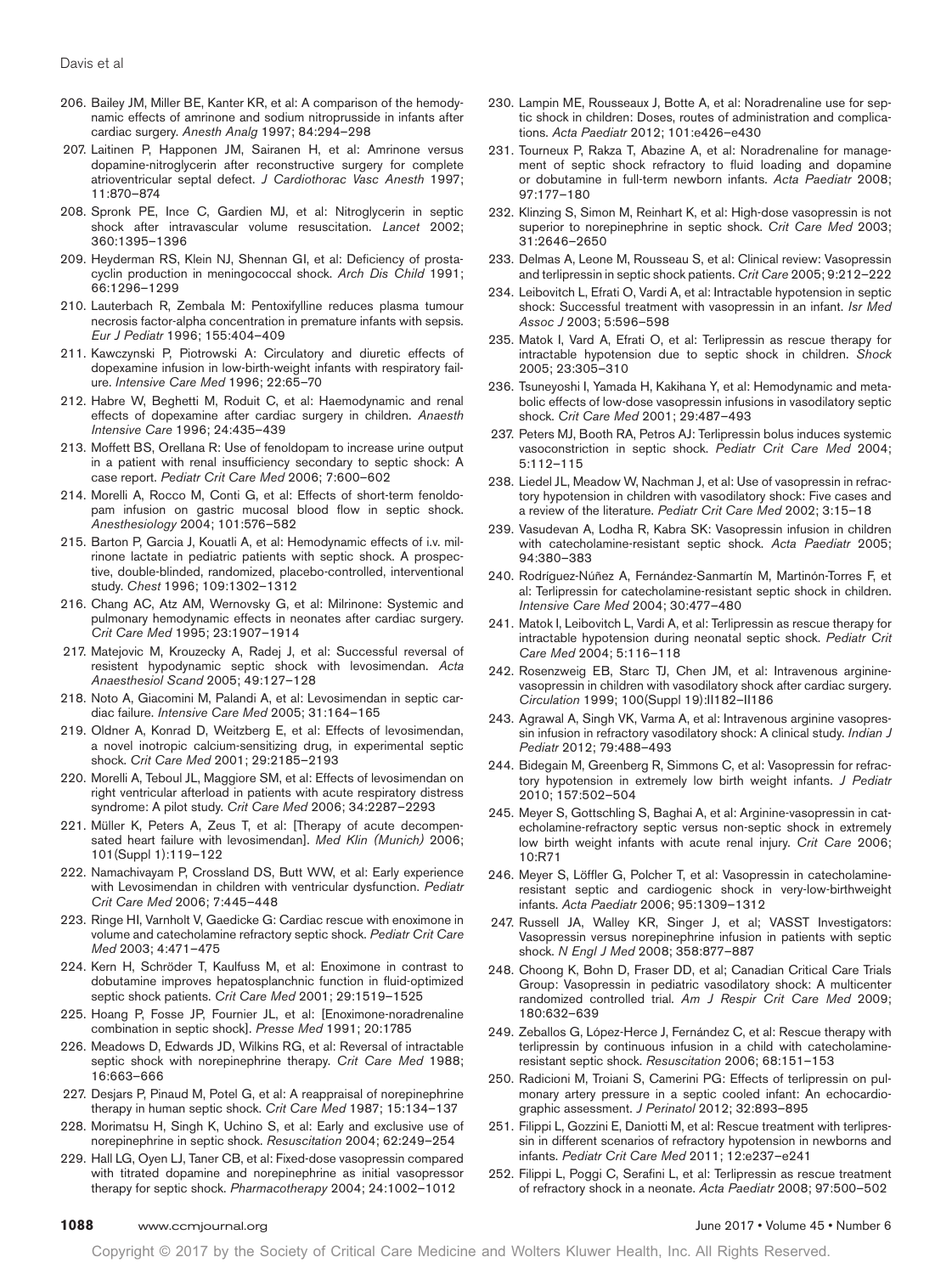- 253. Leone M, Martin C: Role of terlipressin in the treatment of infants and neonates with catecholamine-resistant septic shock. *Best Pract Res Clin Anaesthesiol* 2008; 22:323–333
- 254. Michel F, Thomachot L, David M, et al: Continuous low-dose infusion of terlipressin as a rescue therapy in meningococcal septic shock. *Am J Emerg Med* 2007; 25:863.e1–863.e2
- 255. Papoff P, Mancuso M, Barbara CS, et al: The role of terlipressin in pediatric septic shock: A review of the literature and personal experience. *Int J Immunopathol Pharmacol* 2007; 20:213–221
- 256. Rodríguez-Núñez A, Oulego-Erroz I, Gil-Antón J, et al; RETSPED-II Working Group of the Spanish Society of Pediatric Intensive Care: Continuous terlipressin infusion as rescue treatment in a case series of children with refractory septic shock. *Ann Pharmacother* 2010; 44:1545–1553
- 257. Rodríguez-Núñez A, López-Herce J, Gil-Antón J, et al; RETSPED Working Group of the Spanish Society of Pediatric Intensive Care: Rescue treatment with terlipressin in children with refractory septic shock: A clinical study. *Crit Care* 2006; 10:R20
- 258. Yildizdas D, Yapicioglu H, Celik U, et al: Terlipressin as a rescue therapy for catecholamine-resistant septic shock in children. *Intensive Care Med* 2008; 34:511–517
- 259. Yunge M, Petros A: Angiotensin for septic shock unresponsive to noradrenaline. *Arch Dis Child* 2000; 82:388–389
- 260. Gregory JS, Bonfiglio MF, Dasta JF, et al: Experience with phenylephrine as a component of the pharmacologic support of septic shock. *Crit Care Med* 1991; 19:1395–1400
- 261. López A, Lorente JA, Steingrub J, et al: Multiple-center, randomized, placebo-controlled, double-blind study of the nitric oxide synthase inhibitor 546C88: Effect on survival in patients with septic shock. *Crit Care Med* 2004; 32:21–30
- 262. Grover R, Lopez A, Lorente J et al Multi-center, randomized, double blind, placebo-controlled, double bind study of nitric oxide inhibitor 546C88: Effect on survival in patients with septic shock. *Crit Care Med* 1999; 27:A33
- 263. Driscoll W, Thurin S, Carrion V, et al: Effect of methylene blue on refractory neonatal hypotension. *J Pediatr* 1996; 129:904–908
- 264. Taylor K, Holtby H: Methylene blue revisited: Management of hypotension in a pediatric patient with bacterial endocarditis. *J Thorac Cardiovasc Surg* 2005; 130:566
- 265. Faustino EV, Bogue CW: Relationship between hypoglycemia and mortality in critically ill children. *Pediatr Crit Care Med* 2010; 11:690–698
- 266. Wintergerst KA, Buckingham B, Gandrud L, et al: Association of hypoglycemia, hyperglycemia, and glucose variability with morbidity and death in the pediatric intensive care unit. *Pediatrics* 2006; 118:173–179
- 267. Branco RG, Garcia PC, Piva JP, et al: Glucose level and risk of mortality in pediatric septic shock. *Pediatr Crit Care Med* 2005; 6:470–472
- 268. Day KM, Haub N, Betts H, et al: Hyperglycemia is associated with morbidity in critically ill children with meningococcal sepsis. *Pediatr Crit Care Med* 2008; 9:636–640
- 269. Mesotten D, Gielen M, Sterken C, et al: Neurocognitive development of children 4 years after critical illness and treatment with tight glucose control: A randomized controlled trial. *JAMA* 2012; 308:1641–1650
- 270. Macrae D, Grieve R, Allen E, et al; CHiP Investigators: A randomized trial of hyperglycemic control in pediatric intensive care. *N Engl J Med* 2014; 370:107–118
- 271. Agus MSD, Stiel GM, Wypij D, et al: Tight glycemic control versus standard care after pediatric cardiac surgery. *N Engl J Med* 2012; 367; 1208–1219
- 272. Vlasselaers D, Milants I, Desmet L, et al: Intensive insulin therapy for patients in paediatric intensive care: A prospective, randomised controlled study. *Lancet* 2009; 373:547–556
- 273. Rigby M, Maher K, Preissig C, et al: The Pedietrol trial: A 2-center trial of glycemic control in pediatric critical illness. *Crit Care Med* 2013; 41:A993
- 274. Verhoeven JJ, den Brinker M, Hokken-Koelega AC, et al: Pathophysiological aspects of hyperglycemia in children with

meningococcal sepsis and septic shock: A prospective, observational cohort study. *Crit Care* 2011; 15:R44

- 275. van Waardenburg DA, Jansen TC, Vos GD, et al: Hyperglycemia in children with meningococcal sepsis and septic shock: The relation between plasma levels of insulin and inflammatory mediators. *J Clin Endocrinol Metab* 2006; 91:3916–3921
- 276. Annane D, Sébille V, Charpentier C, et al: Effect of treatment with low doses of hydrocortisone and fludrocortisone on mortality in patients with septic shock. *JAMA* 2002; 288:862–871
- 277. Hodes HL: Care of the critically ill child: Endotoxin shock. *Pediatrics* 1969; 44:248–260
- 278. Sonnenschein H, Joos HA: Use and dosage of hydrocortisone in endotoxic shock. *Pediatrics* 1970; 45:720
- 279. Migeon CJ, Kenny FM, Hung W, et al: Study of adrenal function in children with meningitis. *Pediatrics* 1967; 40:163–183
- 280. Soni A, Pepper GM, Wyrwinski PM, et al: Adrenal insufficiency occurring during septic shock: Incidence, outcome, and relationship to peripheral cytokine levels. *Am J Med* 1995; 98:266–271
- 281. Riordan FA, Thomson AP, Ratcliffe JM, et al: Admission cortisol and adrenocorticotrophic hormone levels in children with meningococcal disease: Evidence of adrenal insufficiency? *Crit Care Med* 1999; 27:2257–2261
- 282. Sumarmo: The role of steroids in dengue shock syndrome. *Southeast Asian J Trop Med Public Health* 1987; 18:383–389
- 283. Min M, U T, Aye M, et al: Hydrocortisone in the management of dengue shock syndrome. *Southeast Asian J Trop Med Public Health* 1975; 6:573–579
- 284. Hatherill M, Tibby SM, Hilliard T, et al: Adrenal insufficiency in septic shock. *Arch Dis Child* 1999; 80:51–55
- 285. Ryan CA, Wenman W, Henningsen C, et al: Fatal childhood pneumococcal Waterhouse-Friderichsen syndrome. *Pediatr Infect Dis J* 1993; 12:250–251
- 286. Matot I, Sprung CL. Corticosteroids in septic shock: Resurrection of the last rites? *Crit Care Med* 1998; 26:627–630
- 287. Briegel J, Forst H, Kellermann W, et al: Haemodynamic improvement in refractory septic shock with cortisol replacement therapy. *Intensive Care Med* 1992; 18:318
- 288. Moran JL, Chapman MJ, O'Fathartaigh MS, et al: Hypocortisolaemia and adrenocortical responsiveness at onset of septic shock. *Intensive Care Med* 1994; 20:489–495
- 289. Todd JK, Ressman M, Caston SA, et al: Corticosteroid therapy for patients with toxic shock syndrome. *JAMA* 1984; 252:3399–3402
- 290. Sonnenschein H, Joos HA: Hydrocortisone treatment of endotoxin shock. Another paradox in pediatrics. *Clin Pediatr (Phila)* 1970; 9:251–252
- 291. Bettendorf M, Schmidt KG, Grulich-Henn J, et al: Tri-iodothyronine treatment in children after cardiac surgery: A double-blind, randomised, placebo-controlled study. *Lancet* 2000; 356:529–534
- 292. Joosten KF, de Kleijn ED, Westerterp M, et al: Endocrine and metabolic responses in children with meningoccocal sepsis: Striking differences between survivors and nonsurvivors. *J Clin Endocrinol Metab* 2000; 85:3746–3753
- 293. Menon K, Ward RE, Lawson ML, et al; Canadian Critical Care Trials Group: A prospective multicenter study of adrenal function in critically ill children. *Am J Respir Crit Care Med* 2010; 182:246–251
- 294. Marquardt DJ, Knatz NL, Wetterau LA, et al: Failure to recover somatotropic axis function is associated with mortality from pediatric sepsis-induced multiple organ dysfunction syndrome. *Pediatr Crit Care Med* 2010; 11:18–25
- 295. Indyk JA, Candido-Vitto C, Wolf IM, et al: Reduced glucocorticoid receptor protein expression in children with critical illness. *Horm Res Paediatr* 2013; 79:169–178
- 296. Boonen E, Vervenne H, Meersseman P, et al: Reduced cortisol metabolism during critical illness. *N Engl J Med* 2013; 368:1477–1488
- 297. Annane D, Bellissant E, Bollaert PE, et al: Corticosteroids in the treatment of severe sepsis and septic shock in adults: A systematic review. *JAMA* 2009; 301:2362–2375
- 298. Wheeler DS, Zingarelli B, Wheeler WJ, et al: Novel pharmacologic approaches to the management of sepsis: Targeting the host

### Critical Care Medicine www.ccmjournal.org **1089**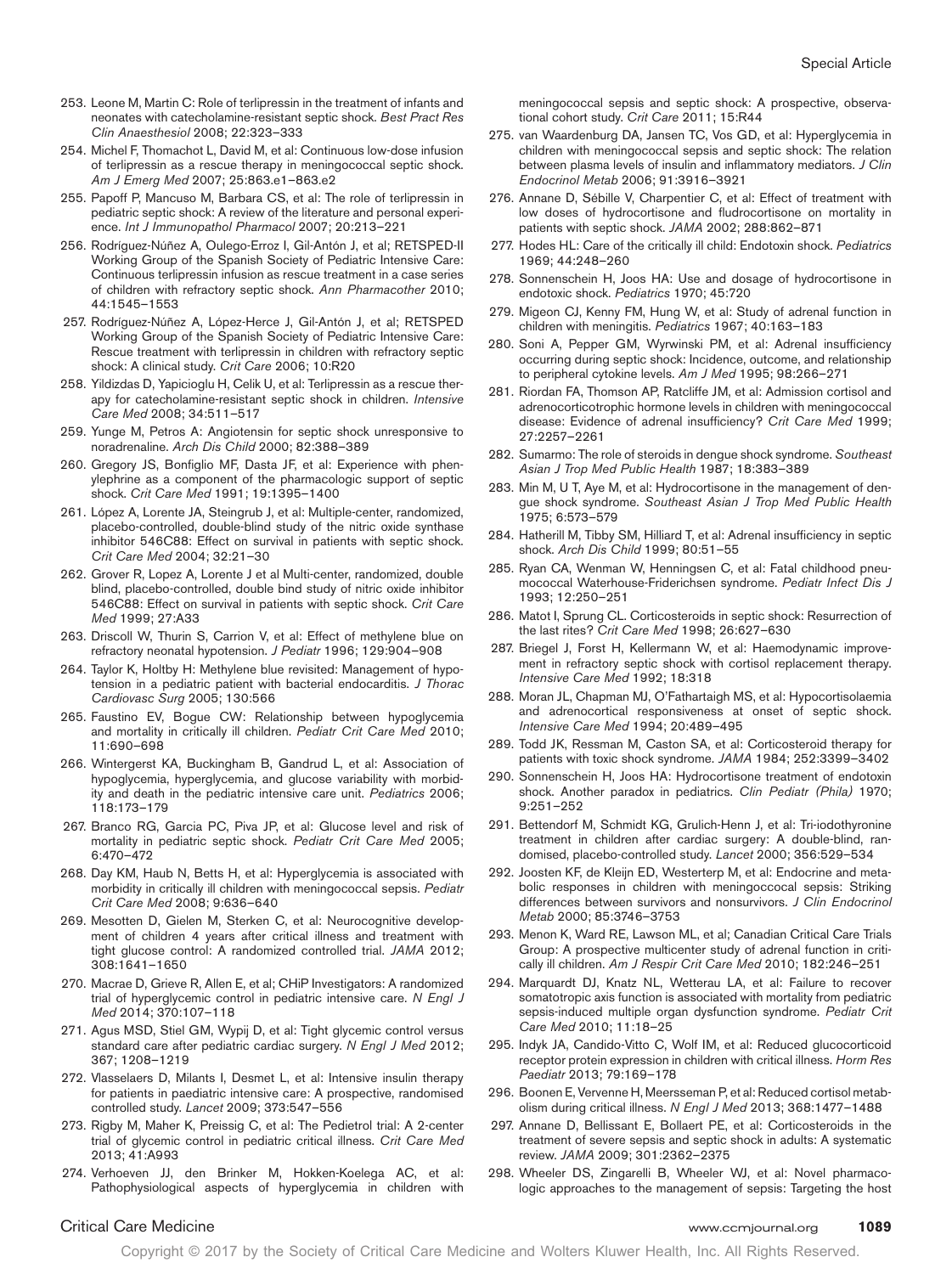inflammatory response. *Recent Pat Inflamm Allergy Drug Discov* 2009; 3:96–112

- 299. Oppert M, Schindler R, Husung C, et al: Low-dose hydrocortisone improves shock reversal and reduces cytokine levels in early hyperdynamic septic shock. *Crit Care Med* 2005; 33:2457–2464
- 300. Sarthi M, Lodha R, Vivekanandhan S, et al: Adrenal status in children with septic shock using low-dose stimulation test. *Pediatr Crit Care Med* 2007; 8:23–28
- 301. Sam S, Corbridge TC, Mokhlesi B, et al: Cortisol levels and mortality in severe sepsis. *Clin Endocrinol (Oxf)* 2004; 60:29–35
- 302. Menon K, McNally D, Choong K, et al: A systematic review and meta-analysis on the effect of steroids in pediatric shock. *Pediatr Crit Care Med* 2013; 14:474–480
- 303. Zimmerman JJ, Donaldson A, Barker RM, et al; Eunice Kennedy Shriver National Institute of Child Health and Human Development Collaborative Pediatric Critical Care Research Network: Real-time free cortisol quantification among critically ill children. *Pediatr Crit Care Med* 2011; 12:525–531
- 304. Hamrahian AH, Oseni TS, Arafah BM: Measurements of serum free cortisol in critically ill patients. *N Engl J Med* 2004; 350:1629–1638
- 305. Cotton BA, Guillamondegui OD, Fleming SB, et al: Increased risk of adrenal insufficiency following etomidate exposure in critically injured patients. *Arch Surg* 2008; 143:62–67
- 306. Li J, Winkler M: Decompensated septic shock in the setting of megace-induced severe adrenal suppression in an otherwise healthy pediatric patient: A case report. *Pediatr Emerg Care* 2012; 28:802–804
- 307. Jeschke MG, Williams FN, Finnerty CC, et al: The effect of ketoconazole on post-burn inflammation, hypermetabolism and clinical outcomes. *PLoS One* 2012; 7:e35465
- 308. Aneja R, Carcillo JA: What is the rationale for hydrocortisone treatment in children with infection-related adrenal insufficiency and septic shock? *Arch Dis Child* 2007; 92:165–169
- 309. Marik PE, Pastores SM, Annane D, et al; American College of Critical Care Medicine: Recommendations for the diagnosis and management of corticosteroid insufficiency in critically ill adult patients: Consensus statements from an international task force by the American College of Critical Care Medicine. *Crit Care Med* 2008; 36:1937–1949
- 310. Annane D, Maxime V, Ibrahim F, et al: Diagnosis of adrenal insufficiency in severe sepsis and septic shock. *Am J Respir Crit Care Med* 2006; 174:1319–1326
- 311. Lichtarowicz-Krynska EJ, Cole TJ, Camacho-Hubner C, et al: Circulating aldosterone levels are unexpectedly low in children with acute meningococcal disease. *J Clin Endocrinol Metab* 2004; 89:1410–1414
- 312. Hebbar KB, Stockwell JA, Fortenberry JD: Clinical effects of adding fludrocortisone to a hydrocortisone-based shock protocol in hypotensive critically ill children. *Intensive Care Med* 2011; 37:518–524
- 313. Arafah BM: Hypothalamic pituitary adrenal function during critical illness: Limitations of current assessment methods. *J Clin Endocrinol Metab* 2006; 91:3725–3745
- 314. Jung C, Inder WJ: Management of adrenal insufficiency during the stress of medical illness and surgery. *Med J Aust* 2008; 188:409–413
- 315. Padidela R, Hindmarsh PC: Mineralocorticoid deficiency and treatment in congenital adrenal hyperplasia. *Int J Pediatr Endocrinol* 2010; 2010:656925
- 316. Sprung CL, Annane D, Keh D, et al; CORTICUS Study Group: Hydrocortisone therapy for patients with septic shock. *N Engl J Med* 2008; 358:111–124
- 317. Lodygensky GA, Rademaker K, Zimine S, et al: Structural and functional brain development after hydrocortisone treatment for neonatal chronic lung disease. *Pediatrics* 2005; 116:1–7
- 318. Baker CF, Barks JD, Engmann C, et al: Hydrocortisone administration for the treatment of refractory hypotension in critically ill newborns. *J Perinatol* 2008; 28:412–419
- 319. Burmester M, Pierce C, Petros A: Disseminated candidiasis after steroid treatment for early neonatal hypotension. *Arch Dis Child Fetal Neonatal Ed* 2001; 85:F226
- 320. Wong HR, Cvijanovich NZ, Allen GL, et al: Corticosteroids are associated with repression of adaptive immunity gene programs in pediatric septic shock. *Am J Respir Crit Care Med* 2014; 189:940–946
- 321. Zimmerman JJ, Williams MD: Adjunctive corticosteroid therapy in pediatric severe sepsis: Observations from the RESOLVE study. *Pediatr Crit Care Med* 2011; 12:2–8
- 322. Esteban NV, Loughlin T, Yergey AL, et al: Daily cortisol production rate in man determined by stable isotope dilution/mass spectrometry. *J Clin Endocrinol Metab* 1991; 72:39–45
- 323. Kerrigan JR, Veldhuis JD, Leyo SA, et al: Estimation of daily cortisol production and clearance rates in normal pubertal males by deconvolution analysis. *J Clin Endocrinol Metab* 1993; 76:1505–1510
- 324. Kenny FM, Preeyasombat C, Migeon CJ: Cortisol production rate. II. Normal infants, children, and adults. *Pediatrics* 1966; 37:34–42
- 325. Kenny FM, Malvaux P, Migeon CJ: Cortisol production rate in newborn babies, older infants, and children. *Pediatrics* 1963; 31:360–373
- 326. Briegel J, Forst H, Haller M, et al: Stress doses of hydrocortisone reverse hyperdynamic septic shock: A prospective, randomized, double-blind, single-center study. *Crit Care Med* 1999; 27:723–732
- 327. Pizarro CF, Troster EJ: Adrenal function in sepsis and septic shock. *J Pediatr (Rio J)* 2007; 83(5 Suppl):S155–S162
- 328. Roberts JD Jr, Fineman JR, Morin FC 3rd, et al: Inhaled nitric oxide and persistent pulmonary hypertension of the newborn. The Inhaled Nitric Oxide Study Group. *N Engl J Med* 1997; 336:605–610
- 329. Inhaled Nitric Oxide Study Group: Inhaled nitric oxide in full term and nearly full-term infants with hypoxic respiratory failure. *N Engl J Med* 1997; 336:597–604
- 330. Wung JT, James LS, Kilchevsky E, et al: Management of infants with severe respiratory failure and persistence of the fetal circulation, without hyperventilation. *Pediatrics* 1985; 76:488–494
- 331. Drummond WH, Gregory GA, Heymann MA, et al: The independent effects of hyperventilation, tolazoline, and dopamine on infants with persistent pulmonary hypertension. *J Pediatr* 1981; 98:603–611
- 332. Drummond WH: Use of cardiotonic therapy in the management of infants with PPHN. *Clin Perinatol* 1984; 11:715–728
- 333. Gouyon JB, Françoise M: Vasodilators in persistent pulmonary hypertension of the newborn: A need for optimal appraisal of efficacy. *Dev Pharmacol Ther* 1992; 19:62–68
- 334. Meadow WL, Meus PJ: Hemodynamic consequences of tolazoline in neonatal group B streptococcal bacteremia: An animal model. *Pediatr Res* 1984; 18:960–965
- 335. Sandor GG, Macnab AJ, Akesode FA, et al: Clinical and echocardiographic evidence suggesting afterload reduction as a mechanism of action of tolazoline in neonatal hypoxemia. *Pediatr Cardiol* 1984; 5:93–99
- 336. Benitz WE, Malachowski N, Cohen RS, et al: Use of sodium nitroprusside in neonates: Efficacy and safety. *J Pediatr* 1985; 106:102–110
- 337. McNamara PJ, Laique F, Muang-In S, et al: Milrinone improves oxygenation in neonates with severe persistent pulmonary hypertension of the newborn. *J Crit Care* 2006; 21:217–222
- 338. Bassler D, Choong K, McNamara P, et al: Neonatal persistent pulmonary hypertension treated with milrinone: Four case reports. *Biol Neonate* 2006; 89:1–5
- 339. Rashid N, Morin FC 3rd, Swartz DD, et al: Effects of prostacyclin and milrinone on pulmonary hemodynamics in newborn lambs with persistent pulmonary hypertension induced by ductal ligation. *Pediatr Res* 2006; 60:624–629
- 340. Concheiro Guisán A, Sousa Rouco C, Suárez Traba B, et al: [Inhaled iloprost: A therapeutic alternative for persistent pulmonary hypertension of the newborn]. *An Pediatr (Barc)* 2005; 63:175–176
- 341. Ehlen M, Wiebe B: Iloprost in persistent pulmonary hypertension of the newborn. *Cardiol Young* 2003; 13:361–363
- 342. Patole S, Lee J, Buettner P, et al: Improved oxygenation following adenosine infusion in persistent pulmonary hypertension of the newborn. *Biol Neonate* 1998; 74:345–350
- 343. Konduri GG, Garcia DC, Kazzi NJ, et al: Adenosine infusion improves oxygenation in term infants with respiratory failure. *Pediatrics* 1996; 97:295–300

### **1090** www.ccmjournal.org **June 2017 • Volume 45 • Number 6**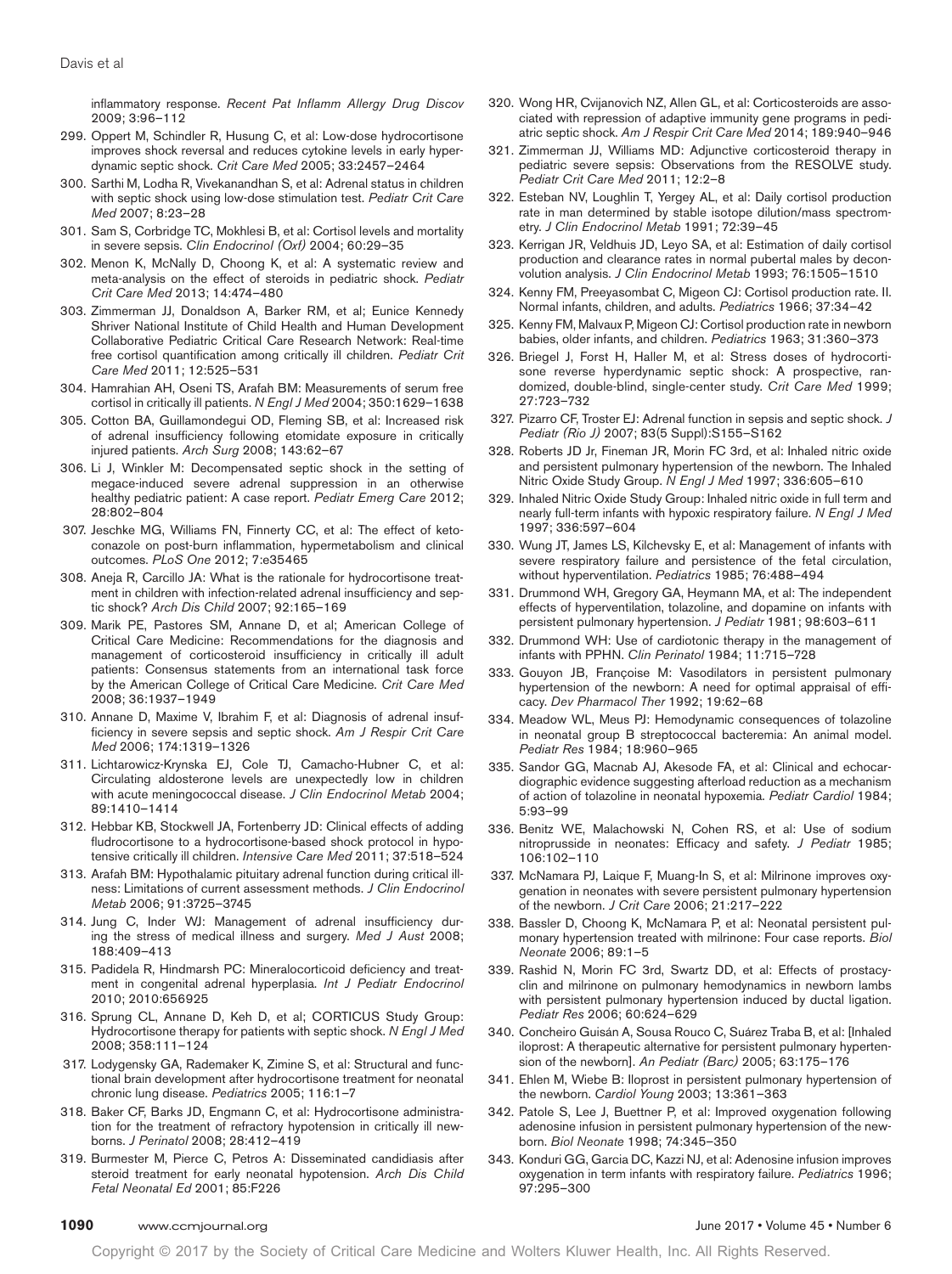- 344. Motti A, Tissot C, Rimensberger PC, et al: Intravenous adenosine for refractory pulmonary hypertension in a low-weight premature newborn: A potential new drug for rescue therapy. *Pediatr Crit Care Med* 2006; 7:380–382
- 345. Ng C, Franklin O, Vaidya M, et al: Adenosine infusion for the management of persistent pulmonary hypertension of the newborn. *Pediatr Crit Care Med* 2004; 5:10–13
- 346. Bartlett RH, Roloff DW, Custer JR, et al: Extracorporeal life support: The University of Michigan experience. *JAMA* 2000; 283:904–908
- 347. Meyer DM, Jessen ME: Results of extracorporeal membrane oxygenation in neonates with sepsis. The Extracorporeal Life Support Organization experience. *J Thorac Cardiovasc Surg* 1995; 109:419–425
- 348. Bernbaum J, Schwartz IP, Gerdes M, et al: Survivors of extracorporeal membrane oxygenation at 1 year of age: The relationship of primary diagnosis with health and neurodevelopmental sequelae. *Pediatrics* 1995; 96(5 Pt 1):907–913
- 349. The collaborative UK ECMO (Extracorporeal Membrane Oxygenation) trial: Follow-up to 1 year of age. *Pediatrics* 1998; 101:E1
- 350. Meyer DM, Jessen ME: Results of extracorporeal membrane oxygenation in children with sepsis. The Extracorporeal Life Support Organization. *Ann Thorac Surg* 1997; 63:756–761
- 351. Goldman AP, Kerr SJ, Butt W, et al: Extracorporeal support for intractable cardiorespiratory failure due to meningococcal disease. *Lancet* 1997; 349:466–469
- 352. Beca J, Butt W: Extracorporeal membrane oxygenation for refractory septic shock in children. *Pediatrics* 1994; 93:726–729
- 353. Dalton HJ, Siewers RD, Fuhrman BP, et al: Extracorporeal membrane oxygenation for cardiac rescue in children with severe myocardial dysfunction. *Crit Care Med* 1993; 21:1020–1028
- 354. Hallin GW, Simpson SQ, Crowell RE, et al: Cardiopulmonary manifestations of hantavirus pulmonary syndrome. *Crit Care Med* 1996; 24:252–258
- 355. Crowley MR, Katz RW, Kessler R, et al: Successful treatment of adults with severe Hantavirus pulmonary syndrome with extracorporeal membrane oxygenation. *Crit Care Med* 1998; 26:409–414
- 356. MacLaren G, Butt W, Best D, et al: Central extracorporeal membrane oxygenation for refractory pediatric septic shock. *Pediatr Crit Care Med* 2011; 12:133–136
- 357. Maclaren G, Butt W, Best D, et al: Extracorporeal membrane oxygenation for refractory septic shock in children: One institution's experience. *Pediatr Crit Care Med* 2007; 8:447–451
- 358. Bréchot N, Luyt CE, Schmidt M, et al: Venoarterial extracorporeal membrane oxygenation support for refractory cardiovascular dysfunction during severe bacterial septic shock. *Crit Care Med* 2013; 41:1616–1626
- 359. Smalley N, MacLaren G, Best D, et al: Outcomes in children with refractory pneumonia supported with extracorporeal membrane oxygenation. *Intensive Care Med* 2012; 38:1001–1007
- 360. Jeffers A, Gladwin MT, Kim-Shapiro DB: Computation of plasma hemoglobin nitric oxide scavenging in hemolytic anemias. *Free Radic Biol Med* 2006; 41:1557–1565
- 361. Jackson EK, Koehler M, Mi Z, et al: Possible role of adenosine deaminase in vaso-occlusive diseases. *J Hypertens* 1996; 14:19–29
- 362. Lou S, MacLaren G, Best D, et al: Hemolysis in pediatric patients receiving centrifugal-pump extracorporeal membrane oxygenation: Prevalence, risk factors, and outcomes. *Crit Care Med* 2014; 42:1213–1220
- 363. Pfaender M: Hemodynamics in the extracorporeal aortic cannula: Review of factors affecting choice of the appropriate size. *J Extracorp Tech* 1981; 13:224–232
- 364. Mulholland JW, Massey W, Shelton JC: Investigation and quantification of the blood trauma caused by the combined dynamic forces experienced during cardiopulmonary bypass. *Perfusion* 2000; 15:485–494
- 365. Dellinger RP, Levy MM, Rhodes A, et al: Surviving sepsis campaign: International guidelines for management of severe sepsis and septic shock: 2012. *Crit Care Med* 2013; 41:580–637
- 366. Fortenberry JD, Paden ML, Goldstein SL: Acute kidney injury in children: An update on diagnosis and treatment. *Pediatr Clin North Am* 2013; 60:669–688
- 367. Sutherland SM, Zappitelli M, Alexander SR, et al: Fluid overload and mortality in children receiving continuous renal replacement therapy: The prospective pediatric continuous renal replacement therapy registry. *Am J Kidney Dis* 2010; 55:316–325
- 368. Goldstein SL, Somers MJ, Baum MA, et al: Pediatric patients with multi-organ dysfunction syndrome receiving continuous renal replacement therapy. *Kidney Int* 2005; 67:653–658
- 369. Bellomo R, Cass A, Cole L, et al; RENAL Replacement Therapy Study Investigators: Intensity of continuous renal-replacement therapy in critically ill patients. *N Engl J Med* 2009; 361:1627–1638
- 370. Van Wert R, Friedrich JO, Scales DC, et al; University of Toronto Acute Kidney Injury Research Group: High-dose renal replacement therapy for acute kidney injury: Systematic review and meta-analysis. *Crit Care Med* 2010; 38:1360–1369
- 371. Fortenberry JD, Paden ML: Extracorporeal therapies in the treatment of sepsis: Experience and promise. *Semin Pediatr Infect Dis* 2006; 17:72–79
- 372. Smith OP, White B, Vaughan D, et al: Use of protein-C concentrate, heparin, and haemodiafiltration in meningococcus-induced purpura fulminans. *Lancet* 1997; 350:1590–1593
- 373. Ratanarat R, Brendolan A, Ricci Z, et al: Pulse high-volume hemofiltration in critically ill patients: A new approach for patients with septic shock. *Semin Dial* 2006; 19:69–74
- 374. Piccinni P, Dan M, Barbacini S, et al: Early isovolaemic haemofiltration in oliguric patients with septic shock. *Intensive Care Med* 2006; 32:80–86
- 375. Bock KR: Renal replacement therapy in pediatric critical care medicine. *Curr Opin Pediatr* 2005; 17:368–371
- 376. Bridges BC, Hardison D, Pietsch J: A case series of the successful use of ECMO, continuous renal replacement therapy, and plasma exchange for thrombocytopenia-associated multiple organ failure. *J Pediatr Surg* 2013; 48:1114–1117
- 377. Szczepiorkowski ZM, Winters JL, Bandarenko N, et al; Apheresis Applications Committee of the American Society for Apheresis: Guidelines on the use of therapeutic apheresis in clinical practice–evidence-based approach from the Apheresis Applications Committee of the American Society for Apheresis. *J Clin Apher* 2010; 25:83–177
- 378. Zhou F, Peng Z, Murugan R, et al: Blood purification and mortality in sepsis: A meta-analysis of randomized trials. *Crit Care Med* 2013; 41:2209–2220
- 379. De Simone N, Racsa L, Bevan S, et al: Therapeutic plasma exchange in the management of sepsis and multiple organ dysfunction syndrome: A report of three cases. *J Clin Apher* 2014; 29:127–131
- 380. Demirkol D, Yildizdas D, Bayrakci B, et al; Turkish Secondary HLH/ MAS Critical Care Study Group: Hyperferritinemia in the critically ill child with secondary hemophagocytic lymphohistiocytosis/sepsis/ multiple organ dysfunction syndrome/macrophage activation syndrome: What is the treatment? *Crit Care* 2012; 16:R52
- 381. Qu L, Kiss JE, Dargo G, et al: Outcomes of previously healthy pediatric patients with fulminant sepsis-induced multisystem organ failure receiving therapeutic plasma exchange. *J Clin Apher* 2011; 26:208–213
- 382. Sevketoglu E, Yildizdas D, Horoz OO, et al: Use of therapeutic plasma exchange in children with thrombocytopenia-associated multiple organ failure in the Turkish thrombocytopenia-associated multiple organ failure network. *Pediatr Crit Care Med* 2014; 15:e354–e359
- 383. Churchwell KB, McManus ML, Kent P, et al: Intensive blood and plasma exchange for treatment of coagulopathy in meningococcemia. *J Clin Apher* 1995; 10:171–177
- 384. van Deuren M, Frieling JT, van der Ven-Jongekrijg J, et al: Plasma patterns of tumor necrosis factor-alpha (TNF) and TNF soluble receptors during acute meningococcal infections and the effect of plasma exchange. *Clin Infect Dis* 1998; 26:918–923
- 385. van Deuren M, Santman FW, van Dalen R, et al: Plasma and whole blood exchange in meningococcal sepsis. *Clin Infect Dis* 1992; 15:424–430

### Critical Care Medicine www.ccmjournal.org **1091**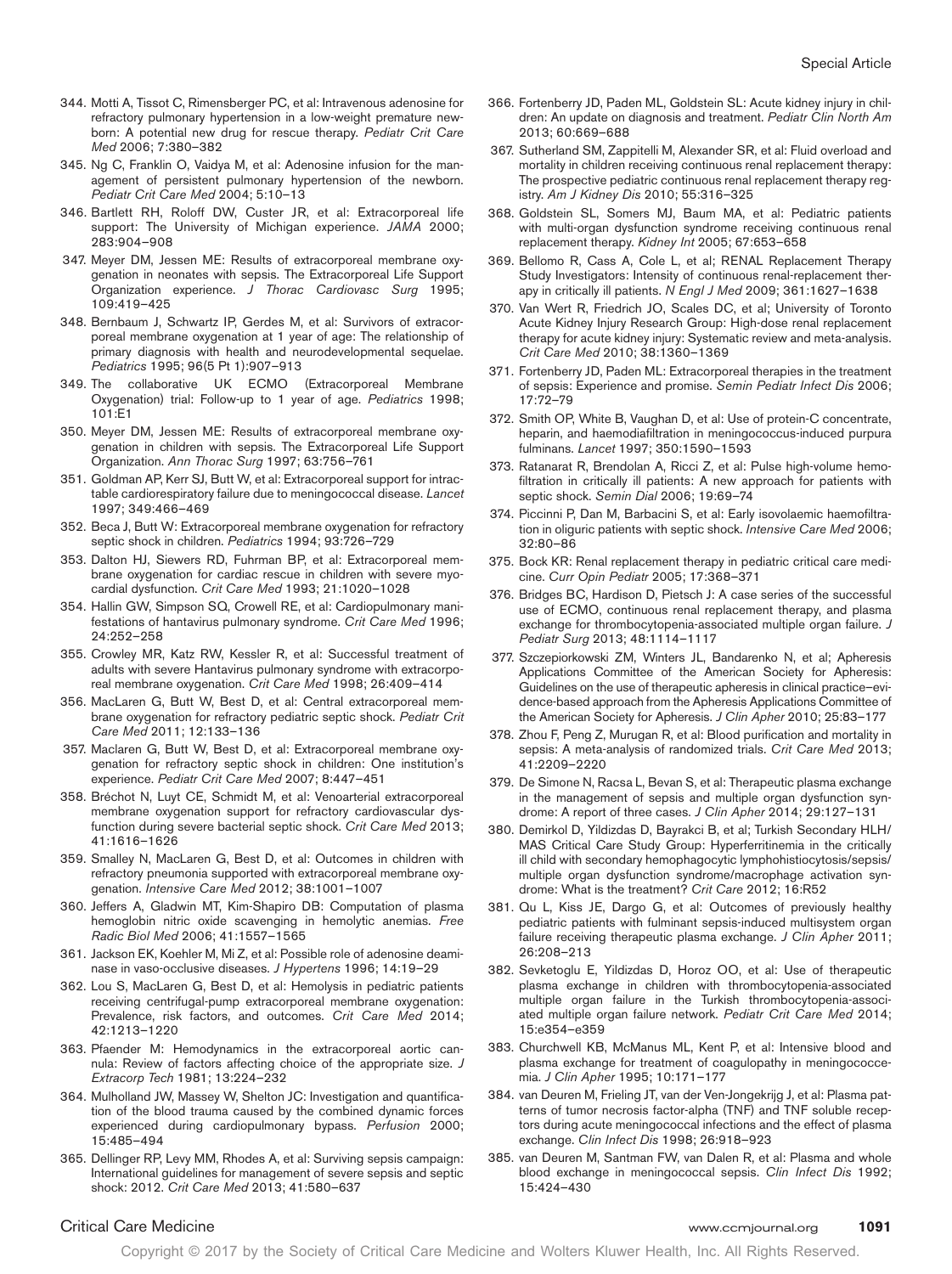- 386. Yildirim I, Ceyhan M, Bayrakci B, et al: A case report of thrombocytopenia-associated multiple organ failure secondary to Salmonella enterica serotype Typhi infection in a pediatric patient: Successful treatment with plasma exchange. *Ther Apher Dial* 2010; 14:226–229
- 387. Nguyen TC, Han YY, Kiss JE, et al: Intensive plasma exchange increases a disintegrin and metalloprotease with thrombospondin motifs-13 activity and reverses organ dysfunction in children with thrombocytopenia-associated multiple organ failure. *Crit Care Med* 2008; 36:2878–2887
- 388. Long EJ, Taylor A, Delzoppo, et al: A randomised controlled trial of plasma filtration in severe paediatric sepsis. *Crit Care Resusc* 2013; 15:198–204
- 389. Hirabayashi K, Shiohara M, Saito S, et al: Polymyxin-direct hemoperfusion for sepsis-induced multiple organ failure. *Pediatr Blood Cancer* 2010; 55:202–205
- 390. Hirakawa E, Ibara S, Tokuhisa T, et al: Septic neonate rescued by polymyxin B hemoperfusion. *Pediatr Int* 2013; 55: e70–e72
- 391. Nakamura T, Sato E, Fujiwara N, et al: Polymyxin B-immobilized fiber hemoperfusion in a high school football player with septic shock caused by osteitis pubis. *ASAIO J* 2011; 57:470–472
- 392. Haque IU, Zaritsky AL: Analysis of the evidence for the lower limit of systolic and mean arterial pressure in children. *Pediatr Crit Care Med* 2007; 8:138–144